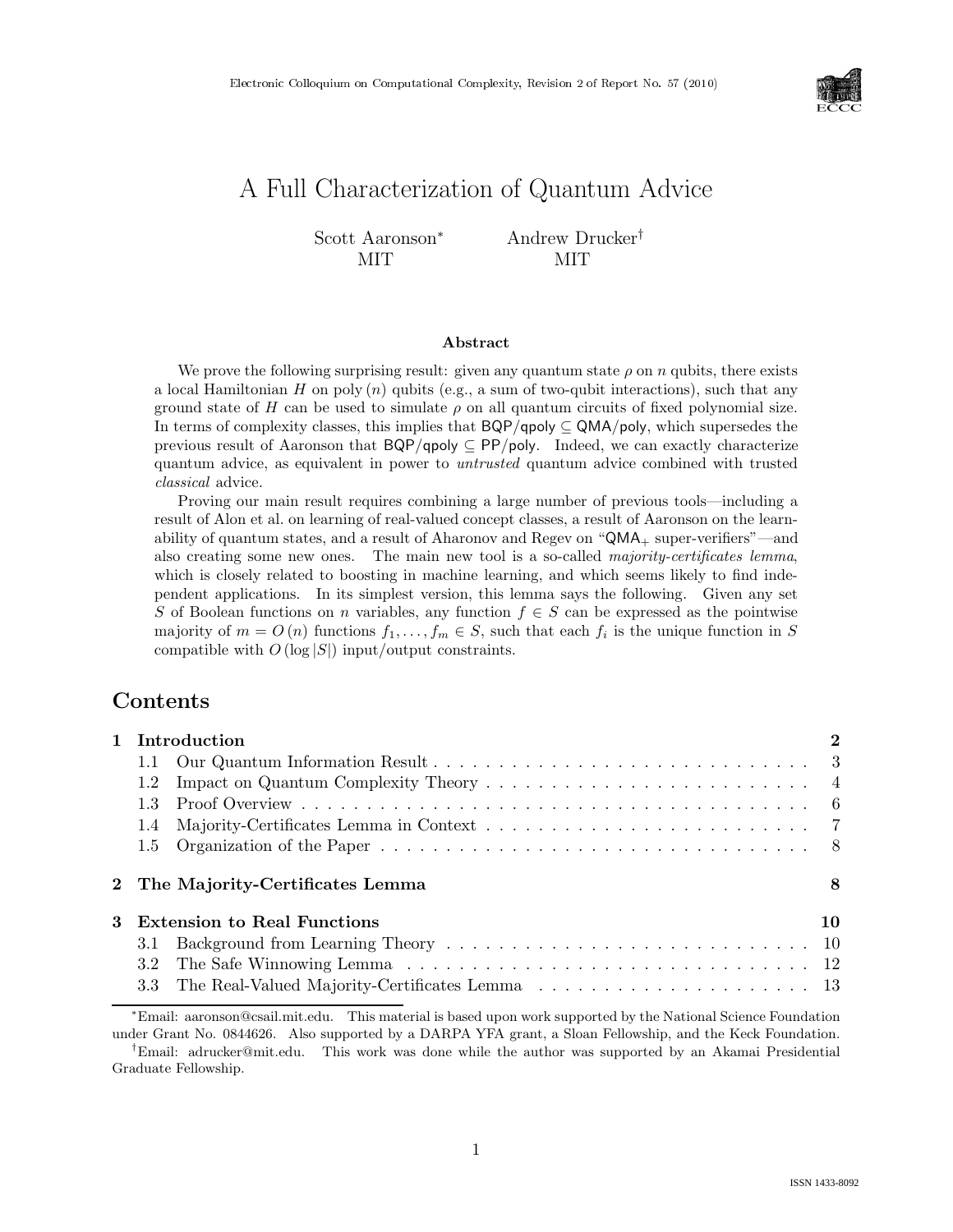| 4 | Application to Quantum Advice                        | 16 |
|---|------------------------------------------------------|----|
|   | 4.1                                                  |    |
|   | 4.2                                                  |    |
|   | 4.3                                                  |    |
|   | 5 Further Implications for Quantum Complexity Theory | 22 |
|   | 6 Open Problems                                      | 25 |
|   | 7 Acknowledgments                                    | 25 |
|   | 8 Appendix: Untrusted Oracles                        | 27 |
|   | 9 Appendix: Isolatability and Learnability           | 28 |
|   | 10 Appendix: Winnowing of p-Concept Classes          | 30 |

## 1 Introduction

How much classical information is needed to specify a quantum state of n qubits?

This question has inspired a rich and varied set of responses, in part because it can be interpreted in many ways. If we want to specify a quantum state  $\rho$  exactly, then of course the answer is "an infinite amount," since amplitudes in quantum mechanics are continuous. A natural compromise is to try to specify  $\rho$  approximately, i.e., to give a description which yields a state  $\tilde{\rho}$  whose statistical behavior is close to that of  $\rho$  under every measurement. (This statement is captured by the requirement that  $\rho$  and  $\tilde{\rho}$  are close under the so-called *trace distance* metric.) But it is not hard to see that even for this task, we still need to use an exponential  $(\text{in } n)$  number of classical bits.

This fact can be viewed as a disappointment, but also as an opportunity, since it raises the prospect that we might be able to encode massive amounts of information in physically compact quantum states: for example, we might hope to store  $2^n$  classical bits in n qubits. But an obvious practical requirement is that we be able to retrieve the information reliably, and this rules out the hope of significant "quantum compression" of classical strings, as shown by a landmark result of Holevo [21] from 1973. Consider a sender Alice and a recipient Bob, with a one-way quantum channel between them. Then Holevo's Theorem says that, if Alice wants to encode an n-bit classical string x into an m-qubit quantum state  $\rho_x$ , in such a way that Bob can retrieve x (with probability 2/3, say) by measuring  $\rho_x$ , then Alice must take  $m \geq n - O(1)$  (or  $m \geq n/2 - O(1)$ , if Alice and Bob share entanglement). In other words, for this communication task, quantum states offer essentially no advantage over classical strings. In 1999, Nayak [26], improving on Ambainis et al. [12] (see [13]), generalized Holevo's result as follows: even if Bob wants to learn only a single bit  $x_i$  of  $x = x_1 \ldots x_n$  (for some  $i \in [n]$  unknown to Alice), and is willing to destroy the state  $\rho_x$  in the process of learning that bit, Alice still needs to send  $m = \Omega(n)$  qubits for Bob to succeed with high probability.

These results say that the exponential descriptive complexity of quantum states cannot be effectively harnessed for classical data storage, but they do not bound the number of practically meaningful "degrees of freedom" in a quantum state used for purposes other than storing data. For example, a quantum state could be useful for computation, or it could be a physical system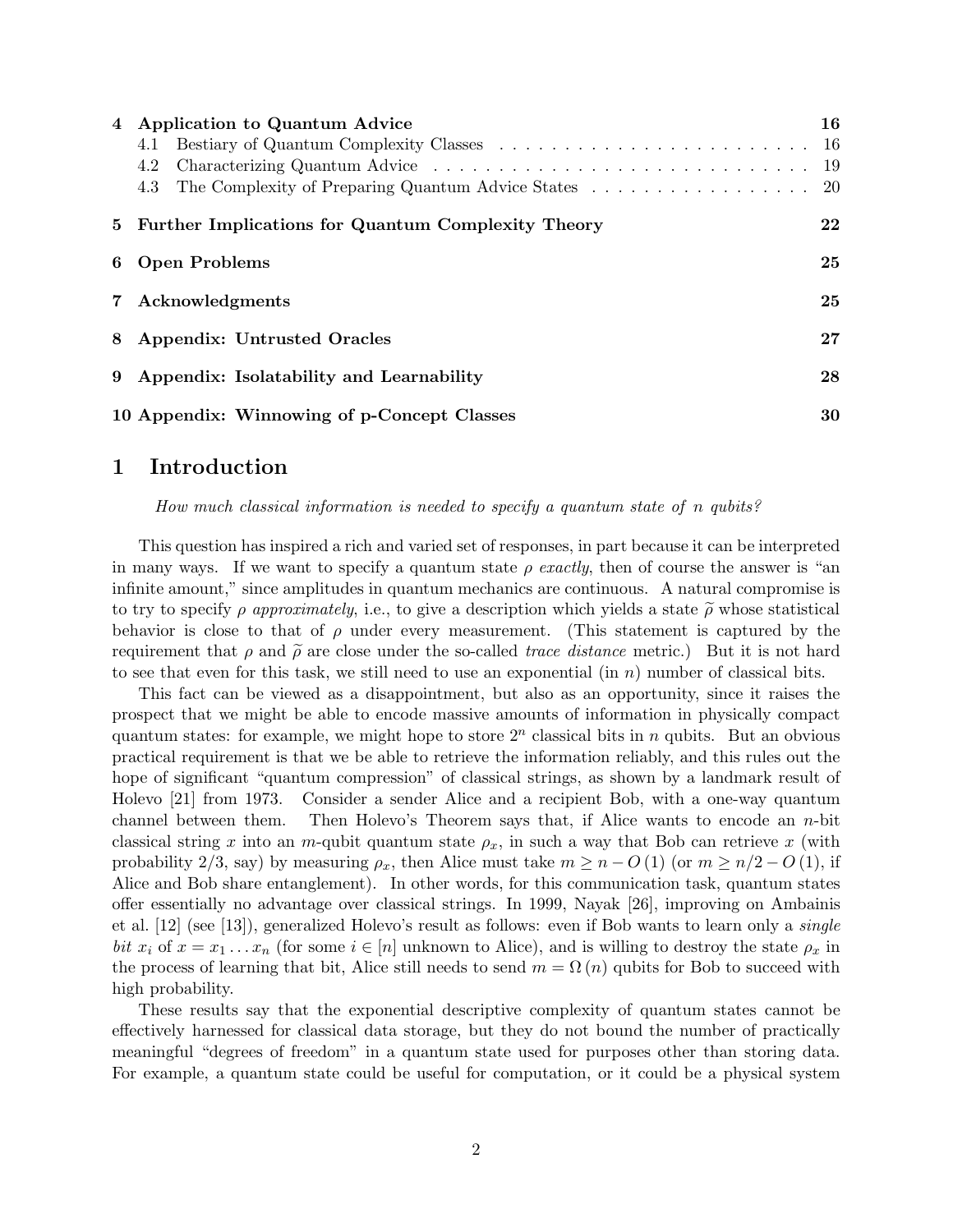worthy of study in its own right. The question then becomes, what useful information can we give about an *n*-qubit state using a "reasonable" number (say, poly  $(n)$ ) of classical bits?

One approach to this question is to identify special subclasses of quantum states for which a faithful approximation can be specified using only poly  $(n)$  bits. This has been done, for example, with matrix product states [31] and "tree states" [1]. A second approach is to try to describe an arbitrary n-qubit state  $\rho$  concisely, in such a way that the state  $\tilde{\rho}$  recovered from the description is close to  $\rho$  with respect to some natural subclass of *measurements*. This has been done for is close to  $\rho$  with respect to some natural subclass of *measurements*. specific classes like the "pretty good measurements" of Hausladen and Wootters [20]. A more ambitious goal in this vein, explored by Aaronson in two previous works [2, 5] and continued in the present paper, is to give a description of an n-qubit state  $\rho$  which yields a state  $\tilde{\rho}$  that behaves approximately like  $\rho$  with respect to all (binary) measurements performable by quantum circuits of "reasonable" size—say, of size at most  $n^c$ , for some fixed  $c > 0$ . Then if c is taken large enough,  $\tilde{\rho}$  is arguably "just as good" as  $\rho$  for practical purposes.

Certainly we can achieve this goal using  $2^{n^{c+O(1)}}$  bits: simply give approximations to the measurement statistics for every size- $n^c$  circuit. However, the results of Holevo [21] and Ambainis et al. [13] suggest that a much more succinct description might be possible. This hope was realized by Aaronson  $[2]$ , who gave a description scheme in which an *n*-qubit state can be specified using poly  $(n)$  classical bits. There is a significant catch in Aaronson's result, though: the encoder Alice and decoder Bob both need to invest exponential amounts of computation.

In a subsequent paper [5], Aaronson gave a closely-related result which significantly reduces the computational requirements: now Alice can generate her message in polynomial time (for fixed c). Also, while Bob cannot necessarily construct the state  $\tilde{\rho}$  efficiently on his own, if he is presented with such a state (by an untrusted prover, say), Bob can *verify* the state in polynomial time. The catch in this result is a weakened approximation guarantee: Bob cannot use  $\tilde{\rho}$  to predict the outcomes of all the measurements defined by size- $n^c$  circuits, but only most of them (with respect to a samplable distribution used by Alice in the encoding process). Aaronson [2, 5] conjectured that the tradeoff between this result and the previous one revealed an inherent limit to quantum compression.

### 1.1 Our Quantum Information Result

The main result of this paper is that Aaronson's conjecture was false: one really can get the best of both worlds, and simulate an arbitrary quantum state  $\rho$  on all small circuits, using a different state  $\tilde{\rho}$  that is easy to recognize. Indeed, we can even take  $\tilde{\rho}$  to be the ground state of a local Hamiltonian: that is, a pure state  $\tilde{\rho} = |\psi\rangle \langle \psi|$  on poly (n) qubits minimizing the disagreement with poly  $(n)$  local constraints, each involving a constant number of qubits. In a sense, then, this paper completes a "trilogy" of which [2, 5] were the first two installments.

Here is a formal statement of our result.

**Theorem 1** Let  $c, \varepsilon > 0$ , and let  $\rho$  be any n-qubit quantum state. Then there exists a 2-local Hamiltonian H on poly  $(n, \frac{1}{\varepsilon})$  qubits, and a transformation  $C \longrightarrow C'$  of quantum circuits, computable in time poly  $(n, 1/\varepsilon)$  given H, such that the following holds: for any ground state  $|\psi\rangle \langle \psi|$  of H, and for any measurement C definable by a quantum circuit of size n<sup>c</sup>, we have  $|C'(\ket{\psi}\bra{\psi}) - C(\rho)| \leq \varepsilon$ . (Here  $C(\rho)$  is the probability that C accepts  $\rho$ .)

In other words, the ground states of local Hamiltonians are "universal quantum states" in a very non-obvious sense. For example, suppose you own a quantum software store, which sells quantum states  $\rho$  that can be fed as input to quantum computers. Then our result says that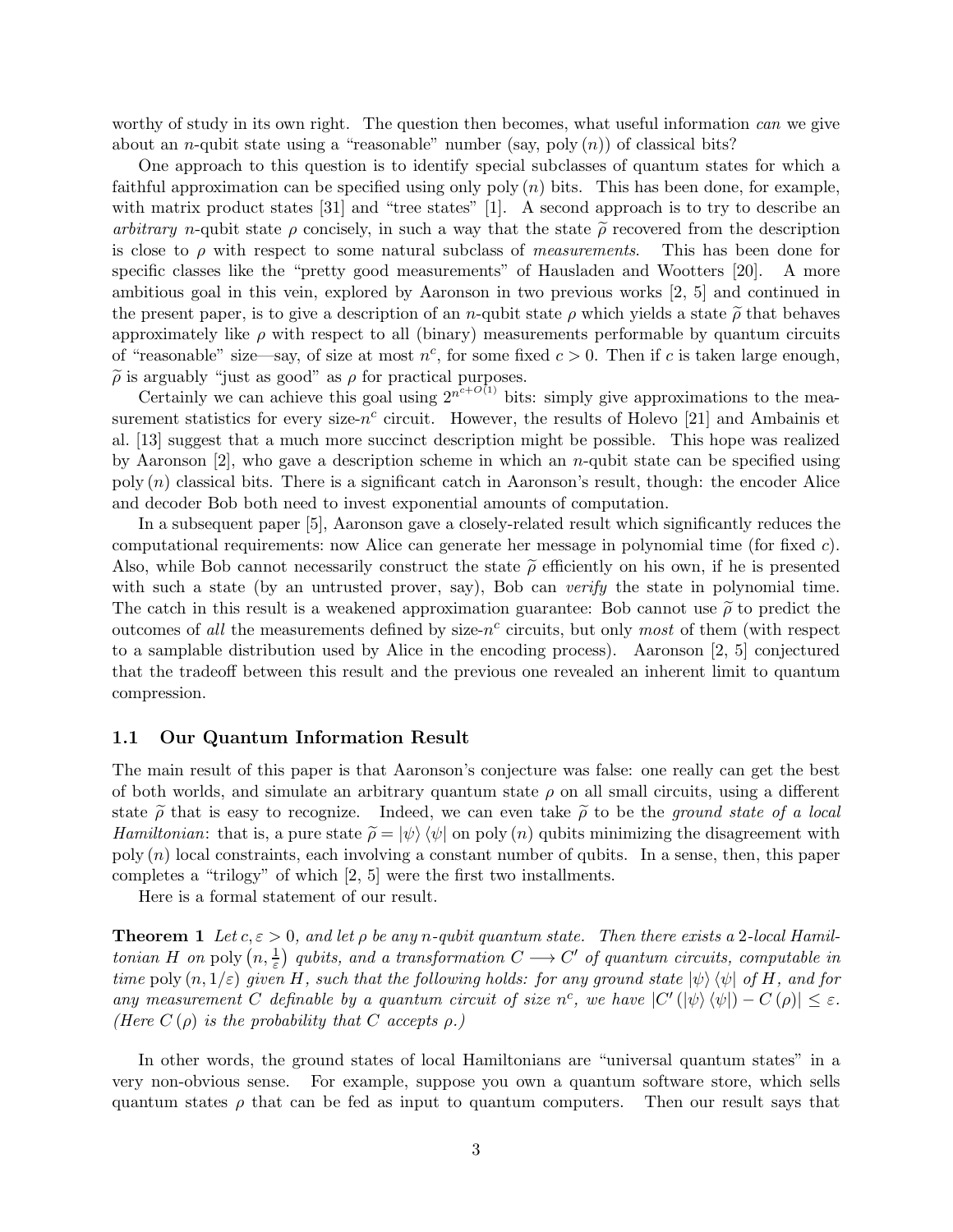ground states of local Hamiltonians are the only kind of state you ever need to stock. What makes this surprising is that being a good piece of quantum software might entail satisfying an exponential number of constraints: for example, if  $\rho$  is supposed to help a customer's quantum computer  $Q$ evaluate some Boolean function  $f: \{0,1\}^n \to \{0,1\}$ , then  $Q(\rho, x)$  should output  $f(x)$  for every input  $x \in \{0,1\}^n$ . By contrast, any k-local Hamiltonian H can be described as a set of at most  $\binom{n}{k} = O(n^k)$  constraints.

One can also interpret Theorem 1 as a statement about communication over quantum channels. Suppose Alice (who is computationally unbounded) has a classical description of an  $n$ -qubit state ρ. She would like to describe ρ to Bob (who is computationally bounded), at least well enough for Bob to be able to *simulate*  $\rho$  on all quantum circuits of some fixed polynomial size. However, Alice cannot just send  $\rho$  to Bob, since her quantum communication channel is noisy and there is a chance that  $\rho$  might get corrupted along the way. Nor can she send a faithful classical description of  $|\psi\rangle$ , since that would require an exponential number of bits. Our result provides an alternative: Alice can send a different quantum state  $\sigma$ , of poly(n) qubits, together with a poly(n)-bit classical string x. Then, Bob can use x to verify that  $\sigma$  can be used to accurately simulate  $\rho$  on all small measurements.

We believe Theorem 1 makes a significant contribution to the study of the effective information content of quantum states. It does, however, leave open whether a quantum state of  $n$  qubits can be efficiently encoded and decoded in polynomial time, in a way that is "good enough" to preserve the measurement statistics of measurements defined by circuits of fixed polynomial size. This remains an important problem for future work.

### 1.2 Impact on Quantum Complexity Theory

The questions addressed in this paper, and our results, are naturally phrased and proved in terms of complexity classes. In recent years, researchers have defined quantum complexity classes as a way to study the "useful information" embodied in quantum states. One approach is to study the power of nonuniform quantum advice. The class BQP/qpoly, defined by Nishimura and Yamakami [27], consists of all languages decidable in polynomial time by a quantum computer, with the help of a poly  $(n)$ -qubit advice state that depends only on the input length n. This class is analogous to the classical class  $P/poly$ . To understand the role of quantum information in determining the power of BQP/qpoly, a useful benchmark of comparison is the class BQP/poly of decision problems efficiently solvable by a quantum computer with poly  $(n)$  bits of *classical* advice. It is open whether  $BQP$ /qpoly =  $BQP$ /poly.

A second approach studies the power of quantum proof systems, by analogy with the classical class NP. Kitaev (unpublished, 1999) defined the complexity class now called QMA, for "Quantum Merlin-Arthur." This is the class of decision problems for which a "yes" answer can be proved by exhibiting a quantum witness state (or quantum proof)  $|\psi\rangle$ , on poly (n) qubits, which is then checked by a skeptical polynomial-time quantum verifier. A useful benchmark class is QCMA (for "Quantum Classical Merlin-Arthur"), defined by Aharonov and Naveh [8]. This is the class of decision problems for which a "yes" answer can be checked by a quantum verifier who receives a *classical* witness. Here the natural open question is whether  $QMA = QCMA$ .

In this paper we prove a new upper bound on BQP/qpoly:

### Theorem 2 BQP/qpoly  $\subseteq QMA/poly$ .

Previously Aaronson showed in [2] that  $BQP/q$ poly ⊆ PP/poly, and showed in [5] that  $BQP/q$ poly is contained in the "heuristic" class HeurQMA/poly; Theorem 2 supersedes both of these earlier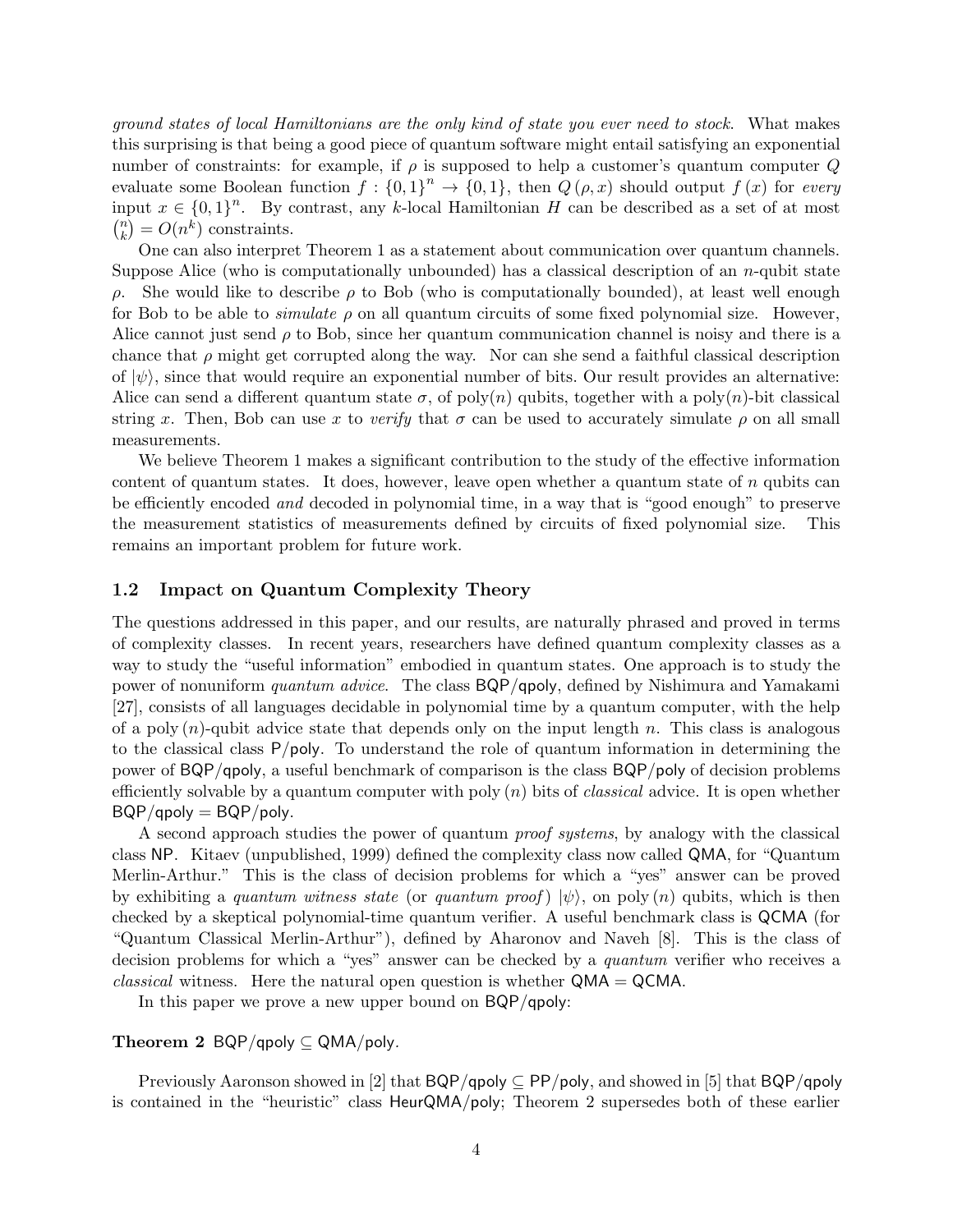results.

Theorem 2 says that one can always replace polynomial-size quantum advice by polynomialsize classical advice, together with a polynomial-size quantum witness (or equivalently, untrusted quantum advice). Indeed, we can *characterize* the class  $BQP/qpoly$ , as equal to the subclass of  $QMA/poly$  in which the quantum witness state  $|\psi_n\rangle$  can only depend on the input length  $n$ .<sup>1</sup>

Using Theorem 2, we also obtain several other results for quantum complexity theory:

- (1) Without loss of generality, every quantum advice state can be taken to be the ground state of some local Hamiltonian H. (This essentially follows by combining our BQP/qpoly  $\subset$ QMA/poly result with the result of Kitaev that Local Hamiltonians is QMA-complete.)
- (2) It is open whether for every local Hamiltonian H on n qubits, there exists a quantum circuit of size poly  $(n)$  that prepares a ground state of H. It is easy to show that an affirmative answer would imply  $QMA = QCMA$ . As a consequence of Theorem 2, we can show that an affirmative answer would also imply  $BQP/q$ poly  $= BQP/p$ oly—thereby establishing a previously-unknown connection between quantum proofs and quantum advice.
- (3) We generalize Theorem 2 to show that  $\mathsf{QCMA}/\mathsf{qpoly} \subseteq \mathsf{QMA}/\mathsf{poly}.$
- (4) We use our new characterization of BQP/qpoly to prove a quantum analogue of the Karp-Lipton Theorem [24]. Recall that the Karp-Lipton Theorem says that if  $NP \subset P/poly$ , then the polynomial hierarchy collapses to the second level. Our "Quantum Karp-Lipton Theorem" says that if  $NP \subset BQP/q$ poly (that is, NP-complete problems are efficiently solvable with the help of quantum advice), then  $\Pi_2^P \subseteq QMA^{PromiseQMA}$ . As far as we know, this is the first nontrivial result to derive unlikely consequences from a hypothesis about quantum machines being able to solve NP-complete problems in polynomial time.

Finally, using our result, we are able to provide an illuminating perspective on a 2000 paper of Watrous [33]. Watrous gave the simplest-known example of a problem in QMA that is not *obviously* in  $QCMA$ —that is, for which quantum proofs actually seem to help.<sup>2</sup> This problem is called GROUP NON-MEMBERSHIP, and is defined as follows: Arthur is given a finite black-box group G and a subgroup  $H \leq G$  (specified by their generators), as well as an element  $x \in G$ . His task is to verify that  $x \notin H$ . It is known that, as a black-box problem, this problem is not in MA. But Watrous showed that Group Non-Membership is in QMA, by a protocol in which Merlin is "expected" to send the following quantum proof:

$$
|H\rangle=\frac{1}{\sqrt{|H|}}\sum_{h\in H}|h\rangle\,.
$$

Arthur's verification procedure consists of two tests. In the first test, Arthur assumes that Merlin sent  $|H\rangle$ , and then uses  $|H\rangle$  to decide whether  $x \in H$ . The test is a simple, beautiful illustration of the power of quantum algorithms. The second test in Watrous's protocol confirms that Merlin really sent  $|H\rangle$ , or at least, a state which is "equivalent" for purposes of the first test. This second test and its analysis are considerably more involved, and seem less "natural."

Using our results, we see that a slightly weaker version of Watrous's result can be derived in an almost automatic way from his first test, as follows. If we assume that the black-box group

<sup>1</sup>We call this restricted class YQP/poly; in another notation it would be OQMA/poly <sup>∩</sup> coOQMA/poly (where the O stands for "oblivious").

<sup>&</sup>lt;sup>2</sup>Aaronson and Kuperberg [6], however, give evidence that this problem might be in QCMA, under conjectures related to the Classification of Finite Simple Groups.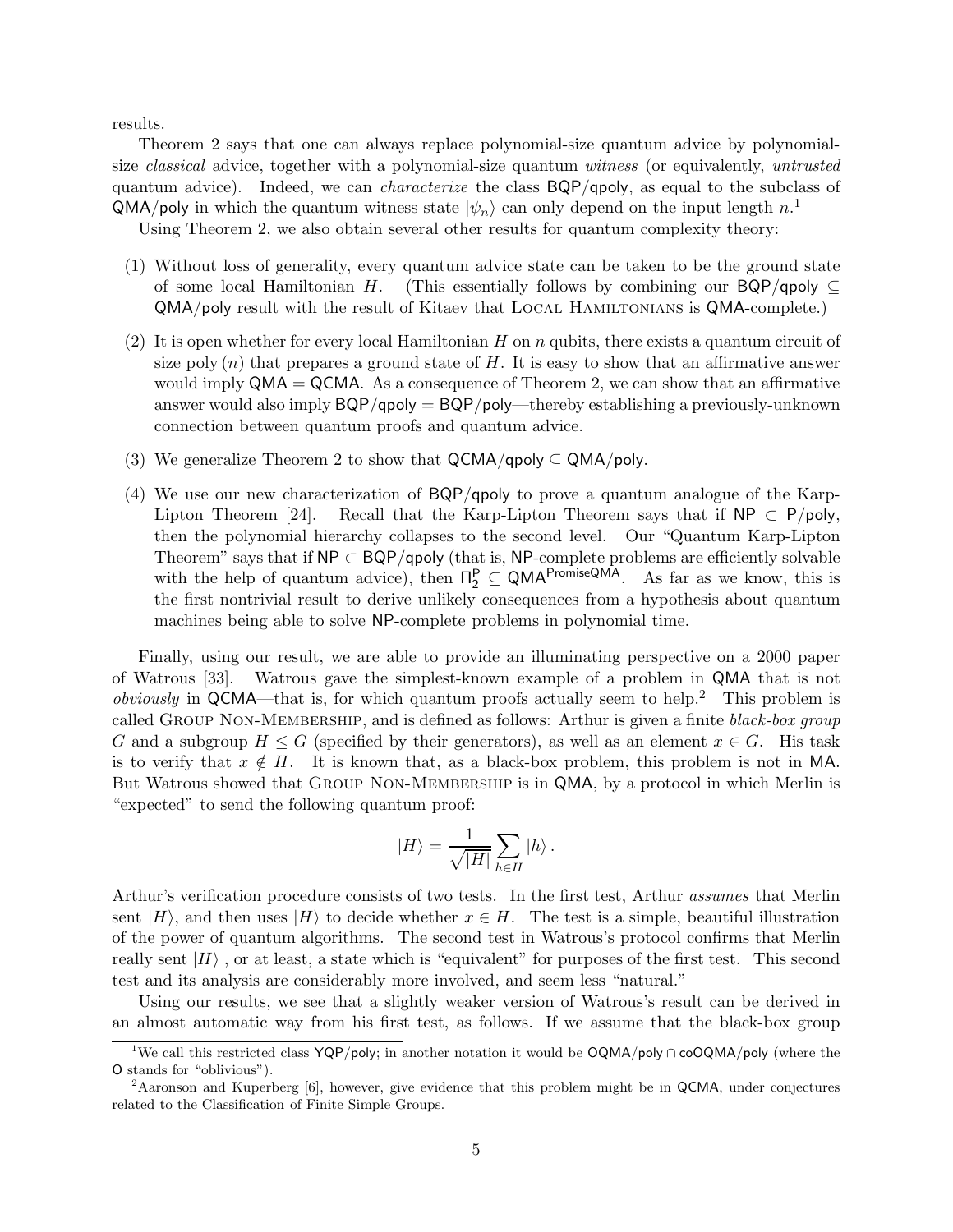$H = H_n$  is fixed for each input length, then GROUP NON-MEMBERSHIP is in BQP/qpoly, by letting  $|H_n\rangle$  as above be the trusted advice for length n and using Watrous's first test as the BQP/qpoly algorithm. Then Theorem 2 (which can be readily adapted to the black-box setting) tells us that Group Non-Membership is in QMA/poly as well.

### 1.3 Proof Overview

We now give an overview of the proof Theorem 2, that  $BQP/qpoly \subseteq QMA/poly$ . As we will explain, our proof rests on a new idea we call the "majority-certificates" technique, which is not specifically quantum and which seems likely to find other applications.

We begin with a language  $L \in BQP/qpoly$  and, for  $n > 0$ , a poly $(n)$ -size quantum circuit  $Q(x,\xi)$  that computes  $L(x)$  with high probability when given the "correct" advice state  $\xi = \rho_n$  on poly  $(n)$  qubits. The challenge, then, is to force Merlin to supply a witness state  $\rho'$  that behaves like  $\rho_n$  on every input  $x \in \{0,1\}^n$ .

Every potential advice state  $\xi$  defines a function  $f_{\xi} : \{0,1\}^n \to [0,1]$ , by  $f_{\xi}(x) := \Pr[Q(x,\xi) = 1]$ . For each such  $\xi$ , let  $f_{\xi}(x) := [f_{\xi}(x) \geq 1/2]$  be the Boolean function obtained by rounding  $f_{\xi}$ . As a simplification, suppose that Merlin is restricted to sending an advice state  $\xi$  for which  $f_{\xi}(x) \notin (1/3, 2/3)$ : that is, an advice state which renders a "clear opinion" about every input x. (This simplification helps to explain the main ideas, but does not follow the actual proof.) Let S be the set of all Boolean functions  $f: \{0,1\}^n \to \{0,1\}$  that are expressible as  $\hat{f}_{\xi}$  for some such advice state ξ. Then S includes the "target function"  $f^* := L_n$  (the restriction of L to inputs of length  $n$ ), as well as a potentially-large number of other functions. However, we claim  $S$  is not too large:  $|S| \le 2^{\text{poly}(n)}$ . This bound on the "effective information content" of quantum states was derived previously by Aaronson [2, 5], building on the work of Ambainis et al. [13].

One might initially hope that, just by virtue of the size bound on S, we could find some set of  $\operatorname{poly}(n)$  values

$$
(x_1, f^*(x_1)), \ldots, (x_k, f^*(x_t))
$$

which *isolate*  $f^*$  in S—that is, which differentiate  $f^*$  from all other members of S. In that case, the trusted classical advice could simply specify those values, as "tests" for Arthur to perform on the quantum state sent by Merlin. Alas, this hope is unfounded in general. For consider the case where  $f^*$  is the identically-zero function, and S consists of  $f^*$  along with the "point function"  $f_y$ (which equals 1 on y and 0 elsewhere), for all  $y \in \{0,1\}^n$ . Then  $f^*$  can only be isolated in S by specifying its value at *every* point!

Luckily, this counterexample leads us to a key observation. Although  $f^*$  is not isolatable in S by a small number of values, each point function  $f_y$  can be isolated (by its value at y), and moreover,  $f_y$  is quite "close" to  $f^*$ . In fact, if we choose any three distinct strings  $x, y, z$ , then  $f^* \equiv \text{MAJ}(f_x, f_y, f_z)$ . (Of course if  $f^*$  were the identically-zero function, it could be easily specified with classical advice! But  $f^*$  could have been any function in this example.)

This suggests a new, more indirect approach to our general problem: we try to express f as the pointwise majority vote

$$
f^{*}(x) \equiv \mathrm{MAJ}\left(f_{1}\left(x\right),\ldots,f_{m}\left(x\right)\right),\,
$$

of a small number  $(m = O(n))$  of other functions  $f_1, \ldots, f_m$  in S, where each  $f_i$  is isolatable in S by specifying at most  $k = O(\log |S|)$  of its values. Indeed, we will show this can *always* be done. We call this key result the *majority-certificates lemma*; we will say more about its proof and its relation to earlier work in Section 1.4.

With this lemma in hand, we can solve our (artificially simplified) problem: in the QMA/poly protocol for L, we use certificates which isolate  $f_1, \ldots, f_m \in S$  as above as the classical advice for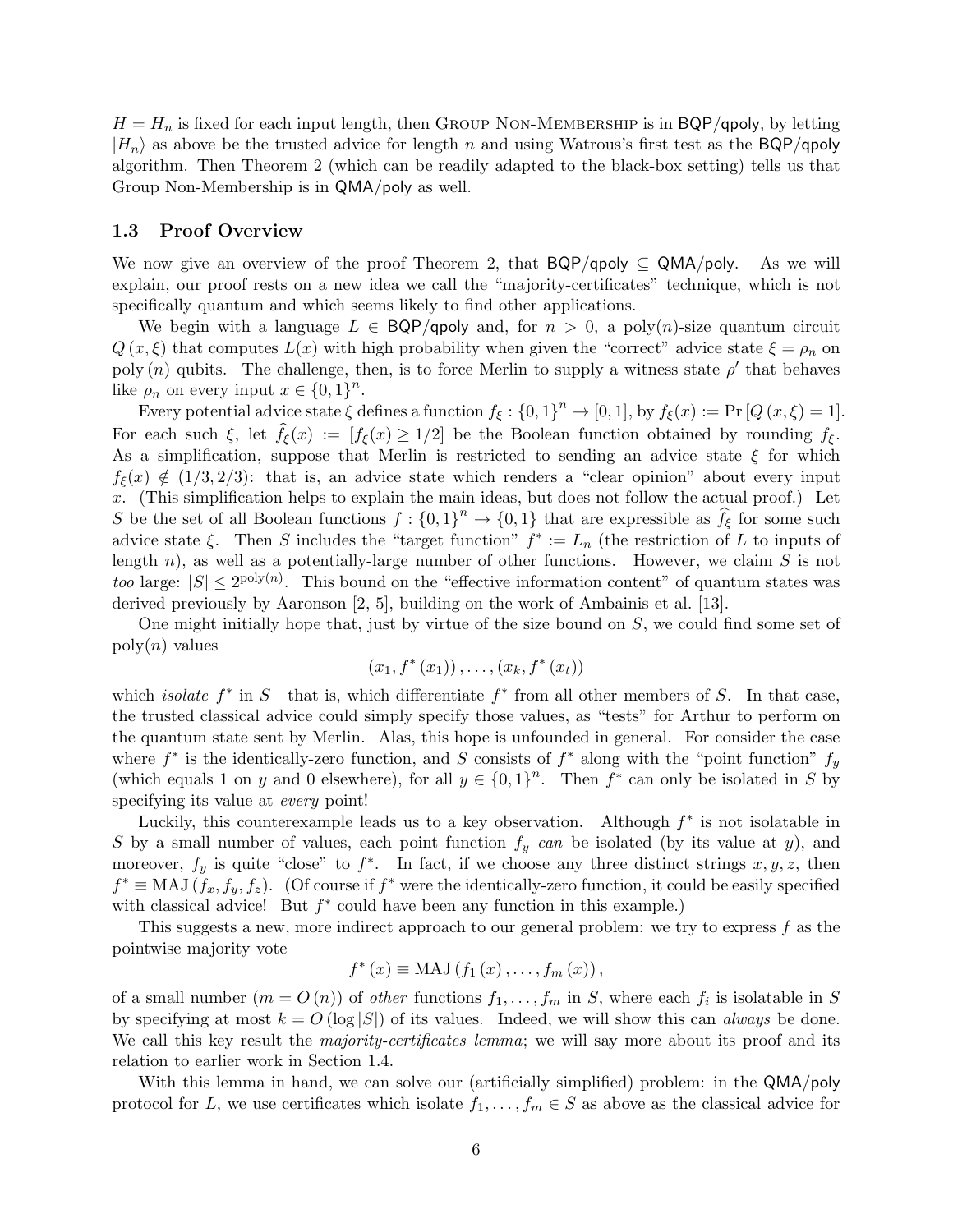

Figure 1: Dependency structure of our proof that quantum advice states can be expressed as ground states of local Hamiltonians.

Arthur. Arthur requests from Merlin each of the m states  $\xi_1,\ldots,\xi_m$  such that  $f_i = f_{\xi_i}$ , and verifies that he receives appropriate states by checking them against the certificates. This involves multiple measurements of each  $\xi_i$ —and an immediate difficulty is that, since measurements are irreversible in quantum mechanics, the process of verifying the witness state might also destroy it. However, we get around this difficulty by appealing to a result of Aharonov and Regev [10]. This result essentially says that a QMA protocol in which Arthur is granted the (physically unrealistic) ability to perform "non-destructive measurements" on his witness state, can be efficiently simulated by an ordinary QMA protocol.

To build intuition, we will begin (in Section 2) by proving the majority-certificates lemma for Boolean functions, as described above. However, to remove the artificial simplification we made and prove Theorem 2, we will need to generalize the lemma substantially, to a statement about possibly-infinite sets of real-valued functions  $f : \{0,1\}^n \to [0,1]$ . In the general version, the hypothesis that  $S$  is finite and not too large will be replaced by a more subtle assumption: namely, an upper bound on the so-called  $fat-shattering$  dimension of S. To prove our generalization, we use powerful results of Alon et al. [11] and Bartlett and Long [14] on the learnability of real-valued functions. We then use a bound on the fat-shattering dimension of real-valued functions defined by quantum states (from Aaronson [5], building on Ambainis et al. [13]). Figure 1 shows the overall dependency structure of the proof.

### 1.4 Majority-Certificates Lemma in Context

The majority-certificates lemma is closely related to the seminal notion of *boosting* [29] from computational learning theory. Boosting is a broad topic with a vast literature, but a common "generic" form of the boosting problem is as follows: we want to learn some target function  $f^*$ , given sample data of the form  $(x, f^*(x))$ . We assume we have a *weak learning algorithm*  $A^{f^*,\mathcal{D}}$ , with the property that, for any probability distribution  $D$  over inputs x, with high probability A finds a hypothesis  $f \in \mathcal{F}$  which predicts  $f^*(x)$  "reasonably well" when  $x \sim \mathcal{D}$ . The task is to "boost" this weak learner into a *strong* learner  $B^{f^*}$ . The strong learner should output a collection of functions  $f_1,\ldots,f_m\in\mathcal{F}$ , such that a (possibly-weighted) majority vote over  $f_1(x),\ldots,f_m(x)$  predicts  $f^*(x)$ "extremely well." It turns out [29, 19] that this goal can be achieved in a very general setting.

Our majority-certificates lemma has strengths and weaknesses compared to boosting. Our assumptions are much milder than those of boosting: rather than needing a weak learner, we assume only that the hypothesis class  $S$  is "not too large." Also, we represent our target function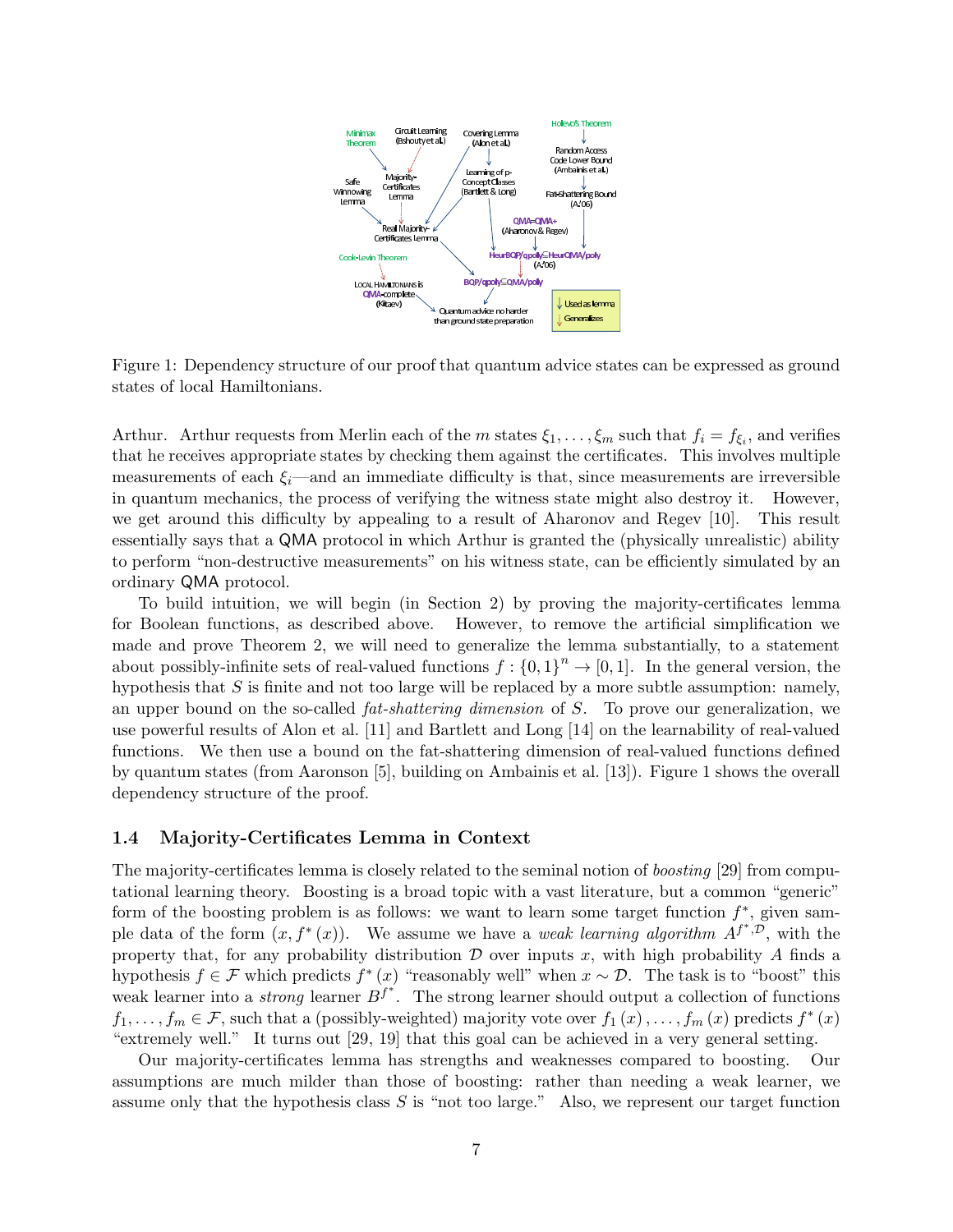$f^*$  exactly by MAJ  $(f_1,\ldots,f_m)$ , not just approximately. On the other hand, we do not give an efficient algorithm to find our majority-representation. Also, the  $f_i$ 's are not "explicitly given:" we only give a way to recognize each  $f_i$ , under the assumption that the function purporting to be  $f_i$  is in fact drawn from the original hypothesis class.

The proof of our lemma also has similarities to boosting. As an analogue of a "weak learner," we show that for every distribution  $\mathcal{D}$ , there exists a function  $f \in S$  which agrees with the target function  $f^*$  on most  $x \sim \mathcal{D}$ , and which is isolatable in S by specifying  $O(\log |S|)$  queries. Using the Minimax Theorem, we then nonconstructively "boost" this fact into the desired majorityrepresentation of  $f^*$ . We note that Nisan used the Minimax Theorem for boosting in a similar way, in his alternative proof of Impagliazzo's "hard-core set theorem" (see [22]).

The majority-certificates lemma is also reminiscent of Bshouty et al.'s algorithm [16], for learning small circuits in the complexity class  $\mathsf{ZPP}^{\mathsf{NP}}$ . Our lemma lacks the algorithmic component of this earlier work, but unlike Bshouty et al., we do not require the functions being learned to come with any succinct labels (such as circuit descriptions).

### 1.5 Organization of the Paper

In Section 2, we prove the Boolean majority-certificates-lemma. In Section 3, we give our realvalued generalization of this lemma, and in Section 4 we use it to prove Theorem 2, and state some consequences for quantum complexity theory. Theorem 1 is proved in Section 4.3. Section 5 contains some further results for quantum complexity, and the Appendices provide some additional applications of and perspectives on the majority-certificates lemma.

# 2 The Majority-Certificates Lemma

A Boolean concept class is a family of sets  $\{S_n\}_{n>1}$ , where each  $S_n$  consists of Boolean functions  $f: \{0,1\}^n \to \{0,1\}$  on n variables. Abusing notation, we will often use S to refer directly to a set of Boolean functions on  $n$  variables, with the quantification over  $n$  being understood.

By a certificate, we mean a partial Boolean function  $C : \{0,1\}^n \to \{0,1,*\}$ . The size of C, denoted |C|, is the number of inputs x such that  $C(x) \in \{0,1\}$ . A Boolean function  $f: \{0,1\}^n \to$  $\{0,1\}$  is consistent with C if  $f(x) = C(x)$  whenever  $C(x) \in \{0,1\}$ . Given a set S of Boolean functions and a certificate C, let S [C] be the set of all functions  $f \in S$  that are consistent with C. Say that a function  $f \in S$  is *isolated in* S by the certificate C if  $S[C] = \{f\}.$ 

We now prove a lemma that represents one of the main tools of this paper (although it will be generalized, rather than used directly).

**Lemma 3 (Majority-Certificates Lemma)** Let S be a set of Boolean functions  $f : \{0,1\}^n \rightarrow$  ${0,1}$ , and let  $f^* \in S$ . Then there exist  $m = O(n)$  certificates  $C_1, \ldots, C_m$ , each of size  $k =$  $O(\log |S|)$ , and functions  $f_1, \ldots, f_m \in S$ , such that

- (i)  $S[C_i] = \{f_i\}$  all  $i \in [m];$
- (ii) MAJ  $(f_1(x),...,f_m(x)) = f^*(x)$  for all  $x \in \{0,1\}^n$ .

Proof. Our proof of Lemma 3 relies on the following claim.

**Claim 4** Let D be any distribution over inputs  $x \in \{0,1\}^n$ . Then there exists a function  $f \in S$ such that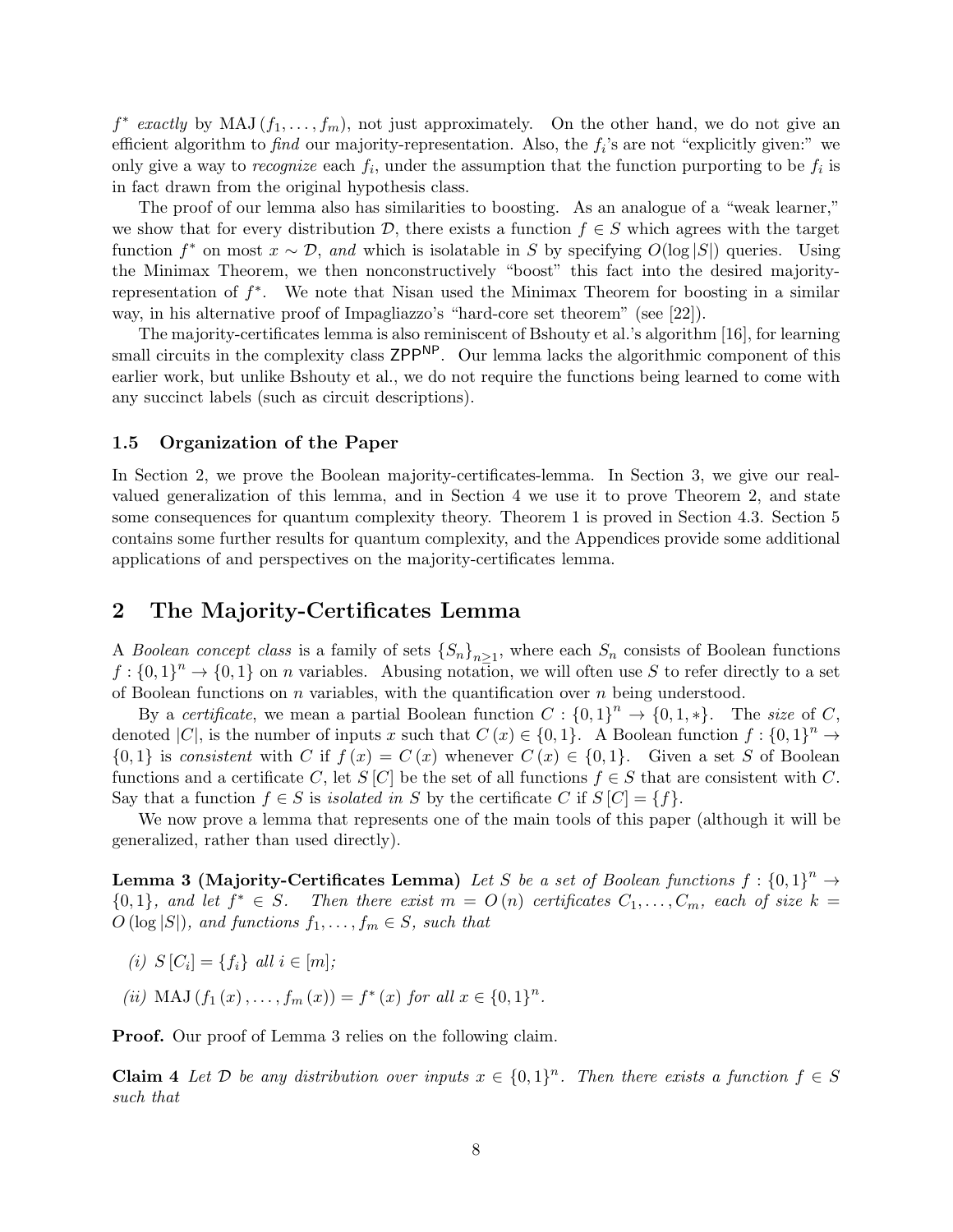(i) f is isolatable in S by a certificate C of size  $k = O(\log |S|)$ ;

(*ii*)  $Pr_{x \sim \mathcal{D}}[f(x) \neq f^*(x)] \leq \frac{1}{10}$ .

Lemma 3 follows from Claim 4 by a boosting-type argument, as follows. Consider a two-player game where:

- Alice chooses a certificate C of size k that isolates some  $f \in S$ , and
- Bob simultaneously chooses an input  $x \in \{0,1\}^n$ .

Alice wins the game if  $f(x) = f^*(x)$ . Claim 4 tells us that for every mixed strategy of Bob (i.e., distribution  $\mathcal D$  over inputs), there exists a pure strategy of Alice that succeeds with probability at least 0.9 against D. Then by the Minimax Theorem, there exists a mixed strategy for Alice—that is, a probability distribution  $\mathcal C$  over certificates—that allows her to win with probability at least 0.9 against every pure strategy of Bob.

Now suppose we draw  $C_1, \ldots, C_m$  independently from C, isolating functions  $f_1, \ldots, f_m$  in S. Fix an input  $x \in \{0,1\}^n$ ; then by the success of Alice's strategy against x, and applying a Chernoff bound,

$$
\Pr_{f_1,...,f_m \sim \pi} \left[ \text{MAJ} \left( f_1 \left( x \right), \dots, f_m \left( x \right) \right) \neq f^*(x) \right] < \frac{1}{2^n},
$$

provided we choose  $m = O(n)$  suitably. But by the union bound, this means there must be a fixed choice of  $C_1,\ldots,C_m$  such that MAJ  $(f_1,\ldots,f_m) \equiv f^*$ , where each  $f_i$  is isolated in S by  $C_i$ . This proves Lemma 3, modulo the Claim.

**Proof of Claim 4.** By symmetry, we can assume without loss of generality that  $f^*$  is the identically-zero function. Given the mixed strategy  $D$  of Bob, we construct the certificate  $C$ as follows. Initially C is empty: that is,  $C(x) = *$  for all  $x \in \{0,1\}^n$ . In the first stage, we draw  $t = O(\log |S|)$  inputs  $x_1, \ldots, x_t$  independently from  $\mathcal{D}$ . For any  $f : \{0,1\}^n \to \{0,1\}$ , let

$$
w_f := \Pr_{x \sim \mathcal{D}} \left[ f \left( x \right) = 1 \right].
$$

Now suppose f is such that  $w_f > 0.1$ . Then

$$
\Pr_{x_1, ..., x_t \sim \mathcal{D}} \left[ f(x_1) = 0 \wedge \dots \wedge f(x_t) = 0 \right] < 0.9^t \le \frac{1}{|S|},
$$

provided  $t \geq \log_{10/9} |S|$ . So by the union bound, there must be a fixed choice of  $x_1, \ldots, x_t$  that kills off every  $f \in S$  such that  $w_f > 0.1$ —that is, such that  $f(x_1) = \cdots = f(x_t) = 0$  implies  $w_f \leq 0.1$ . Fix that  $x_1, \ldots, x_t$ , and set  $C(x_i) := 0$  for all  $i \in [t]$ .

In the second stage, our goal is just to isolate some *particular* function  $f \in S[C]$ . We do this recursively as follows. If  $|S[C]| = 1$  then we are done. Otherwise, there exists an input x such that  $f(x) \neq f'(x)$  for some pair  $f, f' \in S[C]$ . If setting  $C(x) := 0$  decreases  $|S[C]|$  by at least a factor of 2, then set  $C(x) := 0$ ; otherwise set  $C(x) := 1$ . Since  $S[C]$  can halve in size at most  $\log_2 |S|$  times, this procedure terminates after at most  $\log_2 |S|$  steps with  $|S|C| = 1$ .

The end result is a certificate C of size  $O(\log |S|)$ , which isolates a function f in S for which  $w_f \leq 1/10$ . We have therefore found a pure strategy for Alice that fails with probability at most  $1/10$  against  $\mathcal{D}$ , as desired.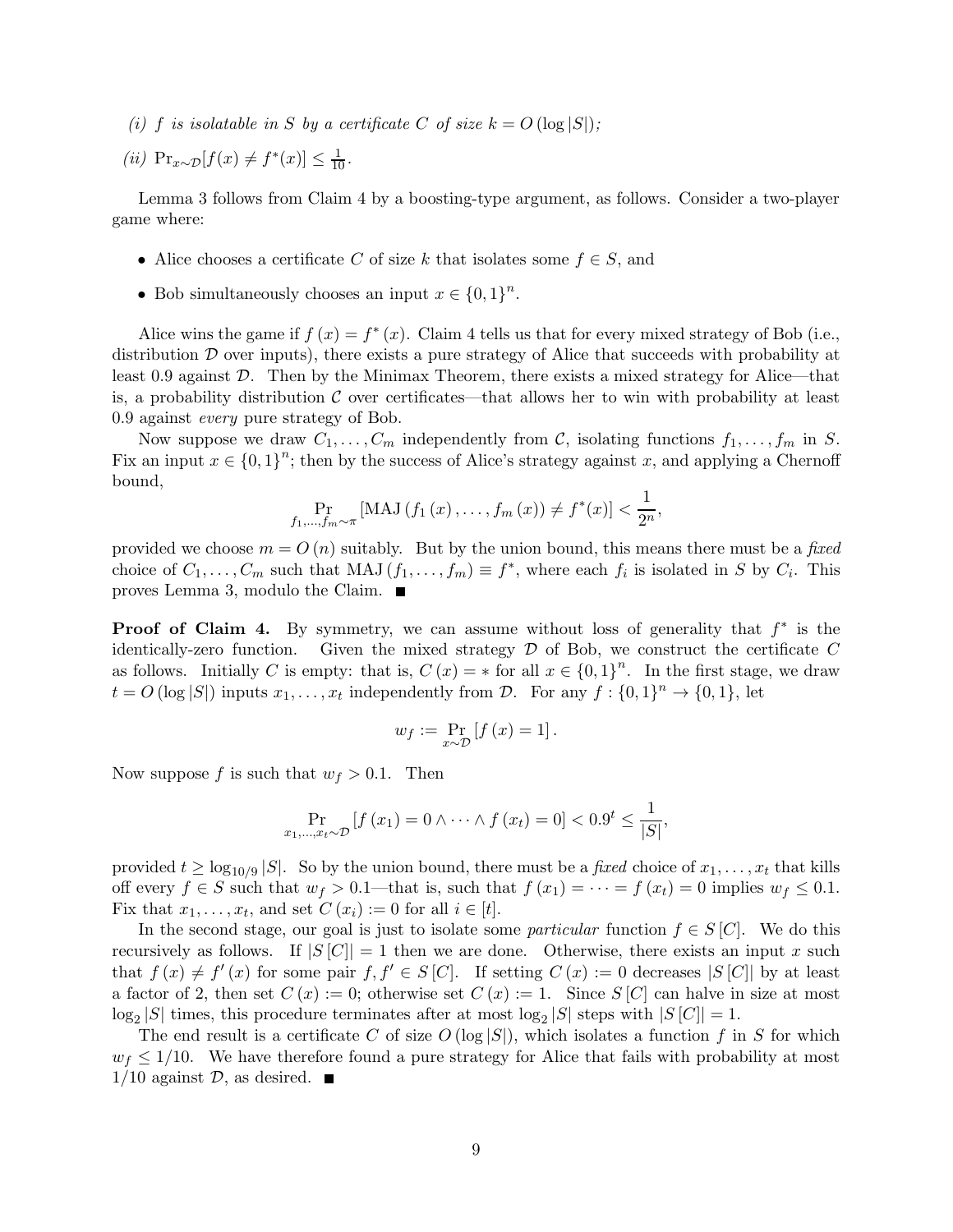## 3 Extension to Real Functions

In this section, we extend the majority-certificates lemma from Boolean functions to real-valued functions  $f: \{0,1\}^n \to [0,1]$ . We will need this extension for the application to quantum advice in Section 4. In proving our extension we will have to confront several new difficulties. Firstly, the concept classes  $S$  that we want to consider can now contain a *continuum* of functions—so Lemma 3, which assumed that S was finite and constructed certificates of size  $O(\log |S|)$ , is not going to work. In Section 3.1, we review notions from computational learning theory, including fat-shattering dimension and  $\varepsilon$ -covers, which (combined with results of Alon et al. [11] and Bartlett and Long [14]) can be used to get around this difficulty. Secondly, it is no longer enough to isolate a function  $f_i \in S$  that we are interested in; instead we will need to "safely" isolate  $f_i$ , which roughly speaking means that (i)  $f_i$  is consistent with some certificate C, and (ii) any  $f \in S$  that is even approximately consistent with C is close to  $f_i$ . In Section 3.2, we prove a "safe winnowing lemma" that can be used for this purpose. Finally, in Section 3.3, we put the pieces together to prove a real-valued majority-certificates lemma.

### 3.1 Background from Learning Theory

A p-concept class S is a family of functions  $f: \{0,1\}^n \to [0,1]$  (as usual, quantification over all n is understood). Given functions  $f,g: \{0,1\}^n \to [0,1]$  and a subset of inputs  $X \subseteq \{0,1\}^n$ , we will be interested in three measures of the distance between f and g restricted to  $X$ :

$$
\Delta_{\infty}(f,g)[X] := \max_{x \in X} |f(x) - g(x)|,
$$
  

$$
\Delta_{2}(f,g)[X] := \sqrt{\sum_{x \in X} (f(x) - g(x))^{2}},
$$
  

$$
\Delta_{1}(f,g)[X] := \sum_{x \in X} |f(x) - g(x)|.
$$

For convenience, we define  $\Delta_{\infty}(f,g) := \Delta_{\infty}(f,g)$  [{0, 1}<sup>n</sup>], and similarly for  $\Delta_2(f,g)$  and  $\Delta_1(f,g)$ . Also, given a distribution  $\mathcal D$  over  $\{0,1\}^n$ , define

$$
\Delta_1(f,g)\left\langle \mathcal{D}\right\rangle:=\underset{x\sim\mathcal{D}}{\mathrm{E}}\left[\left|f\left(x\right)-g\left(x\right)\right|\right].
$$

Finally, we will need the notions of coverability and fat-shattering dimension.

**Definition 5 (Coverability)** Let S be a p-concept class. The subset  $C \subseteq S$  is an  $\varepsilon$ -cover for S if for all  $f \in S$ , there exists  $a \circ g \in C$  such that  $\Delta_{\infty}(f,g) \leq \varepsilon$ . We say S is coverable if for all  $\varepsilon > 0$ , there exists an  $\varepsilon$ -cover for S of size  $2^{\text{poly}(n,1/\varepsilon)}$ .

**Definition 6 (Fat-Shattering Dimension)** Let S be a p-concept class and  $\varepsilon > 0$  be a real number. We say the set  $A \subseteq \{0,1\}^n$  is  $\varepsilon$ -shattered by S if there exists a function  $r : A \to [0,1]$  such that for all  $2^{|A|}$  Boolean functions  $q : A \to \{0,1\}$ , there exists a p-concept  $f \in S$  such that for all  $x \in A$ , we have  $f(x) \leq r(x) - \varepsilon$  whenever  $g(x) = 0$  and  $f(x) \geq r(x) + \varepsilon$  whenever  $g(x) = 1$ . Then the  $\varepsilon$ -fat-shattering dimension of S, or fat<sub> $\varepsilon$ </sub>(S), is the size of the largest set  $\varepsilon$ -shattered by S. We say S is bounded-dimensional if  $f_{\text{fat}_{\varepsilon}}(S) \leq \text{poly}(n, 1/\varepsilon)$  for all  $\varepsilon > 0$ .

The following central result was shown by Alon et al. [11] (see also [23]).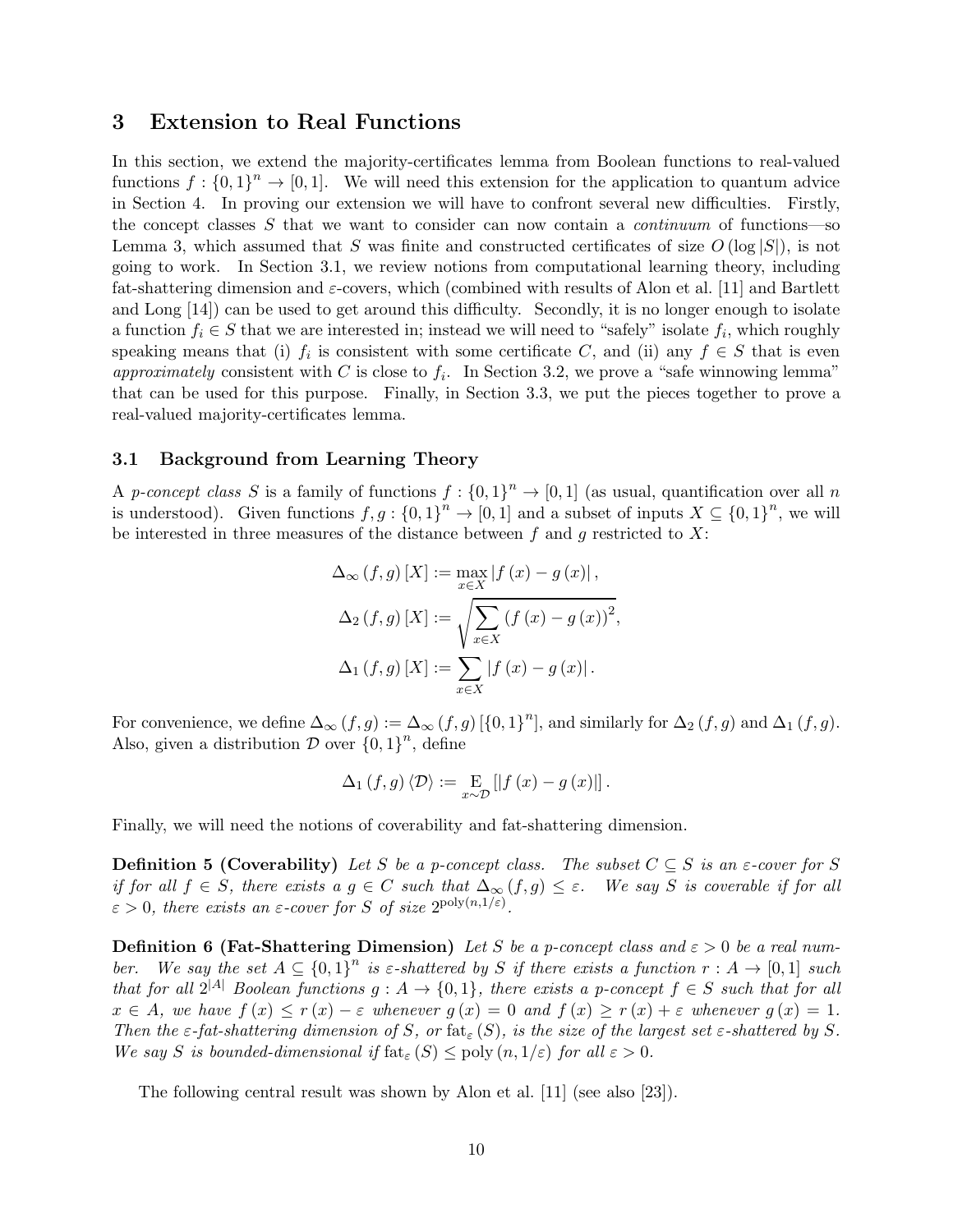**Theorem 7** ([11]) Every p-concept class S has an  $\varepsilon$ -cover of size  $\exp [O((n + \log 1/\varepsilon) \text{ fat}_{\varepsilon/4}(S))].$ So in particular, if S is bounded-dimensional then S is coverable.

Building on the work of Alon et al. [11], Bartlett and Long [14] then proved the following:

**Theorem 8 ([14])** Let S be a p-concept class and D be a distribution over  $\{0,1\}^n$ . Fix an  $f: \{0,1\}^n \to [0,1]$  (not necessarily in S) and an error parameter  $\alpha > 0$ . Suppose we form a set  $X \subseteq \{0,1\}^n$  by choosing m inputs independently with replacement from D. Then there exists a positive constant K such that, with probability at least  $1 - \delta$  over X, any hypothesis  $h \in S$  that minimizes  $\Delta_1(h, f)[X]$  also satisfies

$$
\Delta_1(h, f) \langle \mathcal{D} \rangle \leq \alpha + \inf_{g \in S} \Delta_1(g, f) \langle \mathcal{D} \rangle,
$$

provided that

$$
m \ge \frac{K}{\alpha^2} \left( \text{fat}_{\alpha/5} (S) \log^2 \frac{1}{\alpha} + \log \frac{1}{\delta} \right).
$$

Theorem 8 has the following corollary, which is similar to Corollary 2.4 of Aaronson [5], but more directly suited to our purposes here.<sup>3</sup>

**Corollary 9** Let S be a p-concept class and D be a distribution over  $\{0,1\}^n$ . Fix an  $f \in S$  and an error parameter  $\varepsilon > 0$ . Suppose we form a set  $X \subseteq \{0,1\}^n$  by choosing m inputs independently with replacement from  $D$ . Then there exists a positive constant K such that, with probability at least  $1-\delta$  over X, any hypothesis  $h \in S$  that satisfies  $\Delta_{\infty}(h, f)$   $[X] \leq \varepsilon$  also satisfies  $\Delta_1(h, f) \langle \mathcal{D} \rangle \leq 11\varepsilon$ , provided

$$
m \geq \frac{K}{\varepsilon^2} \left( \text{fat}_{\varepsilon} \left( S \right) \log^2 \frac{1}{\varepsilon} + \log \frac{1}{\delta} \right).
$$

**Proof.** Let S<sup>\*</sup> be the p-concept class consisting of all functions  $g : \{0,1\}^n \to [0,1]$  for which there exists an  $f \in S$  such that  $\Delta_{\infty}(g, f) \leq \varepsilon$ . Fix an  $f \in S$  and a distribution  $\mathcal{D}$ , and let X be chosen as in the statement of the corollary. Suppose we choose a hypothesis  $h \in S$  such that  $\Delta_{\infty}(h, f)[X] \leq \varepsilon$ . Then there exists a function  $g \in S^*$  such that  $g(x) = h(x)$  for all  $x \in X$ . This g is simply obtained by setting  $g(x) := h(x)$  if  $x \in X$  and  $g(x) := f(x)$  otherwise. In particular, note that  $\Delta_1(h,g)[X] = 0$ , which means that h minimizes the functional  $\Delta_1(h,g)[X]$ over all hypotheses in S (and indeed in  $S<sup>*</sup>$ ). By Theorem 8, this implies that with probability at least  $1 - \delta$  over X,

$$
\Delta_1(h,g)\langle \mathcal{D}\rangle \leq \alpha + \inf_{u \in S^*} \Delta_1(u,g)\langle \mathcal{D}\rangle = \alpha
$$

for all  $\alpha > 0$ , provided we take

$$
m \ge \frac{K}{\alpha^2} \left( \text{fat}_{\alpha/5} \left( S^* \right) \log^2 \frac{1}{\alpha} + \log \frac{1}{\delta} \right).
$$

Here we have used the fact that  $g \in S^*$ , and hence

$$
\inf_{u \in S^*} \Delta_1(u, g) \langle \mathcal{D} \rangle = 0.
$$

<sup>&</sup>lt;sup>3</sup>It would also be possible to apply the bound from [5] "off-the-shelf," but at the cost of a worse dependence on  $1/\varepsilon$ .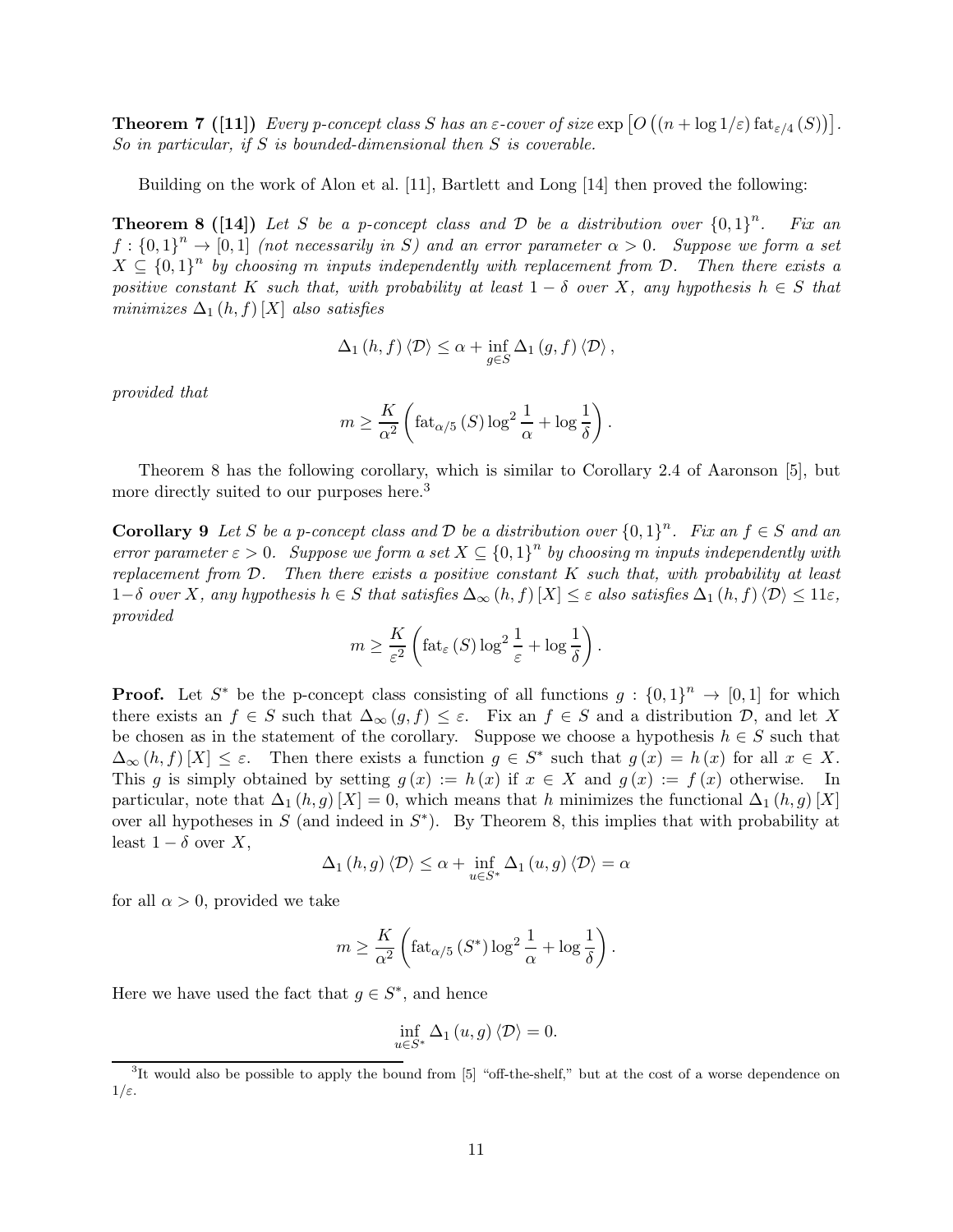So by the triangle inequality,

$$
\Delta_1(h, f) \langle \mathcal{D} \rangle \leq \Delta_1(h, g) \langle \mathcal{D} \rangle + \Delta_1(g, f) \langle \mathcal{D} \rangle
$$
  
\n
$$
\leq \alpha + \Delta_{\infty}(g, f)
$$
  
\n
$$
\leq \alpha + \varepsilon.
$$

Next, we claim that  $\text{fat}_{\alpha/5}(S^*) \leq \text{fat}_{\alpha/5-\varepsilon}(S)$ . The reason is simply that, if a given set  $\beta$ -fatshatters  $S^*$ , then it must also  $(\beta - \varepsilon)$ -fat-shatter S by the triangle inequality. Setting  $\alpha := 10\varepsilon$ now yields the desired statement. ■

### 3.2 The Safe Winnowing Lemma

The next step toward proving the real-valued majority-certificates lemma is to prove a so-called "safe winnowing lemma." This lemma says intuitively that, given any set  $S$  of real-valued functions with a small  $\varepsilon$ -cover (or equivalently, with polynomially-bounded fat-shattering dimension), it is possible to find a set of  $k = \text{poly}(n)$  constraints  $|f(x_1) - a_1| \leq \epsilon, \ldots, |f(x_k) - a_k| \leq \epsilon$  that are essentially compatible with one and only one function  $f \in S$ . Here "essentially" means that (i) any function that satisfies the constraints is close to f in  $L_{\infty}$ -norm, and (ii) f itself not only satisfies the constraints, but does so with a "margin to spare."

**Lemma 10 (Safe Winnowing Lemma)** Let S be a set of functions  $f: \{0,1\}^n \to [0,1]$ . Fix a function  $f^* \in S$  and subset  $Y \subseteq \{0,1\}^n$ . For some parameter  $\varepsilon > 0$ , let  $C$  be a finite  $\varepsilon$ -cover for S. Then there exists an  $f \in S$ , as well as a subset  $Z \subseteq \{0,1\}^n$  of size at most  $k = \log_2 |C|$ , such that:

- (i) Every  $g \in S$  that satisfies  $\Delta_{\infty}(f,g)[Y \cup Z] \leq \frac{\varepsilon}{5k}$  also satisfies  $\Delta_{\infty}(f,g) \leq 3\varepsilon$ .
- (ii)  $\Delta_{\infty} (f, f^*)$  [Y]  $\leq \varepsilon/5$ .

**Proof.** Let  $\delta := \frac{\varepsilon}{5k}$ . We construct  $(f, Z)$  by an iterative procedure. Initially let  $S_0 := S$ , let  $f_0 := f^*$ , and let  $Z_0 := Y$ . We will form new sets  $S_1, S_2, \ldots$  by repeatedly adding constraints of the form  $f(x) \leq \alpha$  or  $f(x) \geq \alpha$  for various  $x, \alpha$ , maintaining the invariant that  $f_t \in S_t$ . At iteration t, suppose there exists a function  $g \in S_{t-1}$  such that  $\Delta_{\infty}(f_{t-1}, g)$   $[Y \cup Z_{t-1}] \leq \delta$ , but nevertheless  $|f_{t-1}(z_t) - g(z_t)| > 3\varepsilon$  for some input  $z_t$ . Then first set  $Z_t := Z_{t-1} \cup \{z_t\}$  (i.e., add  $z_t$  into our set of inputs, if it is not already there). Let  $v := \frac{1}{2} [f_{t-1}(z_t) + g(z_t)]$ , let A be the set of all functions  $h \in S_{t-1}$  such that  $h(z_t) < v$ , and let B be the set of all  $h \in S_{t-1}$  such that  $h(z_t) \geq v$ . Also, for any given set M, let  $M^{\lozenge} := M \cap C$ . Then clearly  $\min \{|A^{\lozenge}|, |B^{\lozenge}|\} \le |S_{t-1}^{\lozenge}|$  $|/2.$  If  $|A^{\lozenge}| < |B^{\lozenge}|,$ then set  $S_t := A$ ; otherwise set  $S_t := B$ . Then set  $f_t := f_{t-1}$  if  $f_{t-1} \in S_t$  and  $f_t := g$  otherwise. Since  $S_t^{\lozenge}$ can halve at most  $k = \log_2 |C|$  times, it is clear that after  $T \leq k$  iterations we have  $\left|S_T^{\lozenge}\right.$  $\vert \leq 1$ . Set  $f := f_T$  and  $Z := Z_T$ . Then by the triangle inequality,

$$
\Delta_{\infty} (f, f^*)[Y] \le T\delta \le \frac{\varepsilon}{5},
$$

and also

$$
|f(z_t) - f_t(z_t)| \le (T - t) \delta < \frac{\varepsilon}{5}
$$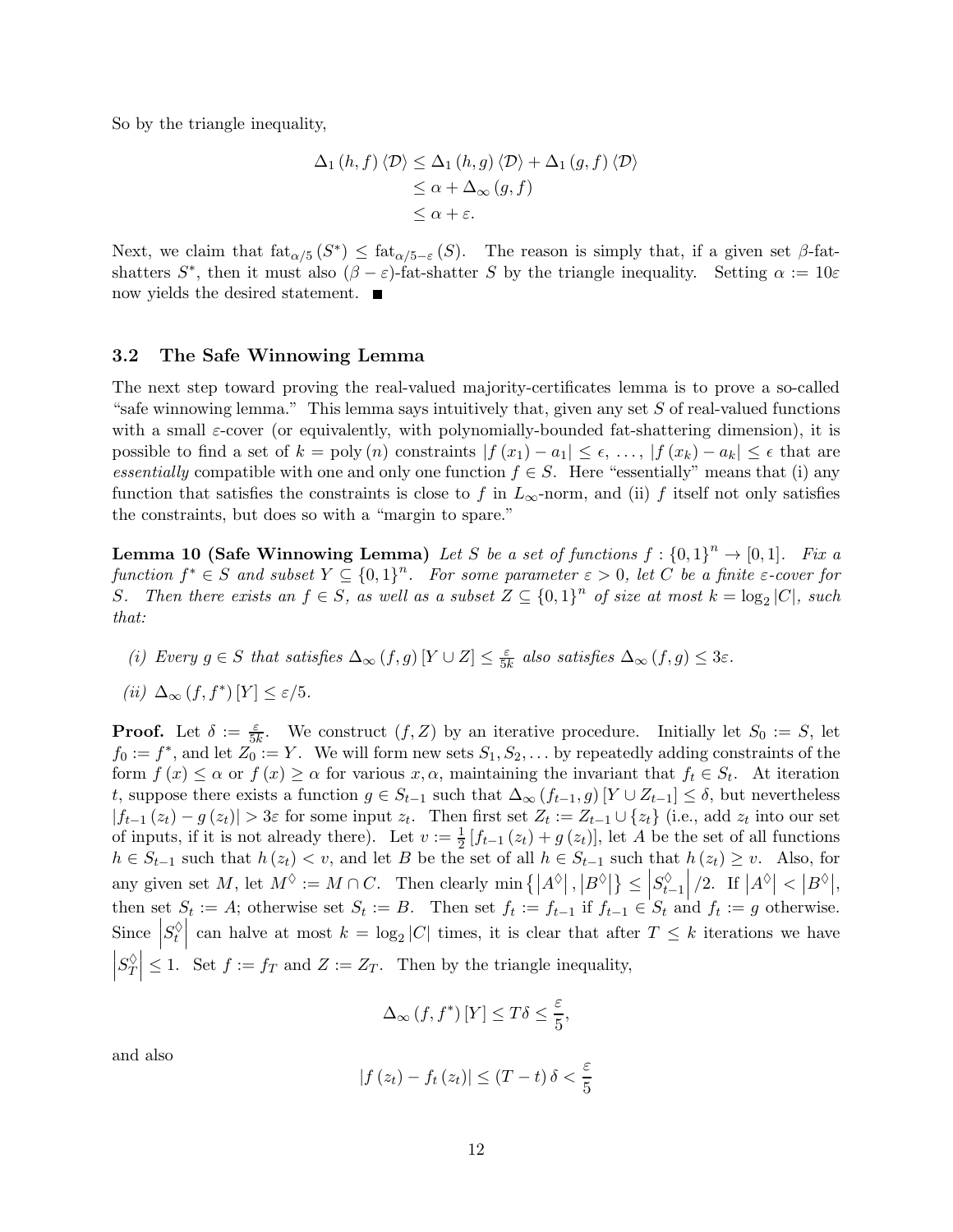for all  $t \in [T]$ . So suppose by contradiction that there still exists a function  $g \in S_T$  such that  $\Delta_{\infty}(f,g)[Y\cup Z] \leq \delta$  but  $|f(x) - g(x)| > 3\varepsilon$  for some x, and consider functions  $p, q \in C$  in the cover such that  $\Delta_{\infty}(f, p) \leq \varepsilon$  and  $\Delta_{\infty}(g, q) \leq \varepsilon$ . Then  $p, q \in S_T^{\lozenge}$  but  $p \neq q$ , which contradicts the fact that  $\left|S_T^{\lozenge}\right|$  $\vert \leq 1$ . Also notice that for all  $g \in S$ , if  $\Delta_{\infty}(f,g)[Y \cup Z] \leq \delta$  then  $g \in S_T$ . Thus  $\Delta_{\infty}(f,g)[Y \cup Z] \leq \delta$  implies  $\Delta_{\infty}(f,g) \leq 3\varepsilon$  as desired.

Note that Lemma 10 is still interesting in the special case  $Y = \emptyset$ , in which case  $f^*$  is irrelevant, and the problem reduces to finding a Z such that every  $g \in S$  that satisfies  $\Delta_{\infty}(f,g)[Z] \leq \frac{\varepsilon}{5k}$ also satisfies  $\Delta_{\infty}(f,g) \leq 3\varepsilon$ . In Appendix 10, we will develop the theory of "winnowability" of p-concept classes for its own sake. We show there that the condition  $\Delta_{\infty}(f,g)[Z] = O(\varepsilon/k)$  can be improved to  $\Delta_1(f,g)[Z] = O(\varepsilon)$ . On the other hand, the proof becomes more involved, and we no longer know how to incorporate f<sup>\*</sup> and Y. We also show that the condition  $\Delta_{\infty}(f,g)[Z] = O(\varepsilon/k)$ cannot be improved to  $\Delta_{\infty}(f,g)[Z] = O(\varepsilon)$  or even  $\Delta_2(f,g)[Z] = O(\varepsilon)$ .

### 3.3 The Real-Valued Majority-Certificates Lemma

We are finally ready to generalize Lemma 3 to the case of real-valued functions.

Lemma 11 (Real Majority-Certificates) Let S be a p-concept class, let  $f^* \in S$ , and let  $\varepsilon > 0$ . Then for some  $m = O(n/\varepsilon^2)$ , there exist functions  $f_1, \ldots, f_m \in S$ , sets  $X_1, \ldots, X_m \subseteq \{0,1\}^n$  each of size  $k = O\left(\left(n + \frac{\log^2 1/\varepsilon}{\varepsilon^2}\right)\right)$  $\int \text{fat}_{\varepsilon/48} (S) \bigg)$ , and an  $\alpha = \Omega \left( \frac{\varepsilon}{(n + \log 1/\varepsilon)} \right)$  $(n+\log 1/\varepsilon)$  fat<sub> $\varepsilon/48(S)$ </sub>  $\int$  for which the following holds. All  $g_1, \ldots, g_m \in S$  that satisfy  $\Delta_\infty(f_i, g_i)$   $[X_i] \leq \alpha$  for  $i \in [m]$  also satisfy  $\Delta_\infty(f^*, g) \leq \varepsilon$ , where

$$
g(x) := \frac{g_1(x) + \dots + g_m(x)}{m}.
$$

Proof. Let

$$
\beta := \frac{\varepsilon}{48},
$$
  
\n
$$
t := C\left(n + \log \frac{1}{\beta}\right) \text{fat}_{\beta}(S),
$$
  
\n
$$
\alpha := \frac{0.4\beta}{t},
$$

where C is a suitably large constant. Also, let  $S_{fin}$  be a finite  $\alpha$ -cover for S: that is, a finite subset  $S_{\text{fin}} \subseteq S$  such that for all  $f \in S$ , there exists a  $g \in S_{\text{fin}}$  such that  $\Delta_{\infty}(f,g) \leq \alpha^4$  Given f and X, let  $S[f, X]$  be the set of all  $g \in S$  such that  $\Delta_{\infty}(f, g)[X] \leq \alpha$ .

Now consider a two-player game where Alice chooses a function  $f \in S_{fin}$  and a set  $X \subseteq \{0,1\}^n$ of size k, and Bob simultaneously chooses an input  $x \in \{0,1\}^n$ . Alice's penalty in this game (the number she is trying to minimize) equals

$$
\sup_{g\in S[f,X]}|f^*(x)-g(x)|.
$$

We claim that there exists a mixed strategy for Alice—that is, a probability distribution  $P$  over  $(f, X)$  pairs—that gives her an expected penalty of at most  $\varepsilon/2$  against every pure strategy of Bob.

<sup>&</sup>lt;sup>4</sup>We will need  $S<sub>fin</sub>$  for the technical reason that the basic Minimax Theorem only works with finite strategy spaces.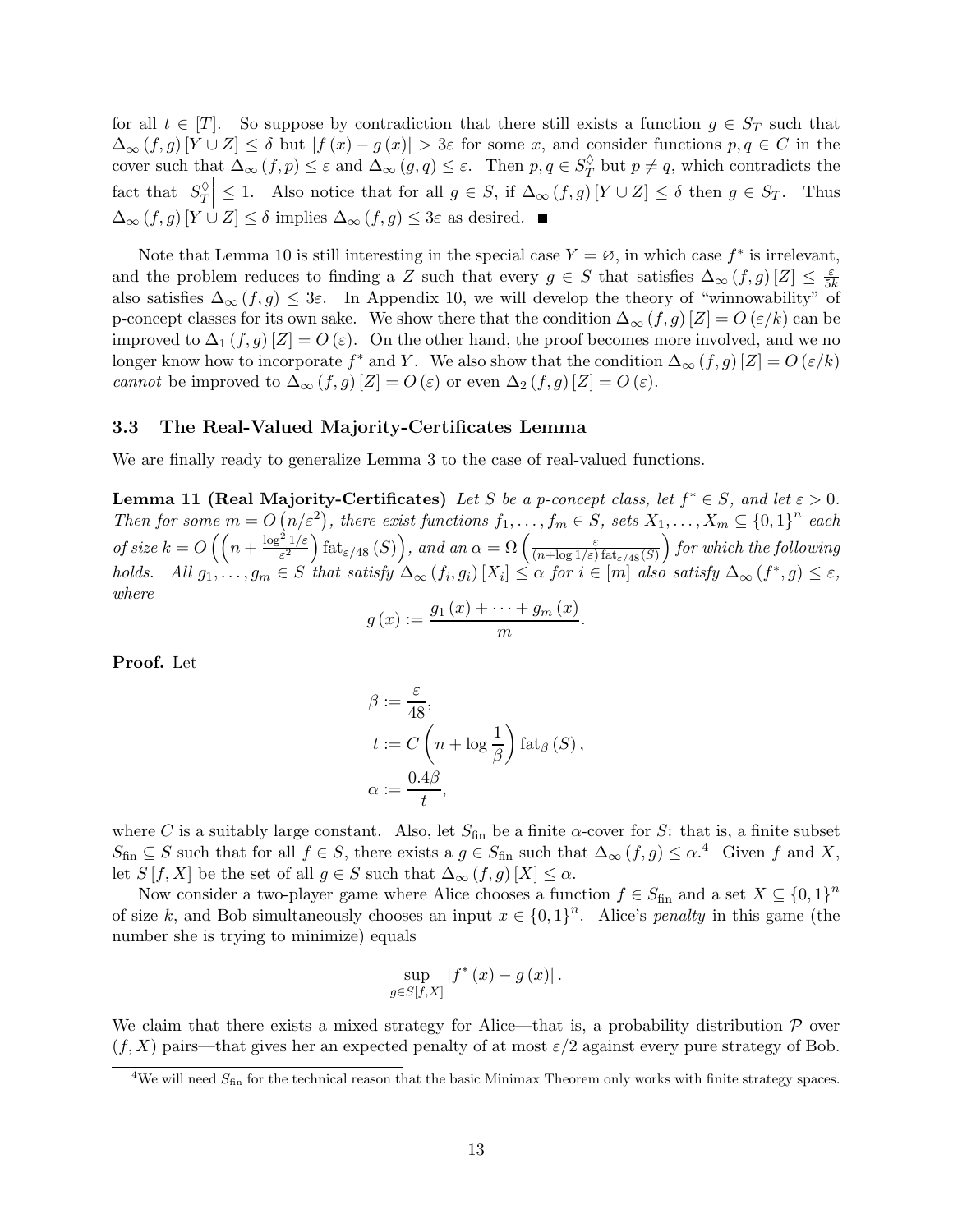Let us see why the lemma follows from this claim. Fix an input  $x \in \{0,1\}^n$ , and suppose Alice draws  $(f_1, X_1), \ldots, (f_m, X_m)$  independently from P. Then for all  $i \in [m],$ 

$$
\mathop{\mathbf{E}}_{(f_i, X_i) \sim \mathcal{P}} \left[ \sup_{g \in S[f, X]} |f^*(x) - g(x)| \right] \le \frac{\varepsilon}{2}.
$$

Thus, letting  $z_1, \ldots, z_m$  be independent random variables in [0, 1], each with expectation at most  $\varepsilon/2$ , the expression

$$
\Pr_{(f_1, X_1), ..., (f_m, X_m) \sim \mathcal{P}} \left[ \exists g_1 \in S \, [f_1, X_1], ..., g_m \in S \, [f_m, X_m] \; : \; \left| f^*(x) - \frac{g_1(x) + \dots + g_m(x)}{m} \right| > \varepsilon \right]
$$

is at most  $Pr[z_1 + \cdots z_m > \varepsilon m]$  using the triangle inequality. This, in turn, is less than

$$
2\exp\left(-\frac{2\left(\varepsilon m/2\right)^2}{m}\right) < 2^{-n}
$$

by Hoeffding's inequality, provided we choose  $m = O(n/\varepsilon^2)$  suitably. By the union bound, this means that there must be a fixed choice of  $f_1, \ldots, f_m$  and  $X_1, \ldots, X_m$  such that

$$
\left| f^{*}\left(x\right) - \frac{g_{1}\left(x\right) + \dots + g_{m}\left(x\right)}{m} \right| \leq \varepsilon
$$

for all  $g_1 \in S[f_1, X_1], \ldots, g_m \in S[f_m, X_m]$  and all inputs  $x \in \{0,1\}^n$  simultaneously, as desired.

We now prove the claim. By the Minimax Theorem, our task is equivalent to the following: given any mixed strategy  $D$  of Bob, find a *pure* strategy of Alice that achieves a penalty of at most  $\varepsilon/2$  against D. In other words, given any distribution D over inputs  $x \in \{0,1\}^n$ , we want a fixed function  $f \in S_{fin}$ , and a set  $X \subseteq \{0,1\}^n$  of size k, such that

$$
\mathop{\mathbf{E}}_{x \sim \mathcal{D}} \left[ \sup_{g \in S[f,X]} |f^*(x) - g(x)| \right] \le \frac{\varepsilon}{2}.
$$

We construct this  $(f, X)$  pair as follows.

In the first stage, we let  $Y$  be a set, of size at most

$$
M := \frac{K}{\beta^2} \left( \text{fat}_{\beta} \left( S \right) \log^2 \frac{1}{\beta} + \log \frac{1}{\delta} \right),
$$

formed by choosing M inputs independently with replacement from D. Here  $\beta = \varepsilon/48$  as defined earlier,  $\delta = 1/2$ , and K is the constant from Corollary 9. Then by Corollary 9, with probability at least  $1 - \delta = 1/2$  over the choice of Y, any  $g \in S$  that satisfies  $\Delta_{\infty}(f^*, g)[Y] \leq \beta$  also satisfies  $\Delta_1(f^*,g)\langle\mathcal{D}\rangle\leq 11\beta$ . So there must be a *fixed* choice of Y with that property. Fix that Y, and let S' be the set of all  $g \in S$  such that  $\Delta_{\infty} (f^*, g)[Y] \leq \beta$ .

In the second stage, our goal is just to winnow  $S'$  down to a particular function  $f$ . More precisely, we want to find an  $f \in S' \cap S_{fin}$ , and a set  $X \subseteq \{0,1\}^n$  containing Y, such that any  $g \in S$ that satisfies  $\Delta_{\infty}(f,g)[X] \leq \alpha$  also satisfies  $\Delta_{\infty}(f,g) \leq 11\beta$ .

We find this  $(f, X)$  pair as follows. By Theorem 7, the class S' has a 4 $\beta$ -cover of size

$$
N = \exp \left[ O\left( \left( n + \log \frac{1}{4\beta} \right) \operatorname{fat}_{\beta} \left( S' \right) \right) \right] \le \exp \left[ O\left( \left( n + \log \frac{1}{\beta} \right) \operatorname{fat}_{\beta} \left( S \right) \right) \right].
$$

Let  $t := \log_2 N$ . Then by Lemma 10, there exists a function  $u \in S'$ , as well as a subset  $Z \subseteq \{0,1\}^n$ of size at most  $t$ , such that: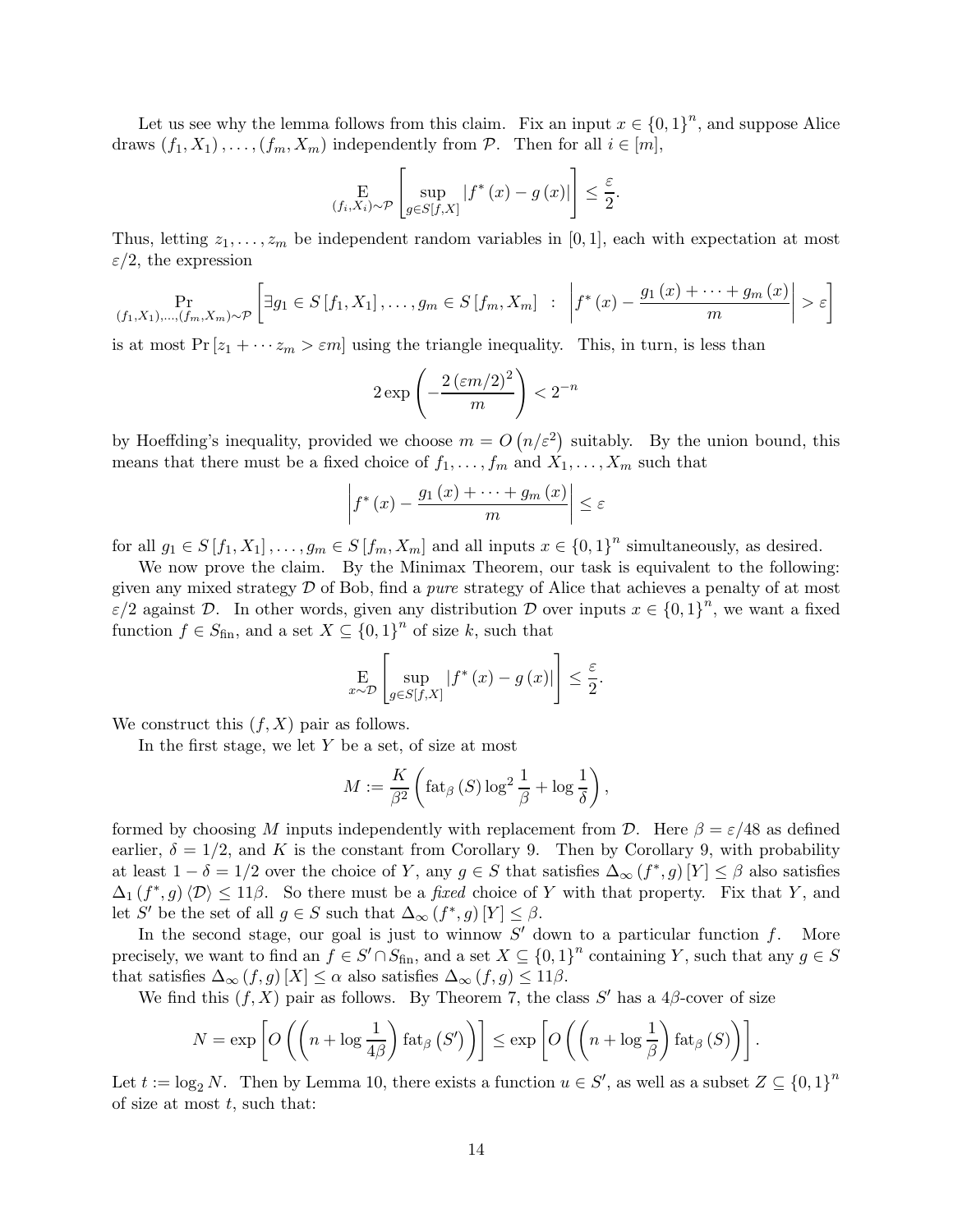- (i)  $\Delta_{\infty}(u, f^*)$  [Y]  $\leq 0.8\beta$ .
- (ii) Every  $g \in S'$  that satisfies  $\Delta_{\infty}(u, g)$   $[Y \cup Z] \leq \frac{0.8\beta}{t}$  also satisfies  $\Delta_{\infty}(u, g) \leq 12\beta$ .

Let  $X:=Y\cup Z,$  and observe that

$$
|X| = O\left(\frac{1}{\beta^2} \operatorname{fat}_{\beta}(S) \log^2 \frac{1}{\beta} + \left(n + \log \frac{1}{\beta}\right) \operatorname{fat}_{\beta}(S)\right)
$$

$$
= O\left(\left(n + \frac{\log^2 1/\varepsilon}{\varepsilon^2}\right) \operatorname{fat}_{\varepsilon/48}(S)\right)
$$

as desired. Now let f be a function in  $S_{fin}$  such that  $\Delta_{\infty} (f, u) \leq \alpha$ . Let us check that f has the properties we want. First,

$$
\Delta_{\infty} (f^*, f) [Y] \leq \Delta_{\infty} (f^*, u) [Y] + \Delta_{\infty} (u, f) [Y]
$$
  
\n
$$
\leq 0.8\beta + \alpha
$$
  
\n
$$
< 0.9\beta,
$$

hence  $f \in S'$  as desired. Next, any  $g \in S$  that satisfies  $\Delta_{\infty} (f, g) [X] \leq \alpha$  also satisfies

$$
\Delta_{\infty} (f^*, g) [Y] \leq \Delta_{\infty} (f^*, f) [Y] + \Delta_{\infty} (f, g) [Y]
$$
  

$$
\leq 0.9\beta + \alpha
$$
  

$$
< \beta,
$$

hence  $g \in S'$ , hence  $\Delta_1(f^*, g)\langle \mathcal{D} \rangle \leq 11\beta$ . So any  $g \in S$  that satisfies  $\Delta_\infty(f, g)[X] \leq \alpha$  satisfies

$$
\Delta_{\infty}(u, g) [Z] \leq \Delta_{\infty}(u, f) [Z] + \Delta_{\infty}(f, g) [Z]
$$
  

$$
\leq 2\alpha
$$
  

$$
= \frac{0.8\beta}{t},
$$

hence  $\Delta_{\infty}(u, g) \leq 12\beta$  (since such a g must belong to S'), hence

$$
\Delta_{\infty}(f,g) \leq \Delta_{\infty}(f,u) + \Delta_{\infty}(u,g)
$$
  
\n
$$
\leq \alpha + 12\beta
$$
  
\n
$$
\leq 13\beta.
$$

To conclude,

$$
\mathop{\mathbf{E}}_{x \sim \mathcal{D}} \left[ \sup_{g \in S[f,X]} |f^*(x) - g(x)| \right] \leq \Delta_1 \left( f^*, f \right) \langle \mathcal{D} \rangle + \sup_{g \in S[f,X]} \Delta_\infty \left( f, g \right)
$$

$$
\leq 11\beta + 13\beta
$$

$$
= \frac{\varepsilon}{2}
$$

as desired. This proves the claim and hence the lemma.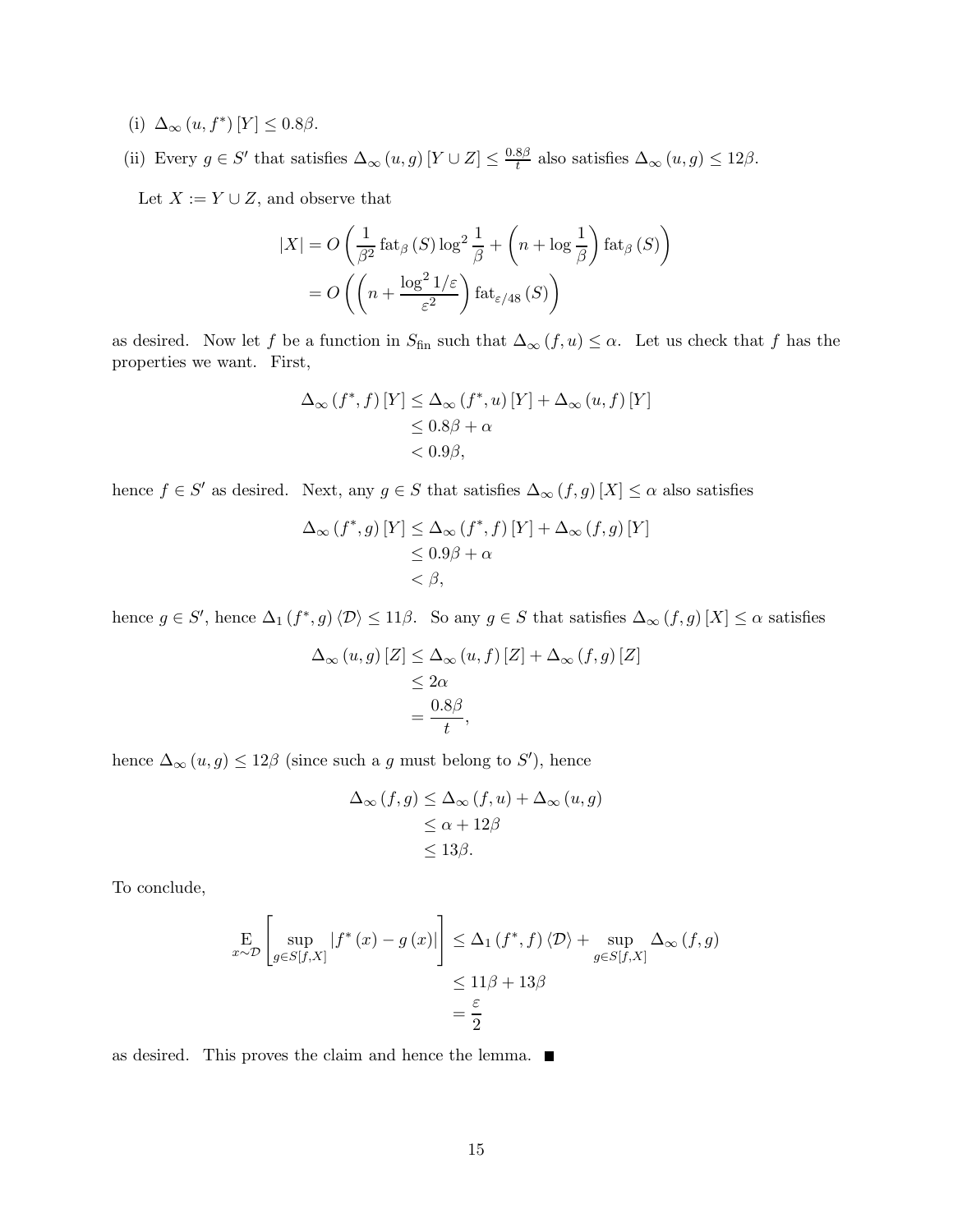# 4 Application to Quantum Advice

In this section, we use the real-valued majority-certificates lemma to prove Theorems 1 and 2, as well as several other results.

### 4.1 Bestiary of Quantum Complexity Classes

Given a language  $L \subseteq \{0,1\}^*$ , let  $L : \{0,1\}^* \to \{0,1\}$  be the characteristic function of L. We now give a formal definition of the class BQP/qpoly.

**Definition 12** A language L is in  $BQP/q$ poly if there exists a polynomial-time quantum algorithm A and polynomial p such that for all n, there exists an advice state  $\rho_n$  on  $p(n)$  qubits such that  $A(x, \rho_n)$  outputs  $L(x)$  with probability  $\geq 2/3$  for all  $x \in \{0,1\}^n$ .

Closely related to quantum advice are *quantum proofs*. We now recall the definition of QMA (Quantum Merlin-Arthur), a quantum version of NP.

**Definition 13** A language L is in QMA if there exists a polynomial-time quantum algorithm  $\overline{A}$ and polynomial p such that for all  $x \in \{0,1\}^n$ :

- (i) If  $x \in L$  then there exists a witness  $\rho_x$  on  $p(n)$  qubits such that  $A(x, \rho_x)$  accepts with proba $bility > 2/3.$
- (ii) If  $x \notin L$  then  $A(x, \rho)$  accepts with probability  $\leq 1/3$  for all  $\rho$ .

We will actually need a generalization of  $QMA$ , which was called  $QMA<sub>+</sub>$  by Aharonov and Regev  $[9]$ <sup>5</sup>

**Definition 14** A language L is in  $QMA_+$  if there exists a polynomial-time algorithm A, which takes  $x \in \{0,1\}^n$  as input and produces quantum circuits  $C_{x,1},\ldots,C_{x,m}$  and rational numbers  $r_{x,1},\ldots,r_{x,m}$  as output, as well as polynomials p, q such that for all  $x \in \{0,1\}^n$ :

- (i) If  $x \in L$  then there exists a witness  $\rho_x$  on  $p(n)$  qubits such that  $|\Pr[C_{x,i}(\rho_x) \text{ accepts}] r_{x,i}| \leq$  $1/q(n)$  for all  $i \in [m]$ .
- (ii) If  $x \notin L$  then for all  $\rho$ , there exists an  $i \in [m]$  such that  $|\Pr[C_{x,i}(\rho) \text{ accepts}] r_{x,i}| > 5/q(n)$ .

Aharonov and Regev [9] proved the following extremely useful result, which we prove here for completeness.

Theorem 15 ([10])  $QMA_{+} = QMA$ .

**Proof.** QMA  $\subseteq$  QMA<sub>+</sub> is obvious. For the other direction, let  $L \in QMA_+$ , and fix an input  $x \in \{0,1\}^n$ , quantum circuits  $C_{x,1},\ldots,C_{x,m}$ , rational numbers  $r_{x,1},\ldots,r_{x,m}$ , and polynomials p, q. Then consider the following QMA verification procedure. Given a witness state  $\sigma$  on  $K = O(q(n)^2 \log q(n))$  registers:

(1) Choose  $i \in [m]$  uniformly at random.

 $5$ Aharonov and Regev actually defined QMA<sub>+</sub> in a slightly more general way. However, the definition below is all we need; note that all these classes turn out to equal QMA anyway.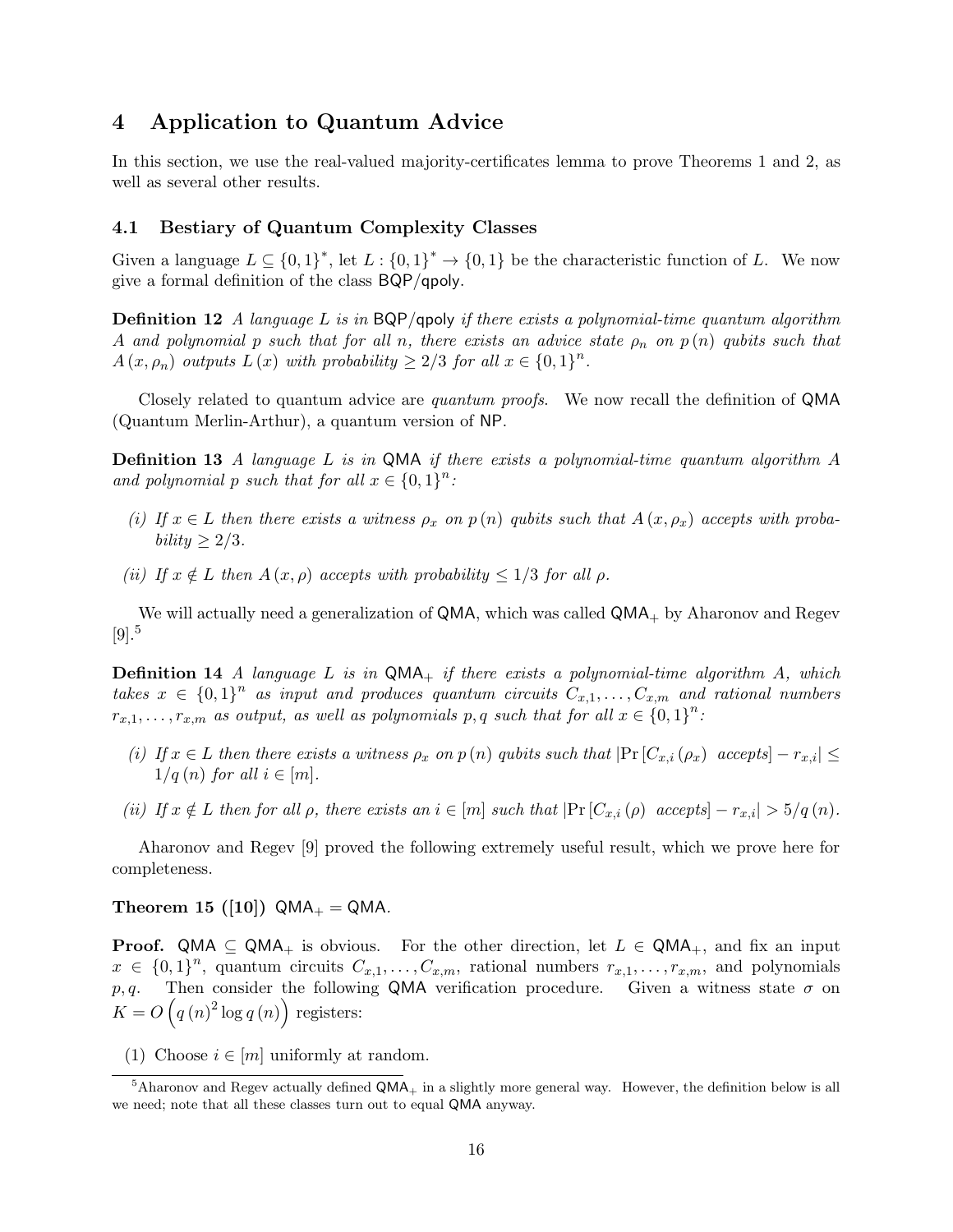- (2) For  $k := 1$  to K, apply  $C_{x,i}$  to the  $k^{th}$  register of  $\sigma$ .
- (3) If the fraction  $\alpha$  of invocations that accepted satisfies  $|\alpha r_{x,i}| \leq 2/q(n)$ , then accept. Otherwise reject.

Let  $P_i(\sigma)$  be the probability that the above procedure accepts, conditioned on choosing  $i \in [m]$ in step (i).

Showing completeness is easy: if  $x \in L$ , an honest Merlin can send Arthur the product state  $\rho_x^{\otimes K}$ . Then provided we take K sufficiently large,  $P_i(\rho_x^{\otimes K}) < 1/q(n)^2$  for all  $i \in [m]$  by a Chernoff bound.

To show soundness, take some  $x \notin L$ , and suppose for contradiction's sake that there exists a state  $\sigma$  such that

$$
\mathop{\mathbf{E}}\limits_{i \in [m]} \left[ P_i \left( \sigma \right) \right] < \frac{2}{q \left( n \right)^2}.
$$

Then by Markov's inequality,  $P_i(\sigma) < 2/q(n)$  for each particular  $i \in [m]$ . Now let  $\sigma_k$  be the reduced state on the  $k^{th}$  register of  $\sigma$ , and let  $\rho := \frac{1}{K}(\sigma_1 + \cdots + \sigma_K)$ . Then by linearity of expectation,

$$
|\Pr[C_{x,i}(\rho) \text{ accepts}] - r_{x,i}| = \left| \underset{k \in [K]}{\underset{k \in [K]}{\mathrm{E}}} [\Pr[C_{x,i}(\sigma_k) \text{ accepts}]] - r_{x,i} \right|
$$
  

$$
\leq \frac{2}{q(n)} + P_i(\sigma)
$$
  

$$
\leq \frac{4}{q(n)},
$$

which contradicts the assumption that there exists an  $i \in [m]$  such that

$$
|\Pr[C_{x,i}(\rho) \text{ accepts}] - r_{x,i}| > \frac{5}{q(n)}.
$$

The theorem now reduces to the standard fact that QMA protocols can be amplified to any desired  $1/\text{poly}(n)$  soundness gap.  $\blacksquare$ 

To state our results, it will be helpful to have the further notion of untrusted advice, which is like advice in that it depends only on the input length  $n$ , but like a witness in that it cannot be trusted. This notion has been studied before: Chakaravarthy and Roy [17] and Fortnow, Santhanam, and Williams [18] defined the complexity class ONP ("Oblivious NP"), which is like NP except that the witness can depend only on the input length. Independently, Aaronson [5] defined the complexity class  $YP,^6$  which is easily seen to equal ONP ∩ coONP. We will adopt the "Y" notation in this paper, because it is much easier to write YQP/poly (for example) than OQMA/poly∩coOQMA/poly.

We now give a formal definition of YP, as well as a slight variant called YP∗.

Definition 16 A language L is in YP if there exist polynomial-time algorithms A, B and a polynomial p such that:

(i) For all n, there exists an advice string  $y_n \in \{0,1\}^{p(n)}$  such that  $A(x,y_n)=1$  for all  $x \in$  ${0,1}^n$ .

 $6\text{YP}$  stands for "Yoda Polynomial-Time," a nomenclature that seems to make neither more nor less sense than "Arthur-Merlin."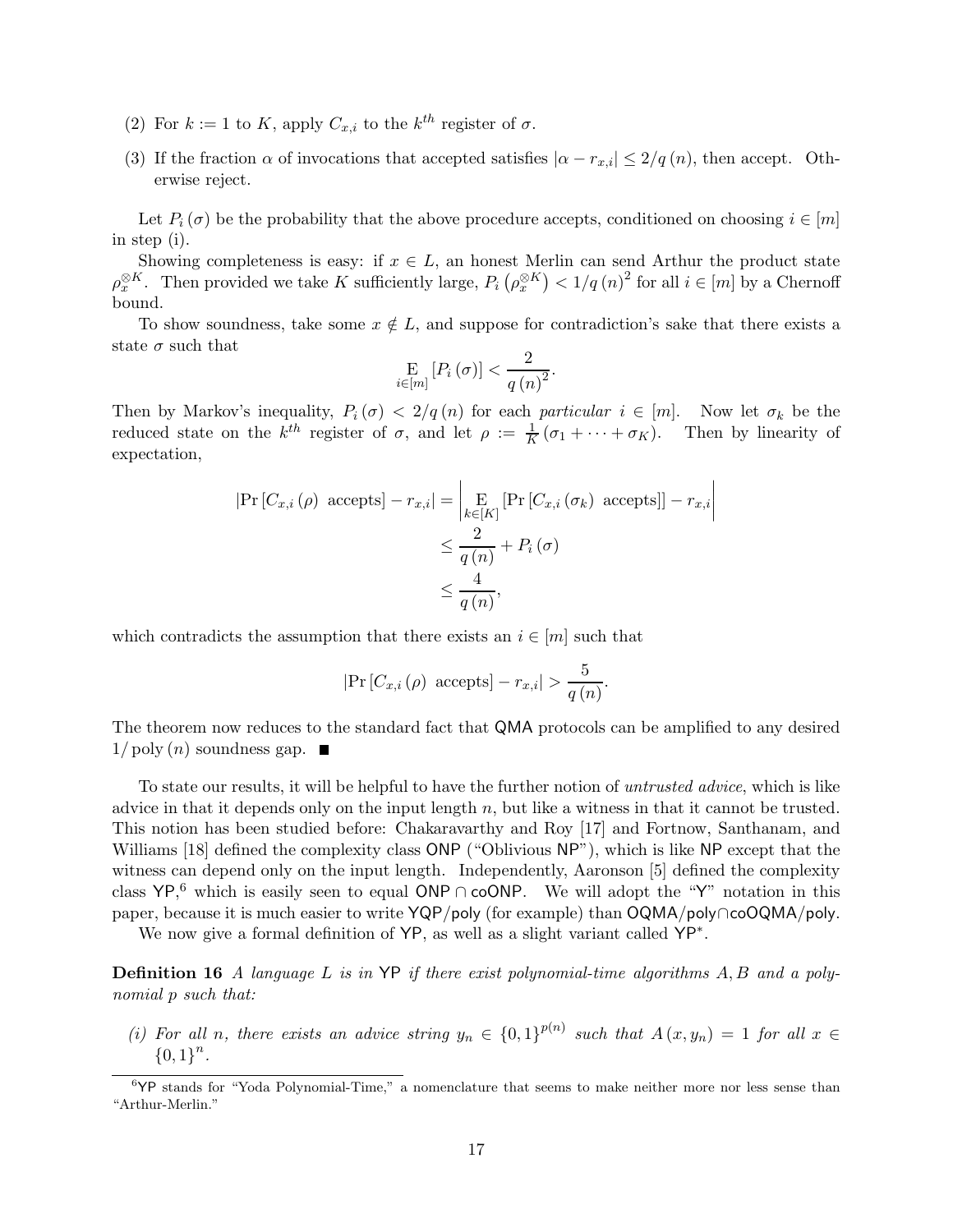(ii) If  $A(x, y) = 1$ , then  $B(x, y) = L(x)$ .

L is in  $YP^*$  if moreover A ignores x, depending only on y.

Clearly  $P \subseteq YP^* \subseteq YP \subseteq P/poly \cap NP \cap coNP$ . Also, Aaronson [5] showed that ZPP  $\subseteq YP$ . We will be interested in the natural quantum analogues of YP and YP∗:

**Definition 17** A language L is in  $YQP$  if there exist polynomial-time quantum algorithms  $A, B$ and a polynomial p such that:

- (i) For all n, there exists an advice state  $\rho_n$  on  $p(n)$  qubits such that  $A(x, \rho_n)$  accepts with probability  $\geq 2/3$  for all  $x \in \{0,1\}^n$ .
- (ii) If  $A(x, \rho)$  accepts with probability  $\geq 1/3$ , then  $B(x, \rho)$  outputs  $L(x)$  with probability  $\geq 2/3$ .

L is in  $YQP^*$  if moreover A ignores x, depending only on  $\rho$ .

Clearly BQP ⊆ YQP<sup>∗</sup> ⊆ YQP ⊆ BQP/qpoly ∩ QMA ∩ coQMA. By direct analogy to QMA<sub>+</sub>, we can define the following generalizations of YQP and YQP∗:

**Definition 18** A language L is in  $YQP_+$  if there exists a polynomial-time algorithm A, which takes  $x \in \{0,1\}^n$  as input and produces quantum circuits  $C_{x,1},\ldots,C_{x,m}$  and rational numbers  $r_{x,1},\ldots,r_{x,m}$  as output; a polynomial-time quantum algorithm B; and polynomials p, q such that:

- (i) For all n, there exists an advice state  $\rho_n$  on p (n) qubits such that  $|\Pr[C_{x,i}(\rho_n) \text{ accepts}] r_{x,i}| \leq$  $1/q(n)$  for all  $i \in [m]$  and  $x \in \{0,1\}^n$ .
- (ii) If  $|\Pr[C_{x,i}(\rho) \text{ accepts}] r_{x,i}| \leq 5/q(n)$  for all  $i \in [m]$ , then  $B(x, \rho)$  outputs  $L(x)$  with probability  $\geq 2/3$ .
	- L is in  $\mathsf{YQP}^*_+$  if moreover A ignores x.

Then we have the following direct counterpart to Theorem 15:

Theorem 19  $YQP_+ = YQP$  and  $YQP_+^* = YQP^*$ .

**Proof.** For  $YQP \subseteq YQP_+$  and  $YQP^* \subseteq YQP_+^*$ , we simply take  $m = 1$  and take  $q(n)$  to be a constant. For  $YQP_+ \subseteq YQP$ , the simulation procedure is essentially the same as in the proof of Theorem 15. Namely, let  $L \in \mathsf{YQP}_+$ , and fix an input  $x \in \{0,1\}^n$ , quantum circuits  $C_{x,1},\ldots,C_{x,m}$ generated by an algorithm A, rational numbers  $r_{x,1},\ldots,r_{x,m}$ , polynomials  $p,q$ , and an algorithm B. Then given a witness state  $\sigma$  on  $K = O(q(n)^2 \log q(n))$  registers, the YQP algorithm A' does the following:

- (1) Choose  $i \in [m]$  uniformly at random.
- (2) For  $k := 1$  to K, apply  $C_{x,i}$  to the  $k^{th}$  register of  $\sigma$ .
- (3) If the fraction  $\alpha$  of invocations that accepted satisfies  $|\alpha r_{x,i}| \leq 2/q(n)$ , then accept. Otherwise reject.

Likewise, let  $\sigma_k$  be the  $k^{th}$  register of  $\sigma$ . Then the **YQP** algorithm B' chooses  $k \in [K]$  uniformly at random, runs  $B(x, \sigma_k)$ , and outputs the result. One can check that conditions (i) and (ii) in the definition of YQP are both satisfied, albeit with  $1 - 1/q(n)^2$  and  $1 - 2/q(n)^2$  in place of 2/3 and 1/3 (which is not an important difference, because of amplification). The proof of  $YQP^* \subseteq YQP^*$ is the same, except that both A and A' ignore the input x when generating the  $C_{x,i}$ 's and  $r_{x,i}$ 's.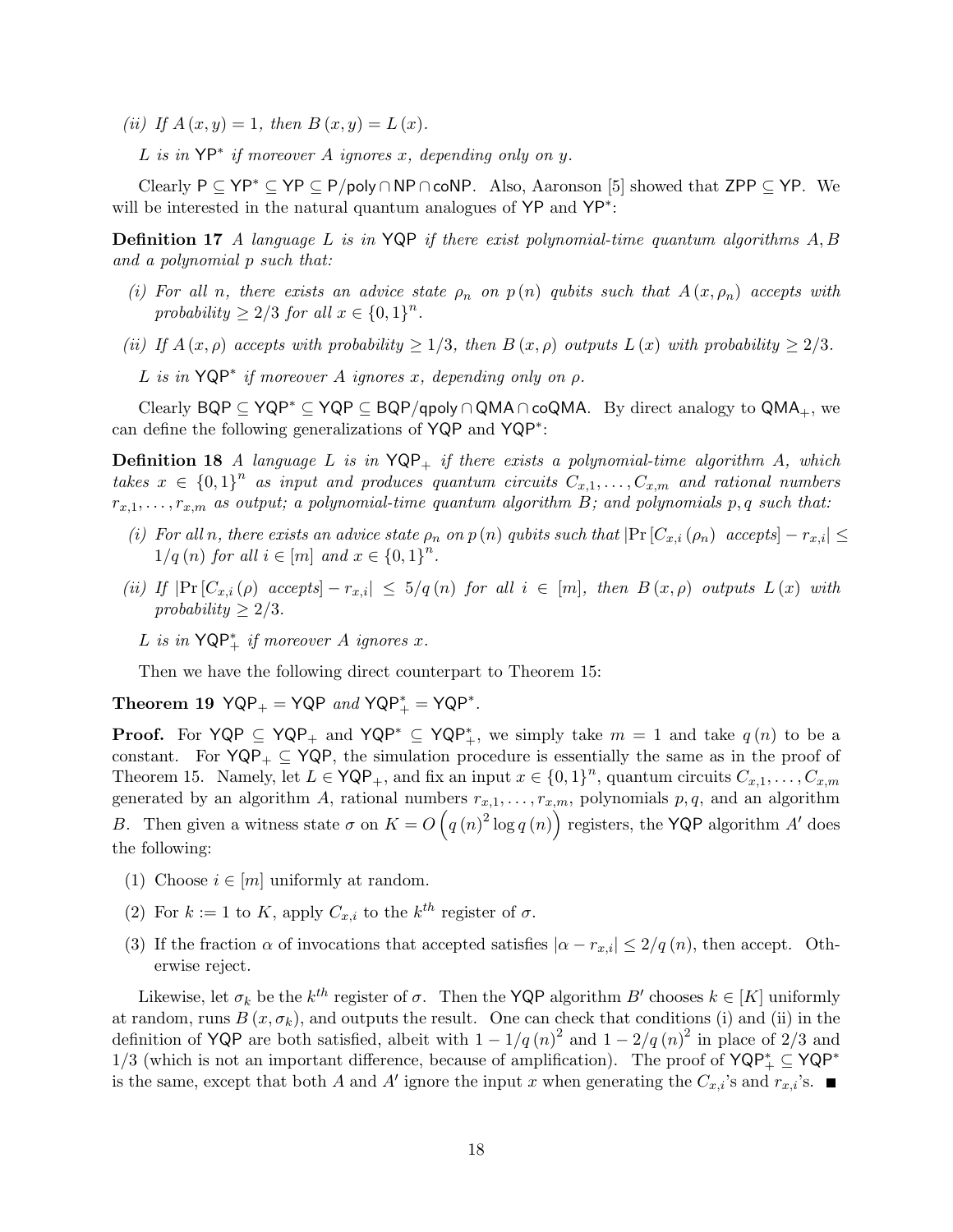### 4.2 Characterizing Quantum Advice

Fix a polynomial-size quantum circuit Q. For a given advice state  $\rho$ , let  $f_{\rho}(x) := \Pr[Q \text{ accepts } x, \rho].$ Let S be the p-concept class consisting of  $f_\rho$  for all  $p(n)$ -qubit mixed states  $\rho$ . Then Aaronson [5] proved the following.

Theorem 20 ([5]) fat<sub> $\gamma$ </sub> (S) =  $O(p(n)/\gamma^2)$ .

We now prove the following characterization of  $BQP/qpoly$ , which immediately implies (and strengthens) Theorem 2:

### Theorem 21  $BQP/qpoly = YQP/poly$ .

**Proof.** One direction ( $YQP/poly \subseteq BQP/qpoly$ ) is obvious, since untrusted quantum advice and trusted classical advice can both be simulated by trusted quantum advice. We prove that BQP/qpoly  $\subset YQP/poly$ . It suffices to show that BQP/qpoly  $\subset YQP_+$ /poly, since  $YQP = YQP_+$  by Theorem 19. Let  $L \in BQP/q$ poly, let Q be a quantum algorithm that decides L with completeness and soundness errors  $1/5$ , and let  $x \in \{0,1\}^n$  be the input. Also, let  $f_{\xi}(z) := \Pr[Q(z,\xi)]$  accepts, where  $\xi$  is a  $p(n)$ -qubit quantum advice state for Q. Then by definition, there exists a "true" advice state  $\rho_n$  such that

$$
|f_{\rho_n}(z) - L(z)| \leq 0.2
$$

for all  $z \in \{0,1\}^n$ . Let S be the p-concept class consisting of  $f_{\xi}$  for all  $p(n)$ -qubit mixed states ξ. Then Theorem 20 implies that  $\text{fat}_{\gamma}(S) = O(p(n)/\gamma^2)$  for all  $\gamma > 0$ . Set  $\gamma := 1/480$ . Then by Lemma 11, for some  $m = O(n)$ , there exist  $p(n)$ -qubit mixed states  $\rho[1], \ldots, \rho[m]$ , sets  $X_1,\ldots,X_m\subseteq\{0,1\}^n$  each of size  $k=O(n\cdot p(n))$ , and an  $\alpha=\Omega\left(\frac{1}{n\cdot p(n)}\right)$  $n \cdot p(n)$ for which the following holds:

(\*) All  $p(n)$ -qubit states  $\sigma[1], \ldots, \sigma[m]$  that satisfy  $\Delta_{\infty} (f_{\rho[i]}, f_{\sigma[i]}) [X_i] \leq 5\alpha$  for  $i \in [m]$  also satisfy  $\Delta_{\infty} (f_{\rho_n}, f_{\sigma}) \leq 0.1$ , where  $\sigma := \frac{1}{m} (\sigma [1] + \cdots + \sigma [m]).$ 

Our  $YQP_+$ /poly simulation is now the following. The classical /poly advice encodes the sets  $X_1,\ldots,X_m$ , as well as a rational approximation  $r_{i,z}$  to  $f_{\rho[i]}(z)$  for each  $i \in [m]$  and  $z \in X_i$ . The untrusted quantum advice  $\rho'_n$  consists of m registers of  $p(n)$  qubits each; in the honest-prover case,  $\rho'_n$  is simply  $\rho[1]\otimes\cdots\otimes\rho[m]$ . Let  $\sigma[i]$  be the  $i^{th}$  register of  $\rho'_n$ . Then given the advice, the YQP<sub>+</sub> machine A outputs a circuit  $C_{i,z}$  that runs  $Q(z, \sigma[i])$  and outputs the result, for each  $i \in [m]$  and  $z \in X_i$ . The machine B chooses  $i \in [m]$  uniformly at random, then runs  $Q(x, \sigma[i])$  and outputs the result.

We are interested in the difference between  $Pr\left[C_{i,z}(\rho'_n) \right]$  accepts and  $r_{i,z}$ . In the honest-prover case,

$$
Pr[C_{i,z}(\rho'_n) \text{ accepts}] = Pr[Q(z, \rho[i]) \text{ accepts}] = f_{\rho[i]}(z)
$$

for all i, z. Moreover, we can easily arrange each  $r_{i,z}$  to be within  $\alpha$  of  $f_{\rho[i]}(z)$ , by using  $O(\log n)$ bits to specify each  $r_{i,z}$ . This establishes condition (i) in Def. 18. To establish condition (ii), suppose that

 $\left|\Pr\left[C_{i,z}\left(\rho_{n}'\right)\right.\right]$  accepts $\left]-r_{i,z}\right| \leq 5\alpha$ 

for all  $i \in [m]$  and  $z \in X_i$ . Then by (\*), we have  $\Delta_{\infty}(f_{\rho_n}, f_{\sigma}) \leq 0.1$ . Notice that by linearity of expectation,

$$
\Pr[B \text{ accepts}] = \mathop{\mathbf{E}}_{i \in [m]} [\Pr[Q(x, \sigma[i]) \text{ accepts}]] = f_{\sigma}(x),
$$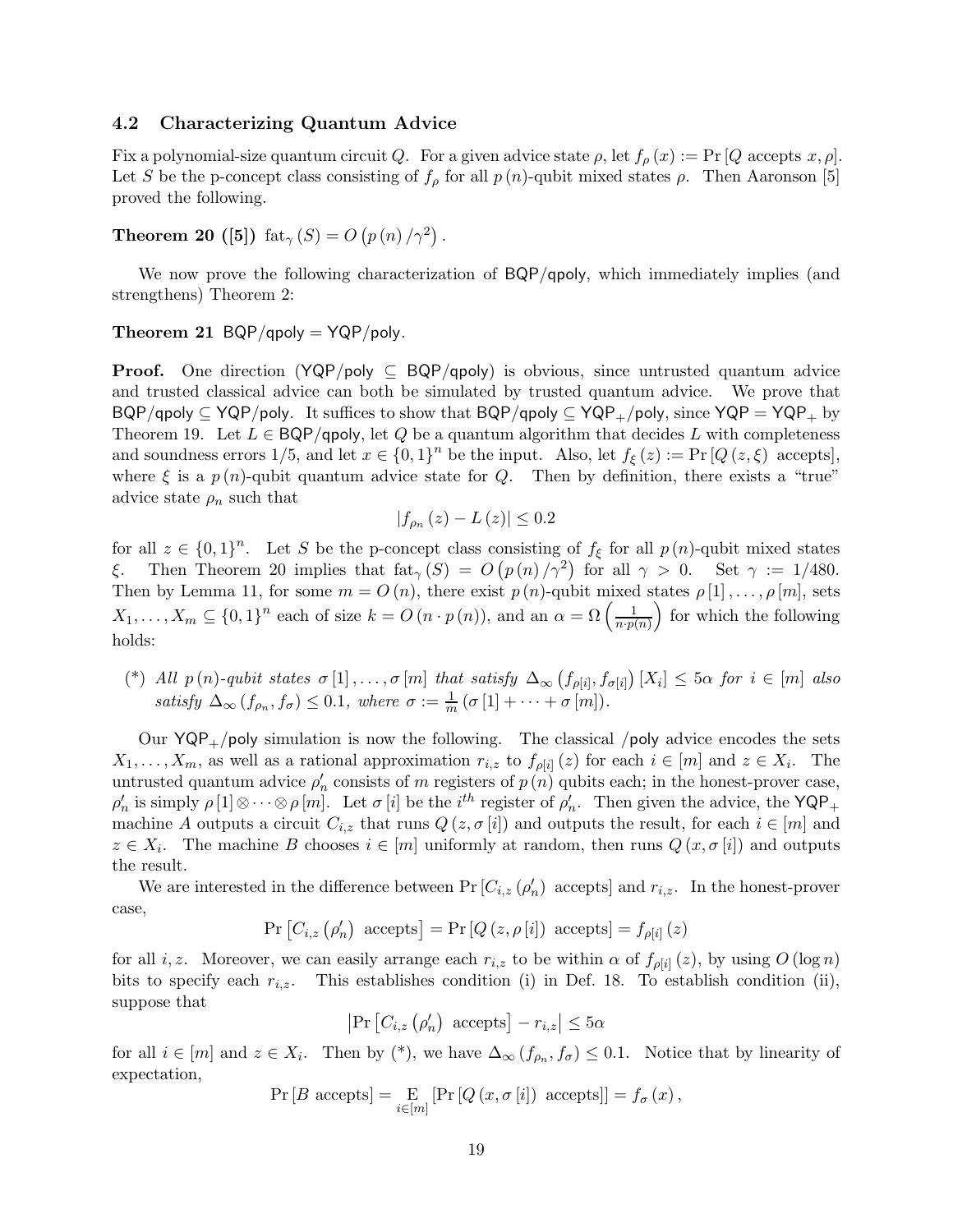and that this holds regardless of what entanglement might be present among the  $m$  registers  $\sigma[1], \ldots, \sigma[m]$ . Hence

$$
|\Pr[B \text{ accepts}] - L(x)| \leq |\Pr[B \text{ accepts}] - f_{\rho_n}(x)| + |f_{\rho_n}(x) - L(x)|
$$
  
 $\leq 0.1 + 0.2$ 

which is less than  $1/3$  as desired, establishing condition (ii). Thus  $L \in YQP_+ / poly = YQP / poly$ .

Theorem 21 actually yields the stronger result that BQP/qpoly ⊆ YQP∗/poly, since the machine A had no dependence on the input x. We therefore have  $BQP/qpoly = YQP^*/poly = YQP/poly$ : the two definitions of YQP become equivalent in the presence of polynomial-size classical advice. Since we never needed the assumption that the  $BQP/qpoly$  machine computes a *language* (i.e., a total Boolean function), another strengthening we can easily observe is PromiseBQP/qpoly  $=$ PromiseYQP/poly.

If we prefer, we can interpret Theorem 21 as a statement about quantum communication protocols rather than quantum complexity classes. The following theorem makes this connection more precise.

Theorem 22 Suppose that Alice, who is computationally unbounded, has a classical description of an n-qubit quantum state  $\rho$ . She wants to send  $\rho$  to Bob, who is limited to BQP computations. Alice has at her disposal a noiseless one-way classical channel to Bob, as well as a noisy one-way quantum channel. Then for all m and  $\varepsilon > 0$ , there exists a protocol whereby

- (i) Alice sends Bob a classical string y of poly  $(n, m, 1/\varepsilon)$  bits, as well as a state  $\sigma$  of poly  $(n, m, 1/\varepsilon)$ qubits.
- (ii) Bob receives y together with a possibly-corrupted version  $\tilde{\sigma}$  of  $\sigma$ .
- (iii) If  $\tilde{\sigma} = \sigma$ , then for any measurement E performed by a circuit with at most m gates, Bob can perform another measurement  $f_y(E)$  on  $\tilde{\sigma}$ , and then output a number  $\beta \in [0,1]$  such that  $|\beta - \text{Tr}(E\rho)| \leq \varepsilon$  with  $1 - 1/\exp(n)$  probability. Here  $f_y(E)$  can be computed in polynomial time given y together with a description of E.
- (iv) For every  $\tilde{\sigma}$  and every such measurement E, with  $1-1/\exp(n)$  probability Bob outputs either "FAIL" or else  $a \beta \in [0,1]$  such that  $|\beta - \text{Tr}(E\rho)| \leq \varepsilon$ .

Proof. This is just a direct translation of Theorem 21 to the communication setting. The string y plays the role of the trusted classical advice, the state  $\tilde{\sigma}$  plays the role of the untrusted quantum advice, the measurement E plays the role of the input  $x \in \{0,1\}^n$ , and Bob plays the role of the verifier. To get  $1 - 1/\exp(n)$  success probability, we amplify the protocol  $O(n)$  times, which just makes y and  $\tilde{\sigma}$  polynomially longer.

### 4.3 The Complexity of Preparing Quantum Advice States

If we combine Theorem 21 with known QMA-completeness results, we can obtain a striking consequence for quantum complexity theory. Namely, the preparation of quantum advice states can always be reduced to the preparation of ground states of local Hamiltonians—despite the fact that quantum advice states involve an exponential number of constraints, while ground states of local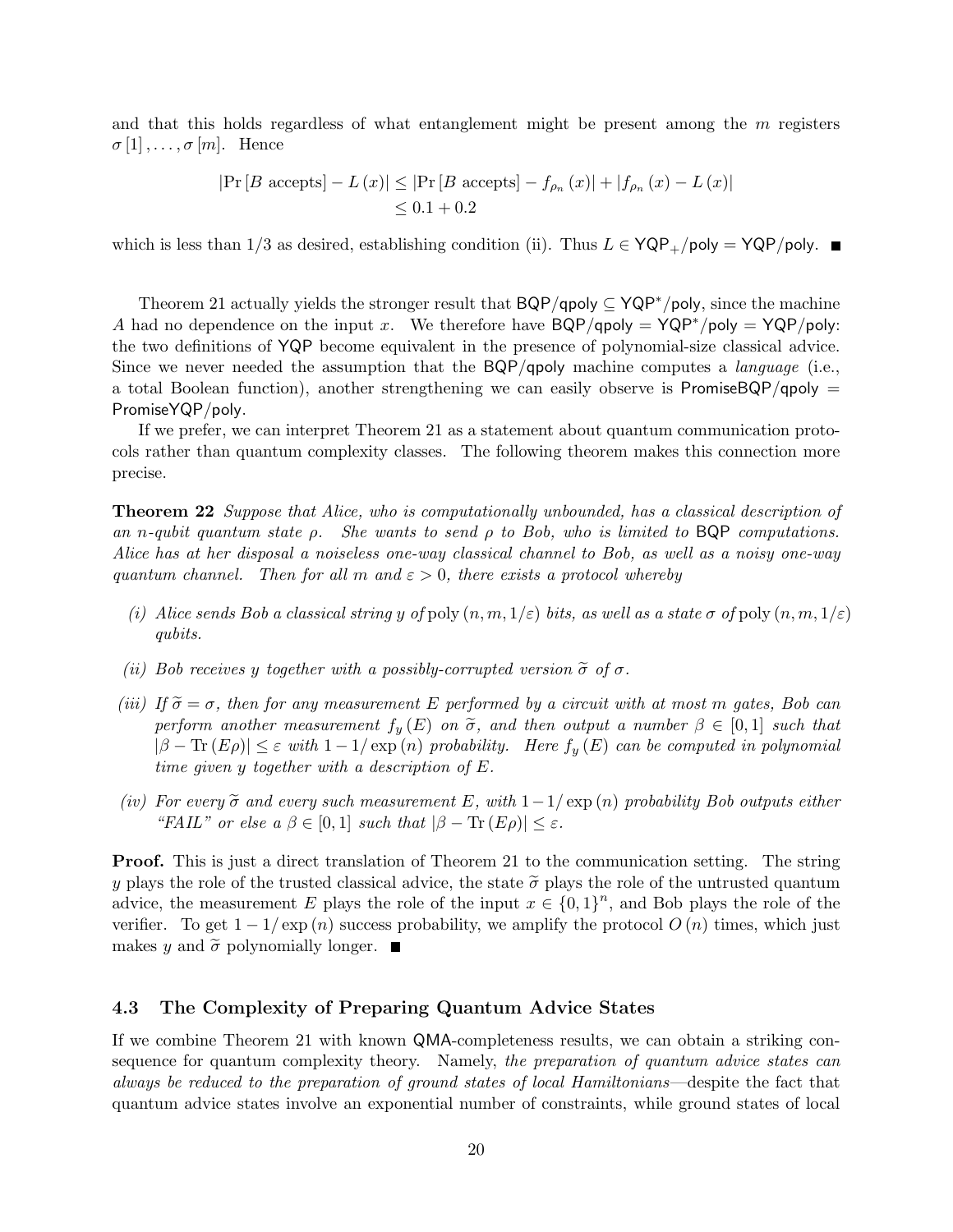Hamiltonians involve only a polynomial number. In particular, if ground states of local Hamiltonians can be prepared by polynomial-size circuits, then we have not only  $QMA = QCMA$ , but also  $BQP/qpoly = BQP/poly$ . The following theorem makes this connection precise.

**Theorem 23** Let Q be a polynomial-size quantum circuit that takes an advice state  $\rho_n$ . Then there exists another polynomial-size quantum circuit  $Q'$  with the following property. For all n and  $\varepsilon > 0$ , there exists a 2-local Hamiltonian H on poly  $(n, 1/\varepsilon)$  qubits, such that for all ground states  $|\phi\rangle$  of H and inputs  $x \in \{0,1\}^n$ ,

$$
|\Pr\left[Q'\text{ accepts }x, |\phi\rangle\right] - \Pr\left[Q\text{ accepts }x, \rho_n\right]| \leq \varepsilon.
$$

Furthermore,  $Q'$  can be efficiently generated given Q together with a description of  $H$ .

Proof. Kempe, Kitaev, and Regev [25] proved that the 2-LOCAL HAMILTONIANS problem is QMAcomplete. Furthermore, examining their proof, we find that it yields the following stronger result. Let V be a QMA verification procedure with completeness and soundness errors  $\delta$ . Then there exists a 2-local Hamiltonian  $H$ , as well as a polynomial-time "recovery procedure"  $R$ , such that if  $|\phi\rangle$  is any ground state of H, then with  $\Omega(1/\text{poly}(n))$  probability,  $R(|\phi\rangle)$  outputs a state  $|\varphi\rangle$  such that Pr [V accepts  $|\varphi\rangle \geq 1-\delta$ . To prove the stronger result: consider a ground state of H, which Kempe et al. show to be a history state of the form

$$
|\phi\rangle = \frac{1}{\sqrt{T}} \sum_{t=1}^{T} |t\rangle |\phi_t\rangle.
$$

Then R can simply measure the clock register  $|t\rangle$ . If the outcome is  $t = 1$ , then R may retrieve  $|\varphi\rangle$ from the computation register  $|\phi_1\rangle$ .

Indeed, we can strengthen the above result further, to increase R's success probability from  $\Omega(1/\text{poly}(n))$  to  $1-\delta$ . To do so, we simply increase the number of steps T by a  $1/\delta$  factor, then put additional terms in  $H$ , to impose the constraint that the computation should do nothing for the first  $(1 - \delta)T$  steps (leaving  $|\phi_1\rangle$  unchanged), and only apply V during the final  $\delta T$  steps.

Now let Q be a polynomial-size quantum circuit that takes advice state  $\rho_n$ , and let  $(A, B)$  be the YQP/poly checking algorithm (with error parameter  $\delta$ ) from Theorem 21. Then by the above, there exists a 2-local Hamiltonian H on poly  $(n, 1/\delta)$  qubits, as well as a polynomial-time algorithm R, such that

- (i) If  $|\phi\rangle$  is any ground state of H, then with at least  $1 \delta$  probability,  $R(|\phi\rangle)$  outputs a state  $|\varphi\rangle$  such that Pr [A accepts  $|\varphi\rangle \geq 1 - \delta$ .
- (ii) This  $|\varphi\rangle$  satisfies  $|B_{\varphi}(x) Q_{\rho_n}(x)| \leq \delta$  for all  $x \in \{0,1\}^n$ , where  $B_{\varphi}(x) := \Pr[B \text{ accepts } x, |\varphi\rangle]$ and  $Q_{\rho_n}(x) := \Pr[Q \text{ accepts } x, \rho_n].$

We can now combine R and B into a single algorithm  $Q'$ , that applies B to x and the state  $|\varphi\rangle = R(|\phi\rangle)$ . We have  $|Q'_{\phi}(x) - Q_{\rho_n}(x)| \leq 2\delta$  for all  $x \in \{0,1\}^n$ . Setting  $\delta := \varepsilon/2$  then yields the desired result.

Let us make two remarks about Theorem 23. First, as a "free byproduct," we get that

$$
\left|\Pr\left[Q'\text{ accepts }x, |\phi\rangle\right] - \Pr\left[Q\text{ accepts }x, \rho_n\right]\right| \leq 2\varepsilon
$$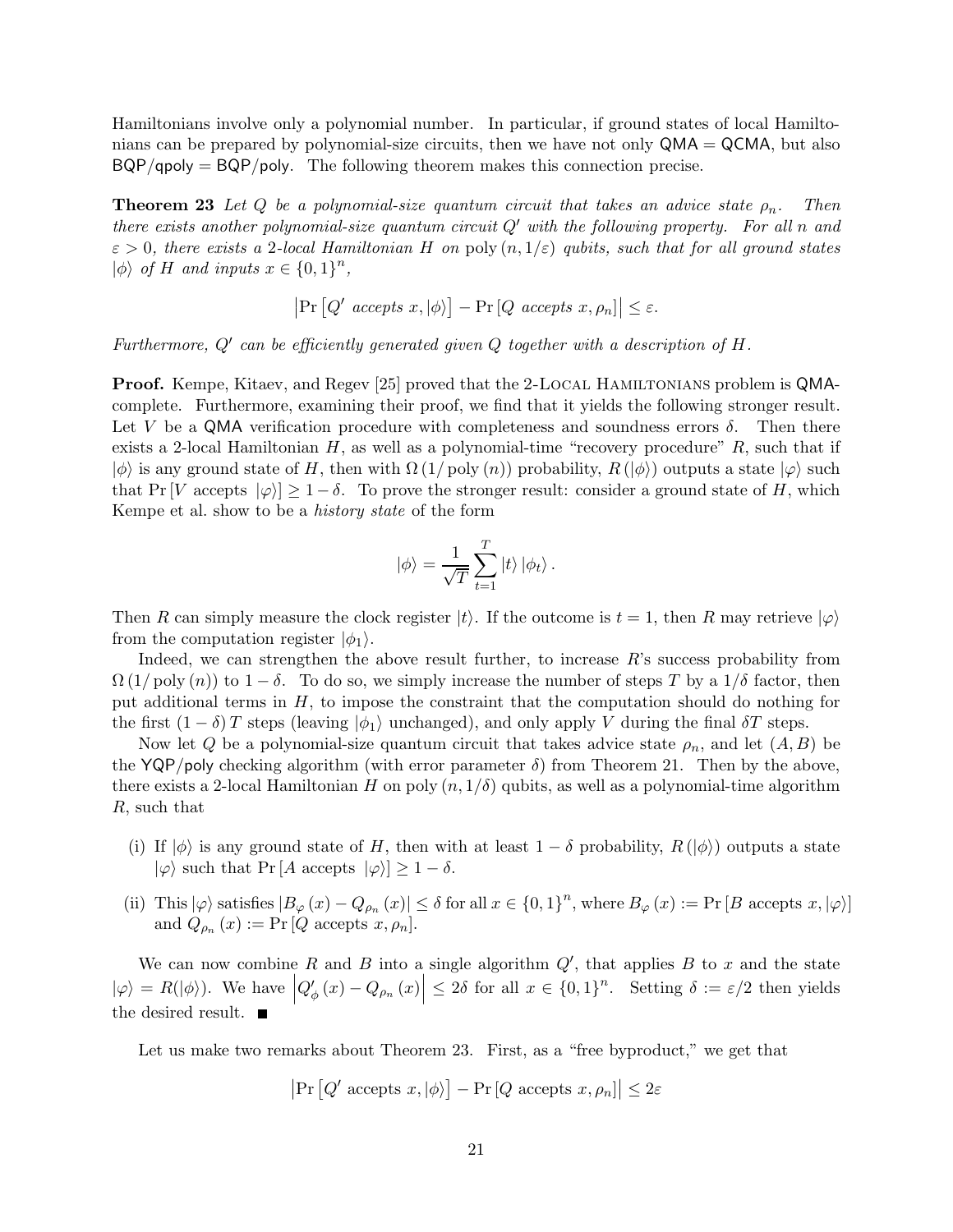for all  $|\phi\rangle$  that are *ε-close* in trace distance to a ground state of H. Second, there is nothing special here about 2-LOCAL HAMILTONIANS. So far as we know, all existing QMA-completeness reductions have the property we needed for Theorem 23: namely, the property that any ground state of the new instance can be transformed into a QMA witness for the original instance, with  $\Omega(1/\text{poly}(n))$  success probability. As one example, Aharonov et al. [7] showed that even finding the ground state energy of a nearest-neighbor Hamiltonian on the line is QMA-complete, provided the line is composed of qudits with  $d \geq 12$ . We can combine their result with Theorem 21 to show that for all  $L \in BQP/q$  poly, there exists a nearest-neighbor qudit Hamiltonian H on the line, such that any ground state of  $H$  is a valid quantum advice state for  $L$ .

We are now ready to prove Theorem 1 from the Introduction.

**Proof of Theorem 1.** Fix  $c, \epsilon > 0$ , and let  $\rho$  be the *n*-qubit state in Theorem 1. Let  $Q(C, \xi)$  be an efficiently constructible polynomial-size quantum circuit that takes a description of a quantum measurement circuit C of size  $n^c$ , as well as a quantum state  $\xi$  of n qubits, and that outputs the measurement result  $C(\xi)$ .

Fix  $\rho_n := \rho$ . Let H be the 2-local Hamiltonian given by Theorem 23. Let  $Q'(C, \xi)$  be the circuit in Theorem 23, which is efficiently constructible given  $Q$  and  $H$ . We define the measurement  $C'$  as  $C'(\xi) := Q'(C, \xi)$ . Then for any ground state  $|\phi\rangle$  of H, we have

$$
\left|C'\left(|\phi\rangle\left\langle\phi\right|\right)-C(\rho)\right|=\left|Q'\left(C,|\phi\rangle\left\langle\phi\right|\right)-Q(C,\rho)\right|\leq\varepsilon.
$$

 $\blacksquare$ 

# 5 Further Implications for Quantum Complexity Theory

In this section, we use the  $BQP/qpoly = YQP/poly$  theorem to harvest two more results about quantum complexity classes. The first is an "exchange theorem" stating that  $\mathsf{QCMA/qpoly} \subseteq$ QMA/poly: in other words, one can always simulate quantum advice together with a classical witness by classical advice together with a quantum witness. This is a straightforward generalization of Theorem 21. The second result is a "Quantum Karp-Lipton Theorem," which states that if NP ⊂ BQP/qpoly (that is, NP-complete problems are efficiently solvable by quantum computers with quantum advice), then  $\Pi_2^P \subseteq QMA^{PromiseQMA}$ , which one can think of as "almost as bad" as a collapse of the polynomial hierarchy. This result makes essential use of Theorem 21, and is a good illustration of how that theorem can be applied in quantum complexity theory.

### Theorem 24 (Exchange Theorem) QCMA/qpoly  $\subseteq QMA/poly$ .

**Proof.** The proof is almost the same as that of Theorem 21. Let  $L \in \mathsf{QCMA/qpoly}$ . Then there exists a polynomial-time quantum verifier Q, a family of polynomial-size advice states  $\{\rho_n\}_n$ , and a polynomial p such that for all inputs  $x \in \{0,1\}^n$ :

- $x \in L \implies \exists w \in \{0,1\}^{p(n)}$  Pr  $[Q(x, w, \rho_n)$  accepts  $] > 2/3$ .
- $x \notin L \implies \forall w \in \{0,1\}^{p(n)}$  Pr  $[Q(x, w, \rho_n)$  accepts $] \leq 1/3$ .

Now consider the following promise problem: given x and  $w$  as input, as well as a constant  $c \in [0,1],$  decide whether Pr [Q  $(x, w, \rho_n)$  accepts] is at most  $c - 1/10$  or at least  $c + 1/10$ , promised that one of these is the case. (Equivalently, estimate the probability within an additive error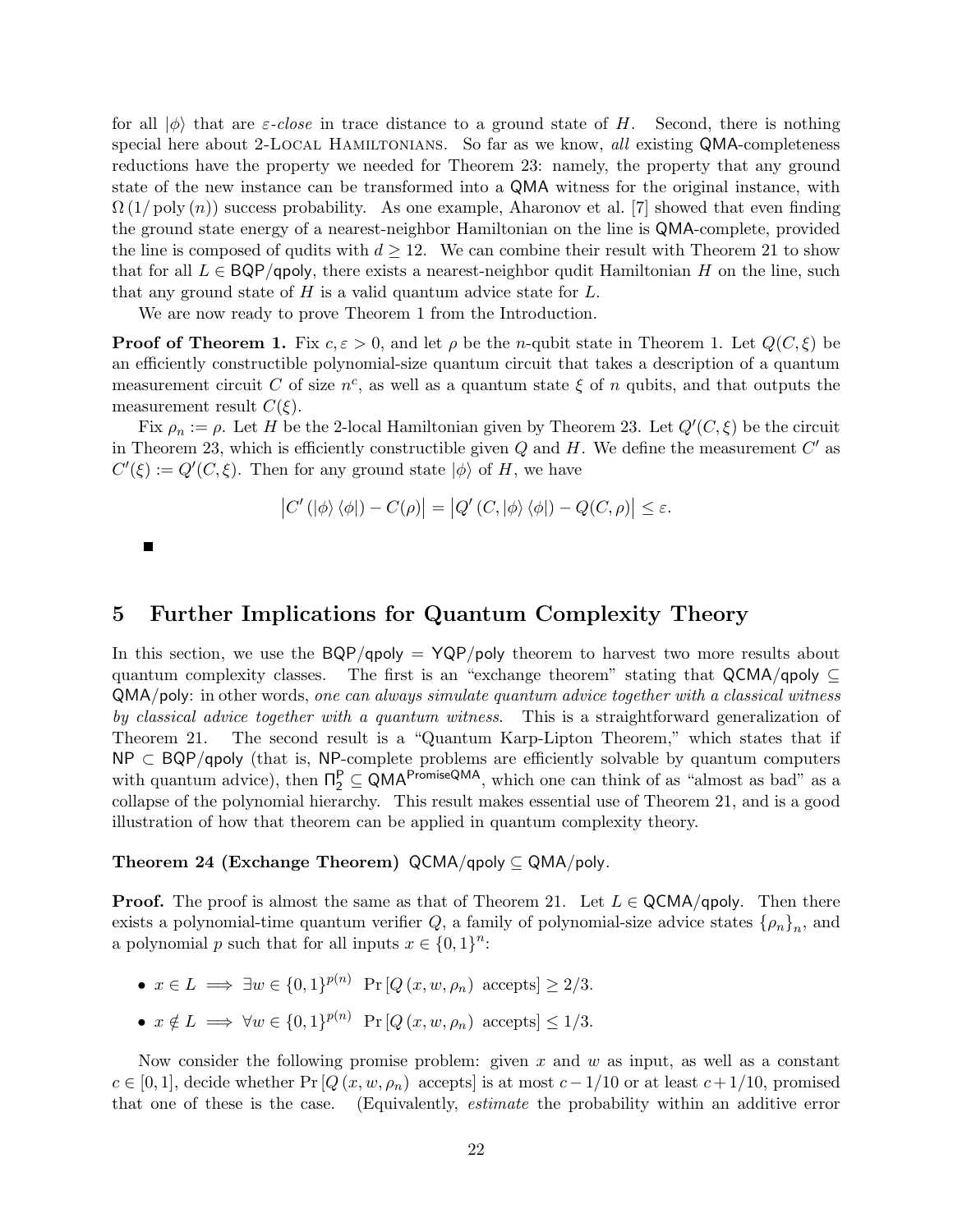

Figure 2: Containments among complexity classes related to quantum proofs and advice, in light of this paper's results. The containments  $QMA/qpoly \subseteq PSPACE/poly$  and  $QCMA/qpoly \subseteq PP/poly$ were shown previously by Aaronson [4]. This paper shows that  $BQP/qpoly \subseteq QMA/poly$ , and indeed  $BQP/qpoly = YQP/poly$ , where  $YQP$  is like QMA except that the quantum witness can depend only on the input length n. It also shows that  $QCMA/qpoly \subseteq QMA/poly$ .

 $\pm 1/10$ .) This problem is clearly in PromiseBQP/qpoly, since we can take  $\rho_n$  as the advice. So by Theorem 21, the problem is in PromiseYQP/poly as well.

We claim this implies  $L \in \mathsf{QMA/poly}$ . For our  $\mathsf{QMA/poly}$  verifier can take the PromiseYQP/poly advice string  $a_n$  as its advice, and a state of the form  $\sigma \otimes |w\rangle \langle w|$  as its witness. It can then do the following:

- (1) Using  $a_n$ , check that  $\sigma$  is a valid witness for the PromiseYQP/poly protocol, and reject if not.
- (2) Using  $\sigma$ , check that Pr [ $Q(x, w, \rho_n)$  accepts]  $\geq 2/3$  (under the promise that it is either at least  $2/3$  or at most  $1/3$ .
- П

Indeed, let YQ·QCMA denote the complexity class where a BQP verifier receives a classical witness that depends on the input, as well as a quantum witness that depends only on the input size n. Then we can *characterize* QCMA/qpoly as equal to  $YQ \cdot QCMA/poly$ , similarly to how we characterized BQP/qpoly as equal to YQP/poly.

We now use Theorem 21 to prove an analogue of the Karp-Lipton Theorem for quantum advice.

# Theorem 25 (Quantum Karp-Lipton Theorem)  $\textit{If} \, \textsf{NP} \subset \textsf{BQP/qpoly}, \, \textit{then} \, \Pi^{\textsf{P}}_2 \subseteq \textsf{QMA}^{\textsf{PromiseQMA}}.$

**Proof.** By Theorem 21, the hypothesis implies  $NP \subset YQP/poly = YQP*/poly$ . So let Q be a YQP<sup>\*</sup>/poly algorithm to decide  $SAT$ , which takes an input x, a trusted advice string a, and an untrusted advice state  $\rho$ . Let  $a^*$  be the correct value of the advice string.

Now consider an arbitrary language  $L \in \Pi_2^P$ , which is defined by a polynomial-time predicate  $R(x, y, z)$  like so: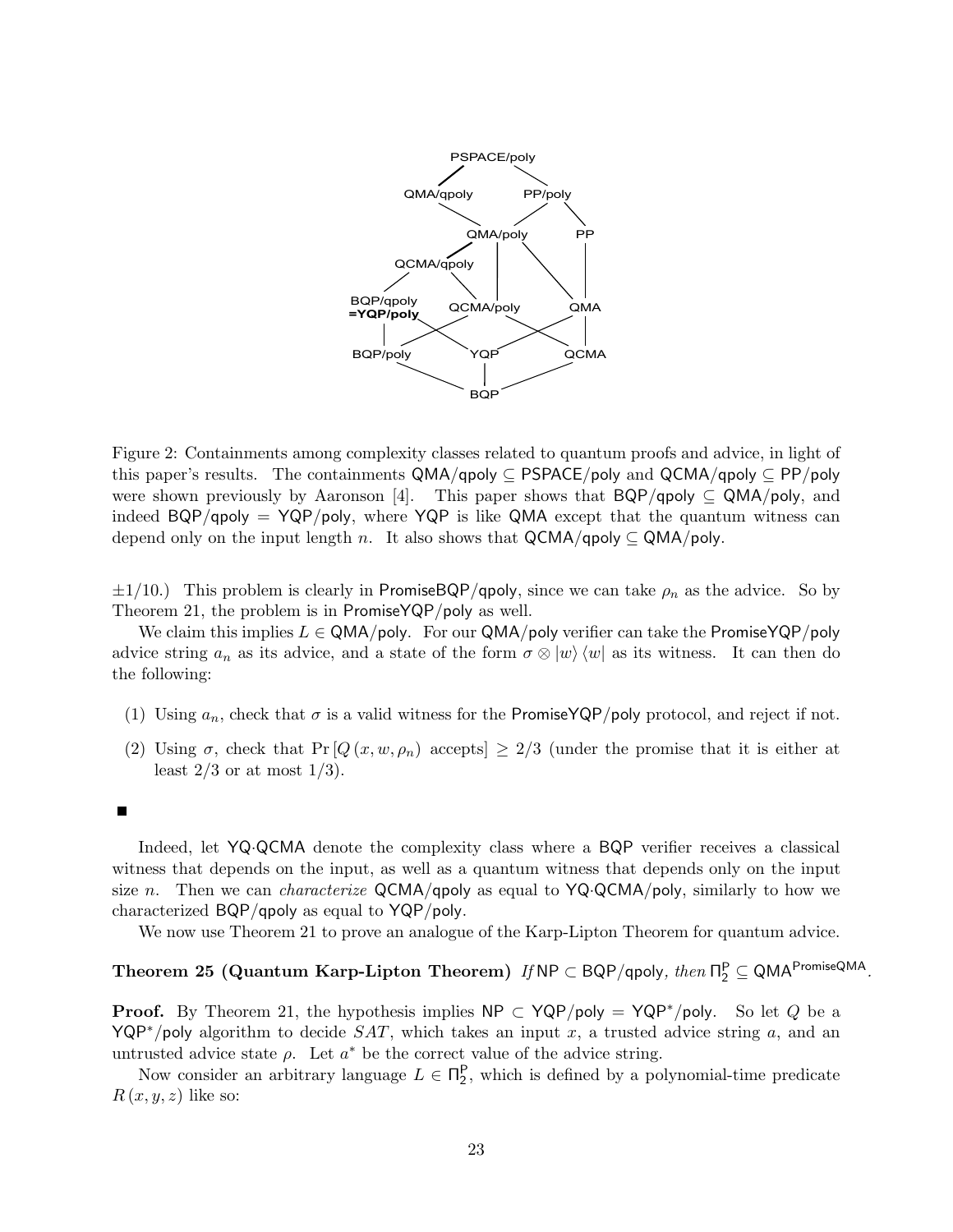•  $x \in L \Longleftrightarrow \forall y \exists z \ R(x, y, z).$ 

Using Q, we can create a pair of quantum algorithms  $Q_1(a, \rho)$ ,  $Q_2(\rho, x, y)$  with the following properties:

- (P1) There exists a  $\rho$  such that Pr  $[Q_1(a^*, \rho)$  accepts  $] \geq 2/3$ .
- (P2) If  $Pr [Q_1 (a^*, \rho) \text{ accepts}] \geq 1/3$ , then for all  $x, y$  pairs,  $Pr [Q_2 (\rho, x, y) \text{ accepts}] \geq 2/3$  if there exists a z such that  $R(x, y, z)$  holds, and  $Pr[Q_2(\rho, x, y)]$  accepts  $\leq 1/3$  otherwise.

Using standard amplification and NP self-reducibility, we can then strengthen property (P2) to the following, for some quantum algorithm  $Q'_2(p, x, y)$ :

(P2') If  $Pr[Q_1(a^*, \rho)$  accepts  $\geq 1/3$ , then for all  $x, y$  pairs,  $Q'_2(\rho, x, y)$  outputs a z such that  $R(x, y, z)$  holds with probability at least 2/3, whenever such a z exists.

Now let  $U(a, \rho, x, y)$  be a quantum algorithm that does one of the following, both with equal probability:

- Runs  $Q_1(a, \rho)$ , and accepts if and only if it rejects.
- Runs  $Q'_2(\rho, x, y)$ , and accepts if and only if  $R(x, y, Q'_2(\rho, x, y))$  holds.

Then we claim that

(A1)  $x \in L \Longrightarrow \exists a, \rho \left[ \Pr\left[Q_1(a, \rho) \right] \text{ accepts} \right] \geq 2/3 \land \forall \sigma, y \Pr\left[ U(a, \sigma, x, y) \right] \text{ accepts} \geq 1/3.$ 

(A2)  $x \notin L \Longrightarrow \forall a, \rho [\Pr[Q_1(a, \rho) \text{ accepts}] \leq 1/2] \lor [\exists \sigma, y \Pr[U(a, \sigma, x, y) \text{ accepts}] \leq 1/4].$ 

It is clear that this claim implies  $L \in QMA^{PromiseQMA}$ . (The crucial point here is that U does not take the existentially-quantified advice state  $\rho$  as input—and therefore, the QMA machine does not need to pass a quantum state to the PromiseQMA oracle, which would be illegal. This is why we needed the  $BQP/qpoly = YQP^*/poly$  theorem for this result.)

We now prove the claim. First suppose  $x \in L$ . Then there exists an advice string  $a = a^*$  with the following properties:

- (B1) There exists a  $\rho$  such that  $Pr[Q_1(a, \rho)$  accepts]  $\geq 2/3$ . (By (P1).)
- (B2) For all  $\sigma, y$  pairs, either Pr  $[Q_1(a, \sigma)$  rejects  $] \geq 2/3$ , or Pr  $[R(x, y, Q_2'(\sigma, x, y))$  holds  $] \geq 2/3$ .  $(By (P2') \text{ and } x \in L)$

By (B2), we have  $\forall \sigma, y \Pr[U(a, \sigma, x, y)]$  accepts  $\geq 1/3$ . This proves (A1).

Next suppose  $x \notin L$ . Then given an advice string a, suppose there exists a  $\rho$  such that  $Pr[Q_1(a, \rho)$  accepts  $> 1/2$ . Set  $\sigma := \rho$ , and choose a y for which there is no z such that  $R(x, y, z)$  holds. Then

- Pr  $[Q_1(a, \sigma)$  rejects  $] < 1/2$ . (By assumption.)
- Pr  $[R(x, y, Q'_{2}(\sigma, x, y)) \text{ holds}] = 0.$  (By  $x \notin L$ .)

Combining these,  $Pr[U(a, \sigma, x, y)]$  accepts  $|1/4$ . This proves  $(A2)$ , and hence the claim, and hence the lemma.  $\blacksquare$ 

Previously, Aaronson [3] showed that if PP  $\subset$  BQP/qpoly, then the counting hierarchy CH collapses. However, he had been unable to show that NP  $\subset$  BQP/qpoly would have unlikely However, he had been unable to show that  $NP \subset BQP/q$  poly would have unlikely consequences in the uniform world.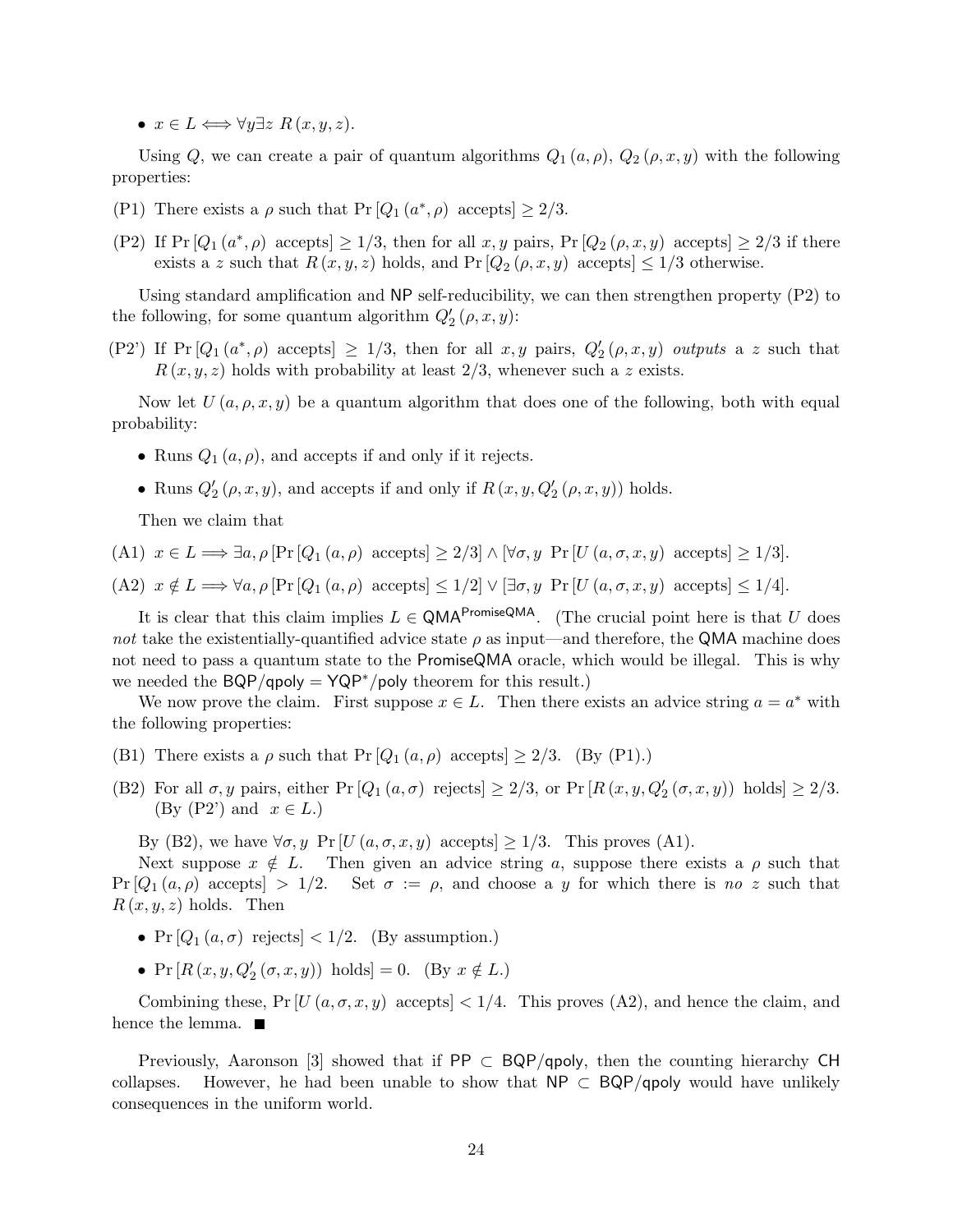# 6 Open Problems

One open problem is simply to find more applications of the majority-certificates lemma, which seems likely to have uses outside of quantum complexity theory; we mention one application (to "untrusted oracles") in Appendix 8. Can we improve the parameters of the majority-certificates lemma (the size of the certificates or the number  $O(n)$ ) of certificates), or alternatively, show that the current parameters are essentially optimal? Also, can we prove the real-valued majoritycertificates lemma with an error tolerance  $\alpha$  that depends only on the desired accuracy  $\varepsilon$  of the final approximation, not on n or the fat-shattering dimension of  $S$ ?

On the quantum complexity side, we mention several questions. First, in Theorem 23, is the polynomial blowup in the number of qubits unavoidable? Could one hope for a way to simulate an *n*-qubit advice state by the ground state of *n*-qubit local Hamiltonian, or would that have implausible complexity consequences? Second, can we use the ideas in this paper to prove any upper bound on the class QMA/qpoly better than the PSPACE/poly upper bound shown by Aaronson [4]? Third, if  $NP \subset BQP/q$ poly, then does QMA<sup>PromiseQMA</sup> contain not just  $\Pi_2^P$  but the entire polynomial hierarchy? Finally, is BQP/qpoly = BQP/poly?

# 7 Acknowledgments

We thank Sanjeev Arora, Kai-Min Chung, Avinatan Hassidim, Ashwin Nayak, John Watrous, and Colin Zheng for helpful comments and discussions, and the anonymous reviewers for their comments.

## References

- [1] S. Aaronson. Multilinear formulas and skepticism of quantum computing. In Proc. ACM STOC, pages 118–127, 2004. quant-ph/0311039.
- [2] S. Aaronson. Limitations of quantum advice and one-way communication. Theory of Computing, 1:1–28, 2005. quant-ph/0402095. Conference version in Proceedings of CCC'2004.
- [3] S. Aaronson. Oracles are subtle but not malicious. In Proc. IEEE Conference on Computational Complexity, pages 340–354, 2006. ECCC TR05-040.
- [4] S. Aaronson. QMA/qpoly is contained in PSPACE/poly: de-Merlinizing quantum protocols. In Proc. IEEE Conference on Computational Complexity, pages 261–273, 2006. quantph/0510230.
- [5] S. Aaronson. The learnability of quantum states. Proc. Roy. Soc. London, 463(2088):3089– 3114, 2007. quant-ph/0608142.
- [6] S. Aaronson and G. Kuperberg. Quantum versus classical proofs and advice. Theory of Computing, 3(7):129–157, 2007. Previous version in Proceedings of CCC 2007. quant-ph/0604056.
- [7] D. Aharonov, D. Gottesman, S. Irani, and J. Kempe. The power of quantum systems on a line. Comm. Math. Phys., 287(1):41–65, 2009. Conference version in IEEE FOCS 2007. arXiv:0705.4077.
- [8] D. Aharonov and T. Naveh. Quantum NP a survey. quant-ph/0210077, 2002.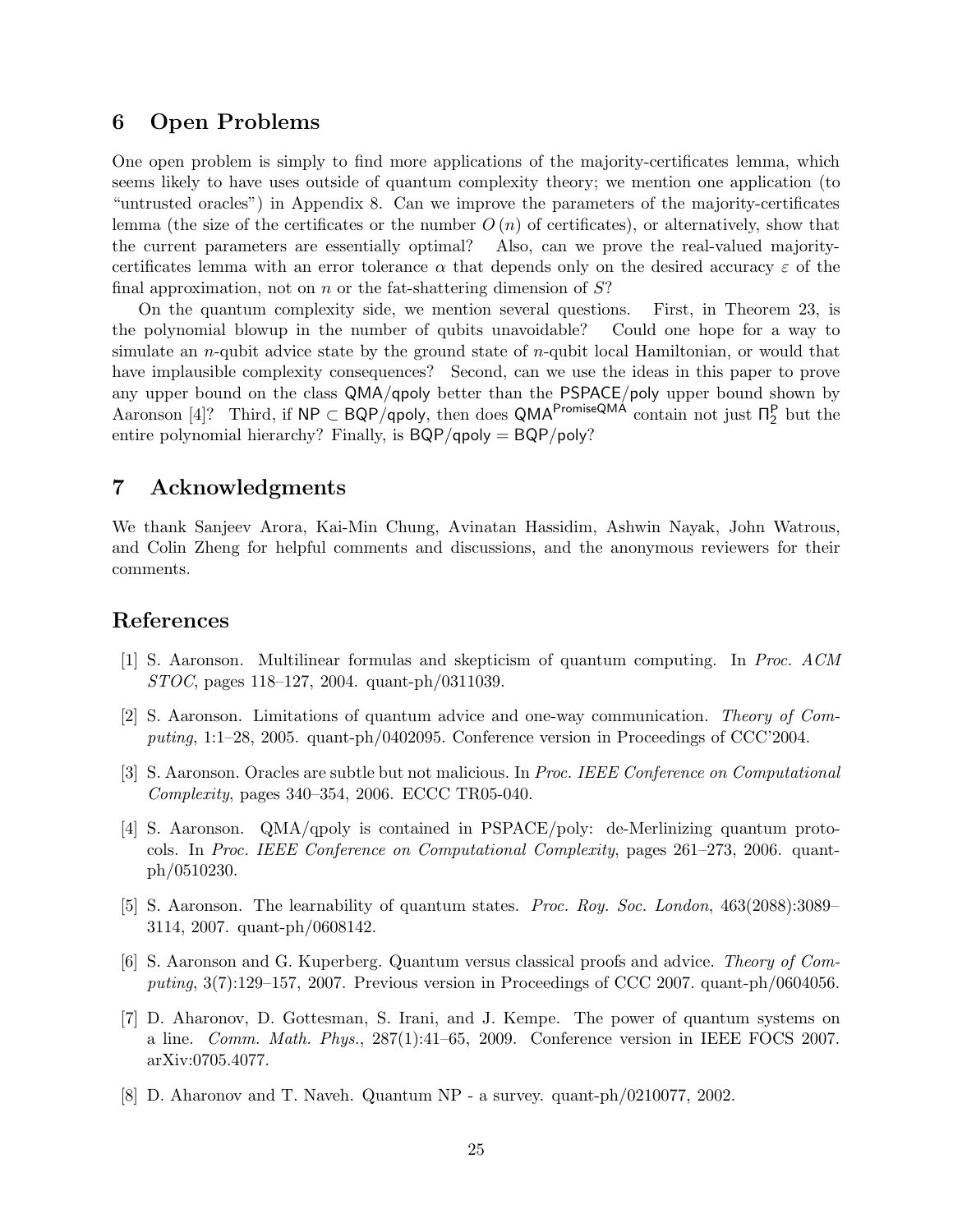- [9] D. Aharonov and O. Regev. A lattice problem in Quantum NP. In Proc. IEEE FOCS, pages 210–219, 2003. quant-ph/0307220.
- [10] D. Aharonov and O. Regev. Lattice problems in NP intersect coNP. J. ACM, 52(5):749–765, 2005. Earlier version in IEEE FOCS 2004.
- [11] N. Alon, S. Ben-David, N. Cesa-Bianchi, and D. Haussler. Scale-sensitive dimensions, uniform convergence, and learnability. J. ACM, 44(4):615–631, 1997.
- [12] A. Ambainis, A. Nayak, A. Ta-Shma, and U. V. Vazirani. Dense quantum coding and a lower bound for 1-way quantum automata. In STOC, pages 376–383, 1999. quant-ph/9804043.
- [13] A. Ambainis, A. Nayak, A. Ta-Shma, and U. V. Vazirani. Quantum dense coding and quantum finite automata. J. ACM, 49:496–511, 2002. Earlier version in ACM STOC 1999, pp. 376-383.
- [14] P. L. Bartlett and P. M. Long. Prediction, learning, uniform convergence, and scale-sensitive dimensions. J. Comput. Sys. Sci., 56(2):174–190, 1998.
- [15] A. Blumer, A. Ehrenfeucht, D. Haussler, and M. K. Warmuth. Learnability and the Vapnik-Chervonenkis dimension. J. ACM, 36(4):929–965, 1989.
- [16] N. H. Bshouty, R. Cleve, R. Gavaldà, S. Kannan, and C. Tamon. Oracles and queries that are sufficient for exact learning. J. Comput. Sys. Sci.,  $52(3):421-433$ , 1996.
- [17] V. Chakaravarthy and S. Roy. Oblivious symmetric alternation. In Proc. Intl. Symp. on Theoretical Aspects of Computer Science (STACS), pages 230–241, 2006.
- [18] L. Fortnow, R. Santhanam, and R. Williams. Fixed-polynomial size circuit bounds. In Proc. IEEE Conference on Computational Complexity, pages 19–26, 2009.
- [19] Y. Freund and R. E. Schapire. A decision-theoretic generalization of on-line learning and an application to boosting. J. Comput. Sys. Sci.,  $55(1):119-139$ , 1997.
- [20] P. Hausladen and W. K. Wootters. A 'pretty good' measurement for distinguishing quantum states. J. Modern Optics, 41(12):2385–2390, 1994.
- [21] A. S. Holevo. Some estimates of the information transmitted by quantum communication channels. Problems of Information Transmission, 9:177–183, 1973. English translation.
- [22] R. Impagliazzo. Hard-core distributions for somewhat hard problems. In Proc. IEEE FOCS, pages 538–545, 1995.
- [23] S. Kakade and A. Tewari. Learning theory lecture notes, 2008. ttic.uchicago.edu/˜tewari/LT SP2008.html.
- [24] R. M. Karp and R. J. Lipton. Turing machines that take advice. Enseign. Math., 28:191–201, 1982.
- [25] J. Kempe, A. Kitaev, and O. Regev. The complexity of the Local Hamiltonian problem. SIAM J. Comput., 35(5):1070–1097, 2006. quant-ph/0406180.
- [26] A. Nayak. Optimal lower bounds for quantum automata and random access codes. In Proc. IEEE FOCS, pages 369–377, 1999. quant-ph/9904093.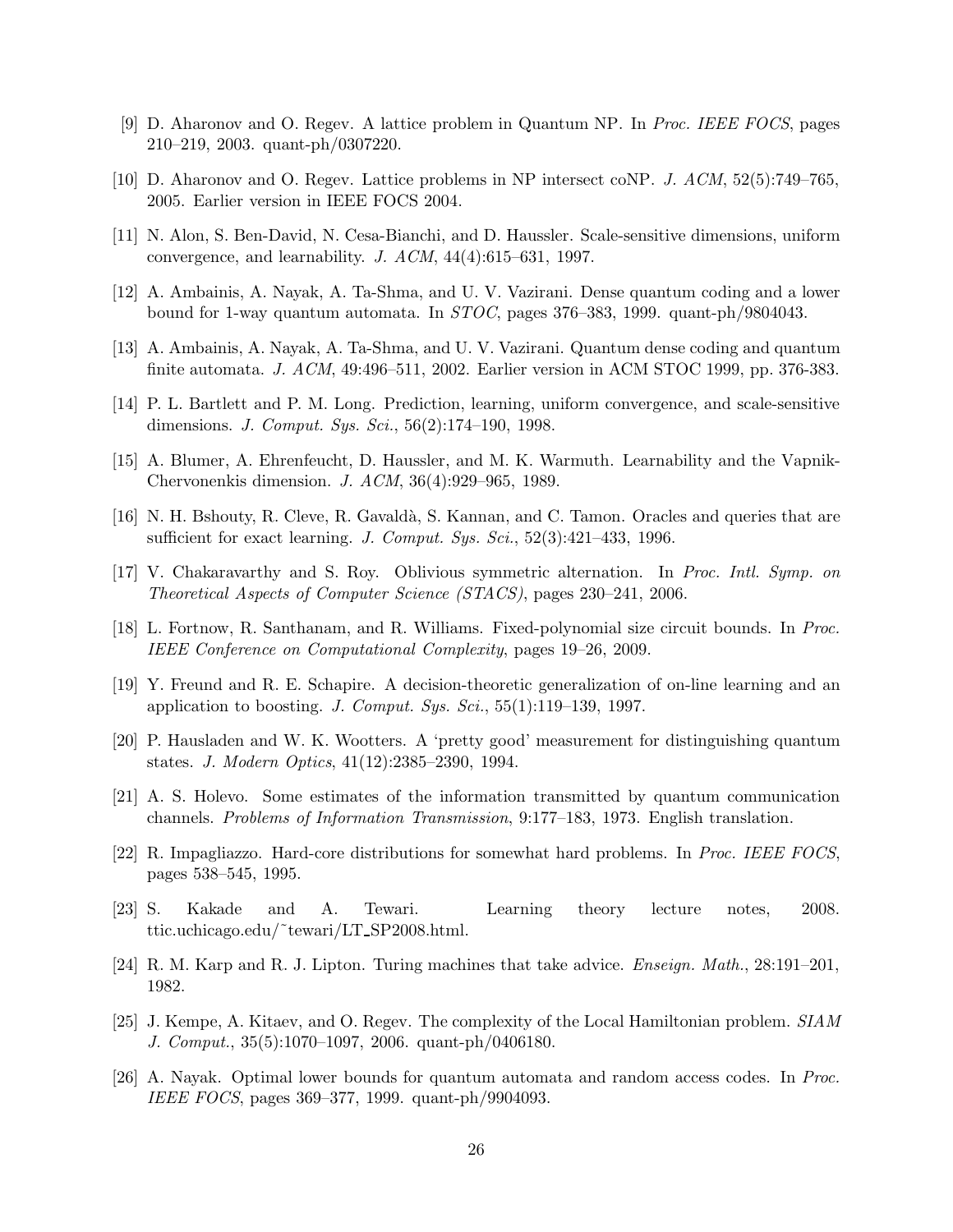- [27] H. Nishimura and T. Yamakami. Polynomial time quantum computation with advice. Inform. Proc. Lett., 90:195–204, 2003. ECCC TR03-059, quant-ph/0305100.
- [28] N. Sauer. On the density of families of sets. J. Combinatorial Theory Series A, 13:145–147, 1972.
- [29] R. E. Schapire. The strength of weak learnability. Machine Learning, 5(2):197–227, 1990.
- [30] L. G. Valiant. A theory of the learnable. Communications of the ACM, 27:1134–1142, 1984.
- [31] G. Vidal. Efficient classical simulation of slightly entangled quantum computations. Phys. Rev. Lett., 91, 2003. quant-ph/0301063.
- [32] E. Viola. On approximate majority and probabilistic time. Computational Complexity, 18(3):337–375, 2009. Earlier version in CCC 2007.
- [33] J. Watrous. Succinct quantum proofs for properties of finite groups. In Proc. IEEE FOCS, pages 537–546, 2000. cs.CC/0009002.

# 8 Appendix: Untrusted Oracles

In this appendix, we give an interesting consequence of the majority-certificates lemma for classical complexity theory.

When we give a machine an oracle, normally we assume the oracle can be trusted. But it is also natural to consider untrusted oracles, which are nevertheless restricted in their computational power. We formalize this notion as follows:

**Definition 26 (Untrusted Oracles)** Let C and D be complexity classes. Also, given a family  $a = {a_n}_{n>1}$  of  $p(n)$ -bit advice strings and a machine V, let V [a] be the language decided by V given a as advice. Then  $\mathcal{C}^{\mathsf{Untrusted-}\mathcal{D}}$  is the class of languages L for which there exists a C machine U, a  $\mathcal D$  machine V, and a polynomial p such that for all n:

- (i) There exist  $p(n)$ -bit advice strings  $a_1, \ldots, a_m$  such that  $U^{V[a_1], \ldots, V[a_m]}$  decides L.
- (ii)  $U^{V[a_1],...,V[a_m]}(x)$  outputs either  $L(x)$  or "FAIL," for all inputs  $x \in \{0,1\}^n$  and all  $p(n)$ -bit advice strings  $a_1, \ldots, a_m$ .

We can now state the consequence.

**Theorem 27** Let C be a uniform syntactic complexity class, such as  $P$ ,  $NP$ , or  $EXP$ . Then  $\mathcal{C}/\mathsf{poly} \subseteq \left(\mathsf{AC}^0\right)^{\mathsf{Untrusted-}\mathcal{C}}.$ 

**Proof.** Let V be a  $\mathcal{C}/\text{poly}$  machine that uses a family  $a = \{a_n\}_{n>1}$  of  $p(n)$ -bit advice strings. Fix an input length n, and let  $f_w(x)$  be the output of V on input x and advice string  $w \in \{0,1\}^{p(n)}$ . Then  $S = \{f_w\}_{w \in \{0,1\}^{p(n)}}$  is a Boolean concept class of size  $|S| \leq 2^{poly(n)}$ . So by Lemma 3, there exist  $m = O(n)$  polynomial-size certificates  $C_1, \ldots, C_m$ , which isolate functions  $f_1, \ldots, f_m \in S$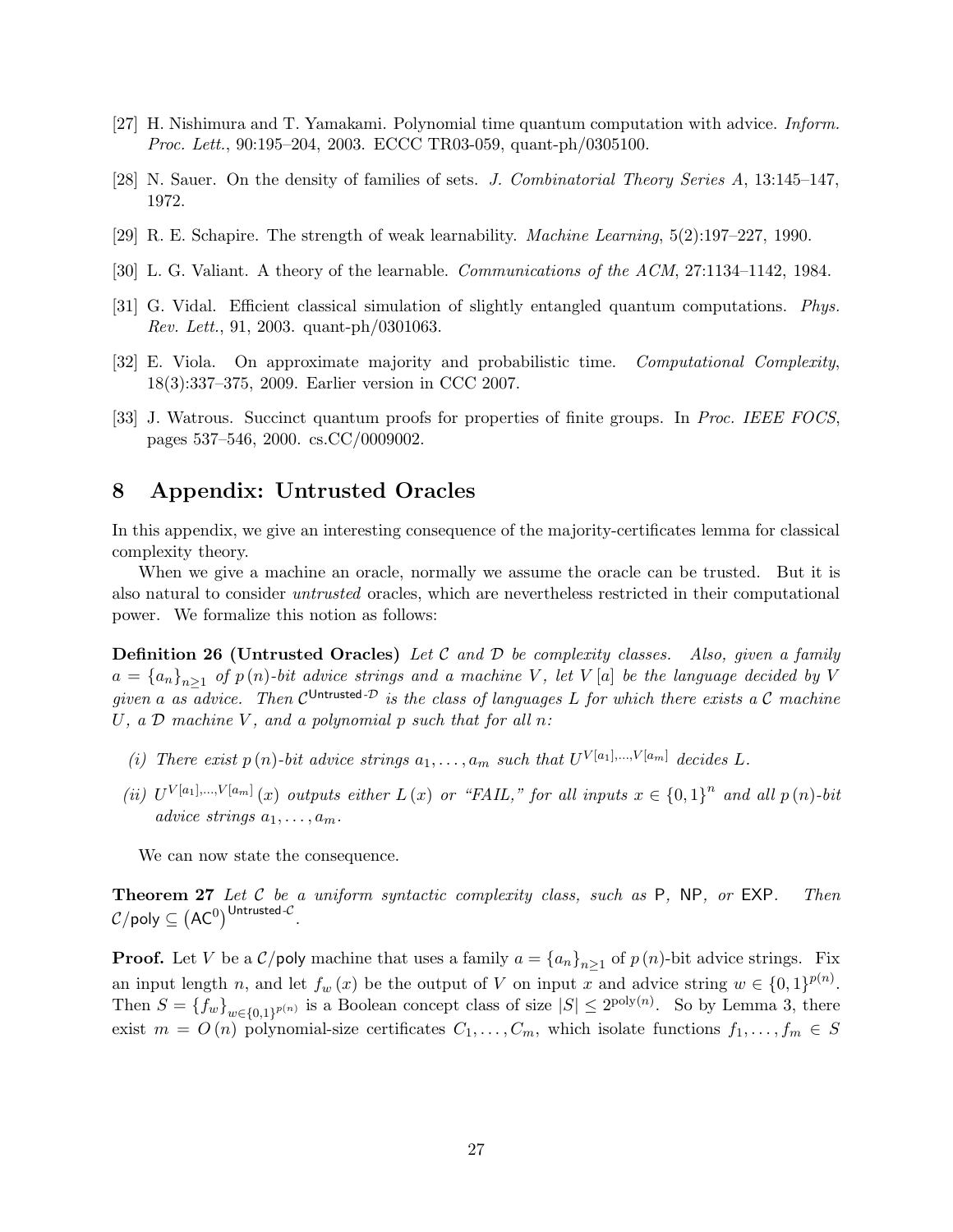respectively such that MAJ  $(f_1,\ldots,f_m) = f_{a_n}$ . Now, we can easily modify the proof of Lemma 3 to ensure not only that MAJ  $(f_1, \ldots, f_m) = f^*$ , but also that

$$
f_{a_n}(x) = 1 \Longrightarrow f_1(x) + \cdots + f_m(x) \ge \frac{2m}{3},
$$
  

$$
f_{a_n}(x) = 0 \Longrightarrow f_1(x) + \cdots + f_m(x) \le \frac{m}{3}
$$

for all inputs x. To do so, we simply take  $m = O(n)$  sufficiently large and redo the Chernoff bound. Furthermore, it is known that APPROXIMATE MAJORITY—that is, MAJORITY where the fraction of 1's in the input is bounded away from  $1/2$  by a constant—can be computed by polynomial-size depth-3 circuits, so in particular, in  $AC^0$  (see Viola [32] for example).

By hardwiring the certificates  $C_1,\ldots,C_m$  into the AC<sup>0</sup> circuit, we can produce an AC<sup>0</sup> circuit that first checks whether  $f_i$  is consistent with  $C_i$  for all  $i \in [m]$ , outputs "FAIL" if not, and otherwise outputs  $U^{f_1,...,f_m}(x) = f_{a_n}(x)$ .

If  $\mathcal C$  is a semantic complexity class, such as BPP or UP, the difficulty is that there might be a  $\mathcal{C}/\mathsf{poly}$  machine M and advice string w for which the function  $f_w$  is undefined (since M need not decide a language for every w). However, if we force the Untrusted–C oracle to restrict itself to w for which  $f_w$  is defined, then Theorem 27 goes through for semantic classes as well. Using the real-valued majority-certificates lemma that we develop in Section 3, it is possible to remove the assumption that  $f_w$  is defined for all w for semantic classes such as BPP.

# 9 Appendix: Isolatability and Learnability

The following definition abstracts a key notion from the majority-certificates lemma.

Definition 28 (Majority-Isolatability) A Boolean concept class S is majority-isolatable if for every  $f \in S$ , there exist  $m = \text{poly}(n)$  certificates  $C_1, \ldots, C_m$ , each of size  $\text{poly}(n)$ , such that

- (i)  $S[C_i]$  is nonempty for all  $i \in [m]$ , and
- (ii) if  $f_i \in S[C_i]$  for all  $i \in [m]$ , then  $\text{MAJ}(f_1, \ldots, f_m) = f$ , where  $\text{MAJ}$  denotes pointwise majority.

We now show that the majority-isolatability of a Boolean concept class S is equivalent to a large number of other properties of S—including having singly-exponential cardinality, having polynomial VC-dimension, being PAC-learnable using poly (n) samples, and being "winnowable." While we do not need this equivalence theorem elsewhere in the paper, we feel it has independent interest. The equivalence theorem we prove is easily seen to break down for concept classes with infinite input domains.

**Definition 29 (VC-dimension)** We say a Boolean concept class S shatters the set  $A \subseteq \{0,1\}^n$ if for all  $2^{|A|}$  functions  $g : A \to \{0,1\}$ , there exists an  $f \in S$  whose restriction to A equals g. Then the VC-dimension of S, or VC $\dim(S)$ , is the size of the largest set shattered by S.

Given a distribution D over  ${0,1}^n$ , we say the Boolean functions  $f,g: {0,1}^n \rightarrow {0,1}$  are  $(\mathcal{D}, \varepsilon)$ -close if

$$
\Pr_{x \sim \mathcal{D}}\left[g\left(x\right) = f\left(x\right)\right] \ge 1 - \varepsilon.
$$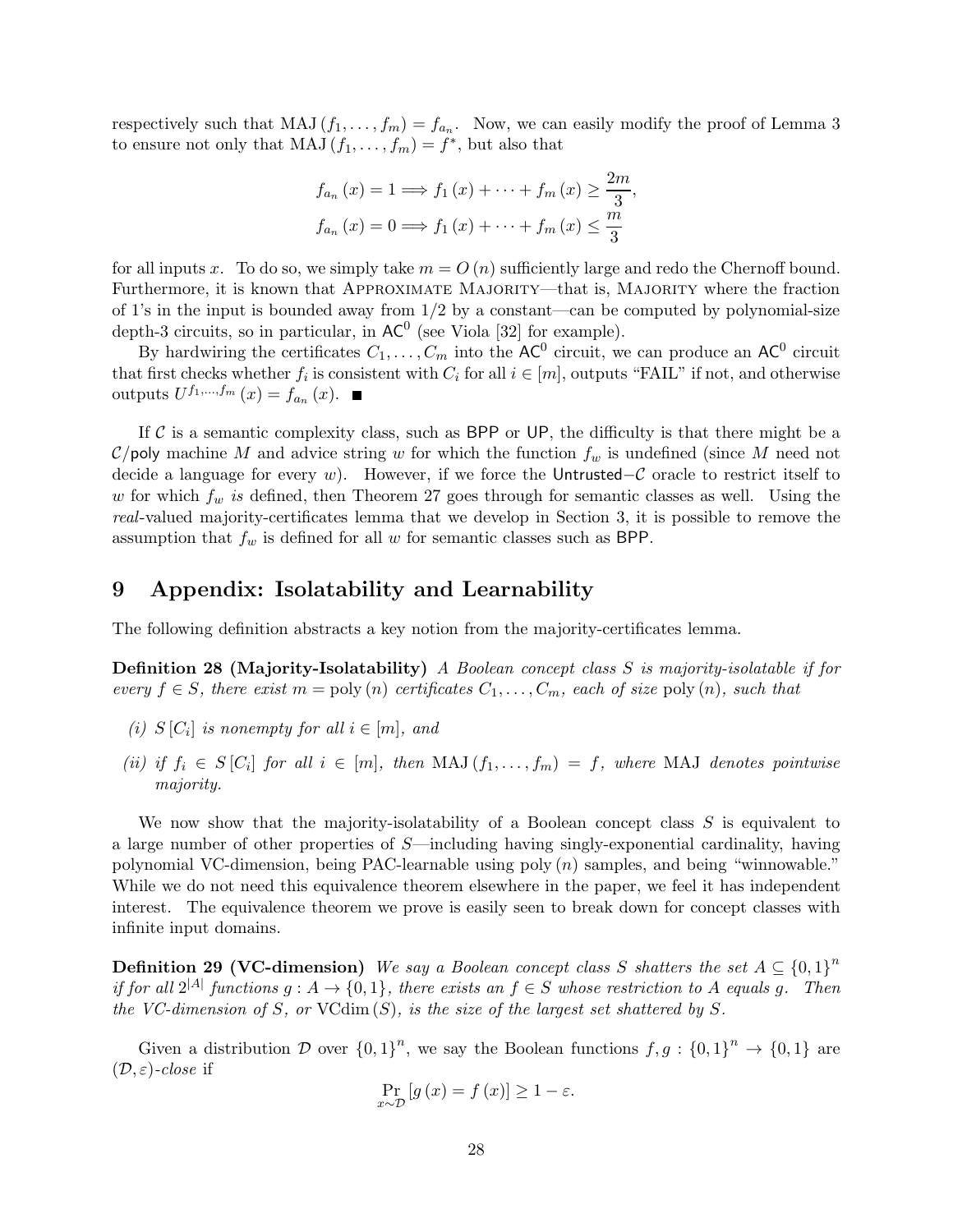**Definition 30 (Learnability)** S is learnable if for all  $f \in S$ , distributions D, and  $\varepsilon, \delta > 0$ , there exists an  $m = \text{poly}(n, 1/\varepsilon, \log 1/\delta)$  such that with probability at least  $1-\delta$  over sample points  $x_1,\ldots,x_m$  drawn independently from D, every  $g \in S$  satisfying  $g(x_1) = f(x_1),\ldots,g(x_m) = f(x_m)$ is  $(D, \varepsilon)$ -close to f.

We can also define "approximability," which is like learnability except that the choice of training examples can be nondeterministic:

**Definition 31 (Approximability)** S is approximable if for all  $f \in S$  and distributions D, there exists a certificate C of size poly  $(n, 1/\varepsilon)$  such that every  $g \in S[C]$  is  $(\mathcal{D}, \varepsilon)$ -close to f.

Finally, let us call attention to a notion that implicitly played a major role in the proof of Lemma 3.

**Definition 32 (Winnowability)** S is winnowable if for all nonempty subsets  $S' \subseteq S$ , there exists a certificate C of size poly (n) such that  $|S'[\mathcal{C}]|=1$ .

We can now prove the equivalence theorem.

**Theorem 33** Let S be a Boolean concept class. Then  $|S| < 2^{\text{poly}(n)}$  iff VCdim  $(S) < \text{poly}(n)$  iff  $S$  is learnable iff  $S$  is approximable iff  $S$  is majority-isolatable iff  $S$  is winnowable.

**Proof.**  $|S| \le 2^{\text{poly}(n)} \implies \text{VCdim}(S) \le \text{poly}(n)$  follows from the trivial upper bound  $\text{VCdim}(S) \le$  $\log_2 |S|$ .

 $V\Gamma(\text{dim}(S) \leq \text{poly}(n) \implies |S| \leq 2^{\text{poly}(n)}$  is Sauer's Lemma [28], which implies the relation  $|S| \leq 2^{n \text{ VCdim}(S)}$ .

 $|S| \leq 2^{\text{poly}(n)} \Longrightarrow$ **Learnable** was proved by Valiant [30].

**Learnable**⇒Approximable is immediate, and Approximable  $\Rightarrow$  VCdim  $(S) \leq$  poly  $(n)$ follows from a counting argument (see Blumer et al. [15] for details).

 $|S| \leq 2^{\text{poly}(n)} \Longrightarrow$ **Majority-Isolatable** was the content of Lemma 3.

Majority-Isolatable  $\Rightarrow$   $|S| \leq 2^{poly(n)}$  follows from another counting argument: if S is majority-isolatable, then every  $f \in S$  is uniquely determined by poly (n) certificates  $C_1, \ldots, C_m$ , each of which can be specified using poly  $(n)$  bits.

For  $|S| < 2^{\text{poly}(n)} \Longrightarrow$  **Winnowable**, let  $S' \subseteq S$ . Then as in the proof of Lemma 3, we can use binary search to winnow S' down to a single function  $f \in S'$ , which yields a certificate of size at most  $\log_2 |S'| \leq \log_2 |S|$ .

For **Winnowable**  $|S| \le 2^{poly(n)}$ , we prove the contrapositive. Suppose  $|S| \ge 2^{t(n)}$  for some superpolynomial function  $t(n)$  (at least, for infinitely many n). Then define a subset  $S' \subseteq S$  by the following iterative procedure. Initially  $S' = S$ . Then so long as there exists a certificate C of size at most  $t(n) / (2n + 2)$  such that  $|S'[\overline{C}]| = 1$ , remove the function  $f \in S'[\overline{C}]$  from  $S'$ , halting only when no more such "isolating certificates" can be found.

The number of certificates of size k is at most  $2^{(n+1)k}$ , and a given certificate C can only be chosen once, since thereafter  $S'[C]$  is empty. So when the above procedure halts, we are left with a set  $S'$  such that  $|S'| \ge 2^{t(n)} - 2^{(n+1)t(n)/(2n+2)} > 0$ . Furthermore, for every function f remaining in S', there can be no polynomial-size certificate C such that  $S'$   $[C] = \{f\}$ —for if there were, then we would already have eliminated  $f$  in the process of forming  $S'$ . Hence  $S$  is not winnowable.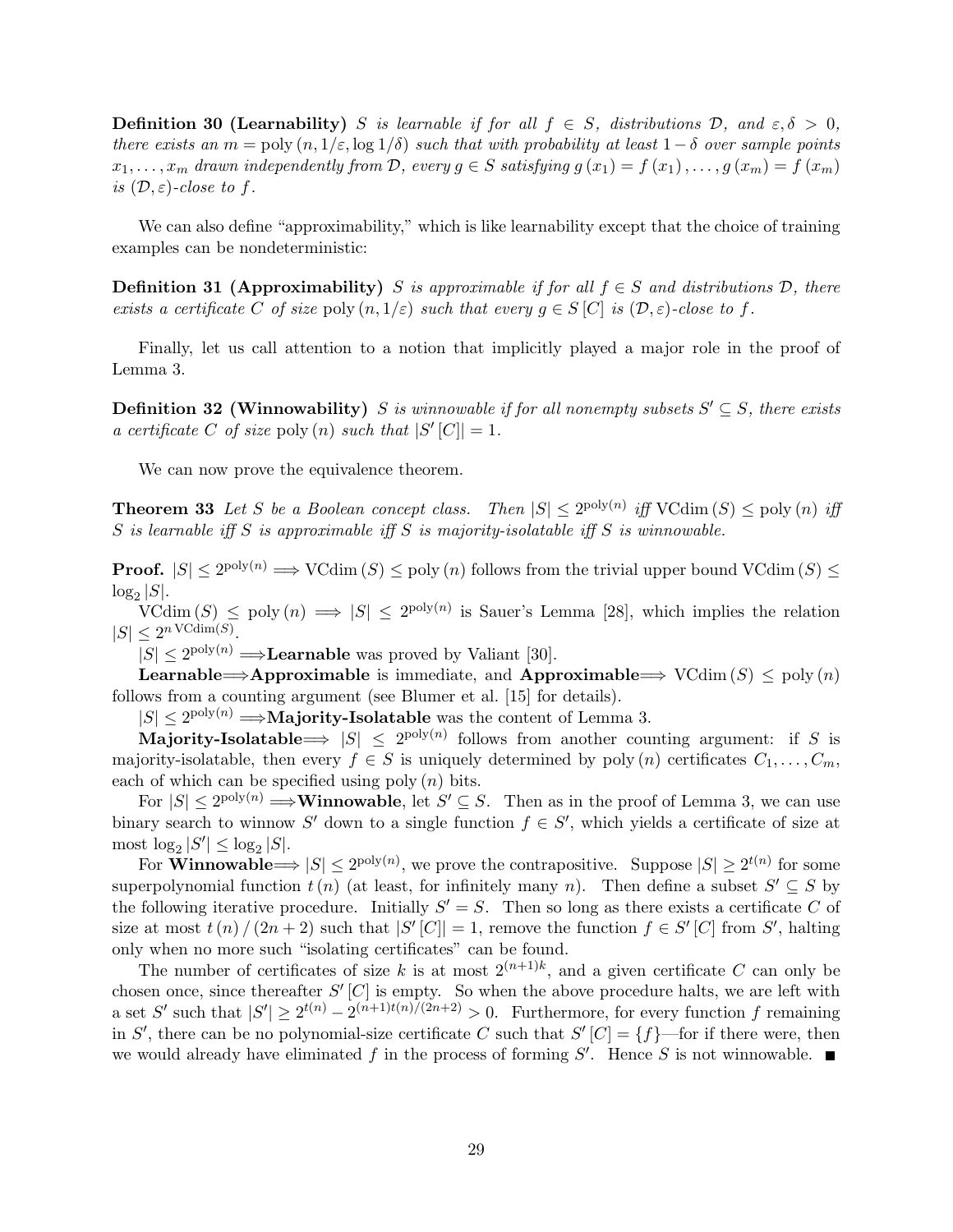# 10 Appendix: Winnowing of p-Concept Classes

In this appendix, we look more closely at the problem solved by Lemma 10 (the "Safe Winnowing Lemma"), and ask in what senses it is possible to winnow a p-concept class down to "essentially" just one function. The answer turns out to be interesting, even though we do not need it for our quantum complexity applications.

We first give a definition that abstracts part of what Lemma 10 was trying to accomplish.

**Definition 34 (Winnowability)** A p-concept class S is  $L_1$ -winnowable if the following holds. For all nonempty subsets  $S' \subseteq S$  and  $\varepsilon > 0$ , there exists a function  $f \in S'$ , a set  $X \subseteq \{0,1\}^n$  of size poly  $(n, 1/\varepsilon)$ , and  $a \delta = \text{poly}(\varepsilon)$  such that every  $g \in S'$  that satisfies  $\Delta_1(f, g)[X] \leq \delta$  also satisfies  $\Delta_{\infty}(f,g) \leq \varepsilon$ . Likewise, S is L<sub>2</sub>-winnowable if  $\Delta_2(f,g)[X] \leq \delta$  implies  $\Delta_{\infty}(f,g) \leq \varepsilon$ , and  $L_{\infty}$ -winnowable if  $\Delta_{\infty}(f,g)[X] \leq \delta$  implies  $\Delta_{\infty}(f,g) \leq \varepsilon$ .

Clearly  $L_{\infty}$ -winnowability implies  $L_2$ -winnowability implies  $L_1$ -winnowability. The following lemma will imply that every set of functions with a small cover is  $L_1$ -winnowable.

**Lemma 35** (L<sub>1</sub>-Winnowing Lemma) Let S be a set of functions  $f : \{0,1\}^n \to [0,1]$ . For some parameter  $\varepsilon > 0$ , let C be a finite  $\varepsilon$ -cover for S. Then there exists an  $f \in S$ , as well as a subset  $X \subseteq \{0,1\}^n$  of size  $O\left(\frac{1}{\varepsilon} \log |C|\right)$ , such that every  $g \in S$  that satisfies  $\Delta_1(f,g)[X] \leq 0.4\varepsilon$  also satisfies  $\Delta_{\infty}(f,g) \leq 2\varepsilon$ .

**Proof.** We will consider functions  $P : S \to [0,1]$ , which we think of as assigning a probability weight  $P(g)$  to each function  $g \in S$ . In particular, given an  $f \in S$  and a subset of inputs  $X \subseteq \{0,1\}^n$ , define

$$
P_{f,X}(g) := \exp(-\Delta_1(f,g)[X]).
$$

Clearly  $P_{f,X}(f) = 1$ . Our goal will be to find  $f \in S$  and  $X \subseteq \{0,1\}^n$ , with  $|X| = O\left(\frac{1}{\varepsilon} \log |C|\right)$ , such that every  $g \in S$  that satisfies  $P_{f,X}(g) \geq e^{-0.4\varepsilon}$  also satisfies  $\Delta_{\infty}(f,g) \leq 2\varepsilon$ . Supposing we have found such an  $(f, X)$  pair, the lemma is proved.

Consider the progress measure

$$
M_{f,X}:=\sum_{h\in C}P_{f,X}\left(h\right).
$$

Clearly  $M_{f,X} \leq |C|$  for all  $(f,X)$ . We claim, furthermore, that  $M_{f,X} \geq \exp(-\varepsilon |X|)$  for all  $(f,X)$ . For since C is an  $\varepsilon$ -cover for S, there always exists an  $h \in C$  such that  $\Delta_1(f, h)[X] \leq \varepsilon |X|$ , and that h alone contributes at least  $\exp(-\varepsilon |X|)$  to  $M_{f,X}$ .

We will construct  $(f, X)$  by an iterative process. Initially f is arbitrary and X is the empty set, so  $P_{f,X}(g) = 1$  for all g, and  $M_{f,X} = |C|$ . Now, suppose there exists a  $g \in S$  such that  $P_{f,X}(g) \ge$  $e^{-0.4\varepsilon}$ , as well as an input y such that  $|f(y) - g(y)| > 2\varepsilon$ . As a first step, let  $Y := X \cup \{y\}$  (that is, add y into our set of inputs). Then the crucial claim is that either  $M_{f,Y}$  or  $M_{q,Y}$  is a  $1 - \Omega(\varepsilon)$ factor smaller than  $M_{f,X}$ . This means in particular that, by replacing X with Y (increasing |X| by 1), and possibly also replacing f with g, we can decrease  $M_{f,X}$  by a  $1 - \Omega(\varepsilon)$  factor compared to its previous value. Since  $\exp(-\varepsilon |X|) \leq M_{f,X} \leq |C|$ , it is clear that  $M_{f,X}$  can decrease in this way at most

$$
O\left(\log_{1+\varepsilon}\frac{|C|}{\exp\left(-\varepsilon\left|X\right|\right)}\right)
$$

times. Setting the above expression equal to  $|X|$  and solving, we find that the process must terminate when  $|X| = O\left(\frac{1}{\varepsilon} \log |C|\right)$ , returning an  $(f, X)$  pair with the properties we want.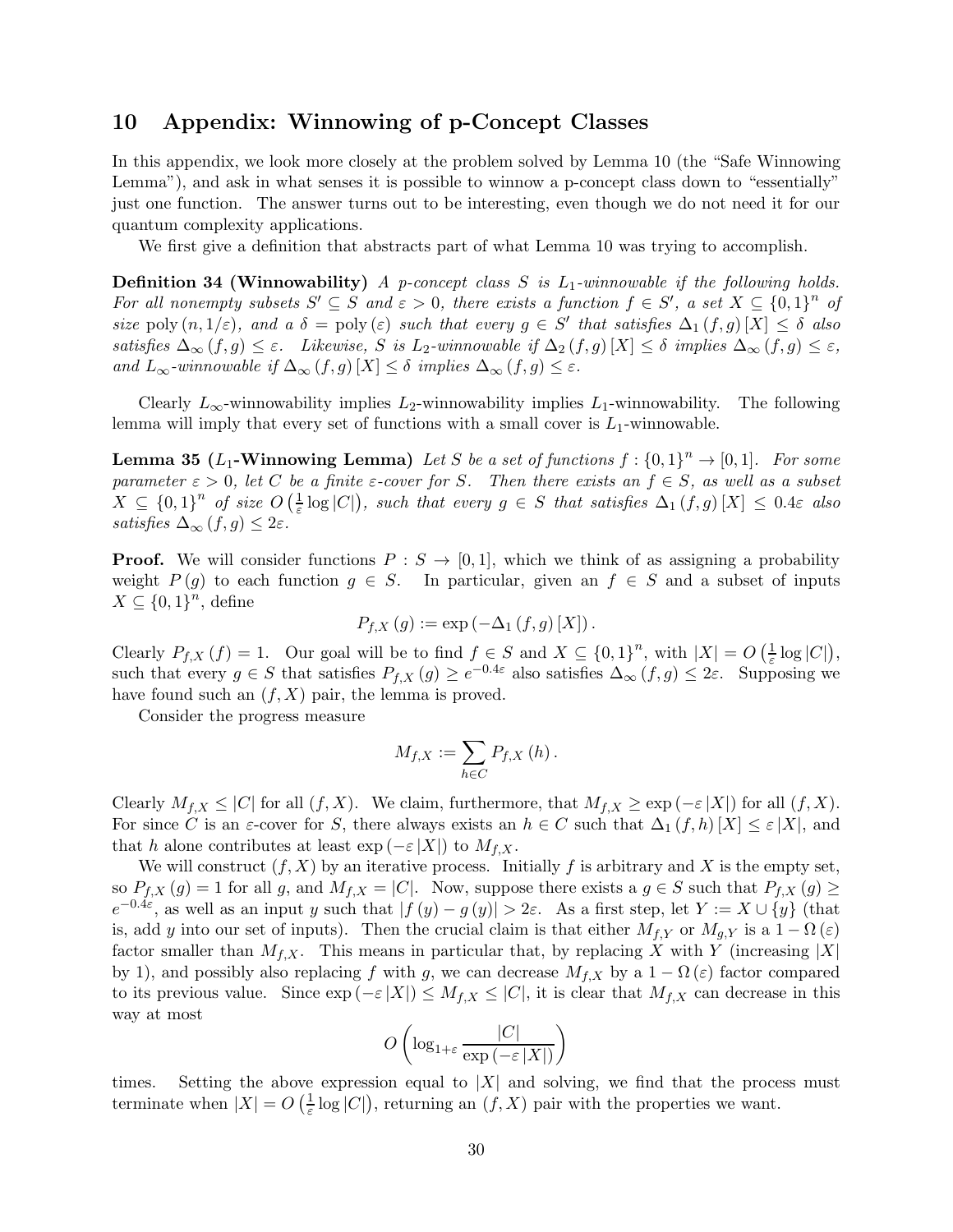We now prove the crucial claim. The first step is to show that either

$$
M_{f,Y} = \sum_{h \in C} P_{f,X}(h) e^{-|f(y) - h(y)|}
$$

or else

$$
M' := \sum_{h \in C} P_{f,X}(h) \, e^{-|g(y) - h(y)|}
$$

is at most

$$
\frac{1+e^{-\varepsilon}}{2}M_{f,X}.
$$

For since  $|f(y) - g(y)| > 2\varepsilon$ , either  $|f(y) - h(y)| > \varepsilon$  or  $|g(y) - h(y)| > \varepsilon$  by the triangle inequality. So for every y, either  $e^{-|f(y)-h(y)|} < e^{-\varepsilon}$  or  $e^{-|g(y)-h(y)|} < e^{-\varepsilon}$ . This in turn means that either  $M_{f,Y}$  or M' must have at least half its terms (as weighted by the  $P_{f,X}(h)$ 's) shrunk by an  $e^{-\varepsilon}$ factor.

If  $M_{f,Y} < \frac{1+e^{-\varepsilon}}{2} M_{f,X}$  then we are done. So suppose instead that  $M' < \frac{1+e^{-\varepsilon}}{2} M_{f,X}$ . Then

$$
M_{g,Y} = \sum_{h \in C} P_{g,X}(h) e^{-|g(y) - h(y)|}
$$
  
\n
$$
\leq M' \max_{h \in C} \frac{P_{g,X}(h)}{P_{f,X}(h)}
$$
  
\n
$$
= M' \max_{h \in C} \frac{\exp(-\Delta_1(g, h)[X])}{\exp(-\Delta_1(f, h)[X])}
$$
  
\n
$$
\leq M' \exp(\Delta_1(f, g)[X])
$$
  
\n
$$
= \frac{M'}{P_{f,X}(g)}
$$
  
\n
$$
< \frac{\frac{1 + e^{-\epsilon}}{2} M_{f,X}}{e^{-0.4\epsilon}}
$$
  
\n
$$
< (1 - \frac{\epsilon}{20}) M_{f,X}
$$

and we are done.

Recall that S is *coverable* if for all  $\varepsilon > 0$ , there exists an  $\varepsilon$ -cover for S of size  $2^{poly(n,1/\varepsilon)}$ . We can now prove the following equivalence theorem.

**Theorem 36** A p-concept class S is coverable if and only if it is  $L_1$ -winnowable.

**Proof.** For Coverable  $\Rightarrow$  L<sub>1</sub>-Winnowable: fix a subset  $S' \subseteq S$  and an  $\varepsilon > 0$ . Let C be an  $\varepsilon/2$ -cover for S' of size  $2^{\text{poly}(n,1/\varepsilon)}$ . Then by Lemma 35, there exists an  $f \in S'$ , as well as a subset  $X \subseteq \{0,1\}^n$  of size  $O\left(\frac{1}{\varepsilon} \log |C|\right) = \text{poly}(n,1/\varepsilon)$ , such that every  $g \in S'$  that satisfies  $\Delta_1(f,g)[X] \leq \varepsilon/5$  also satisfies  $\Delta_{\infty}(f,g) \leq \varepsilon$ .

For  $L_1$ -Winnowable $\Longrightarrow$ Coverable, we prove the contrapositive. Suppose there exists a function  $t(n, 1/\varepsilon)$ , superpolynomial in either n or  $1/\varepsilon$ , such that S has no  $\varepsilon$ -cover of size  $2^{t(n,1/\varepsilon)}$ (at least, for infinitely many n or  $1/\varepsilon$ ). Let  $p = \text{poly}(n, 1/\varepsilon)$  and  $\delta = \text{poly}(\varepsilon)$ . Given a function f and subset  $X \subseteq \{0,1\}^n$ , let  $L[f,X]$  be the set of all functions g such that  $\Delta_1(f,g)[X] \leq \delta$ . Then our goal is to construct a subset  $S' \subseteq S$  for which there is no pair  $(f, X)$  such that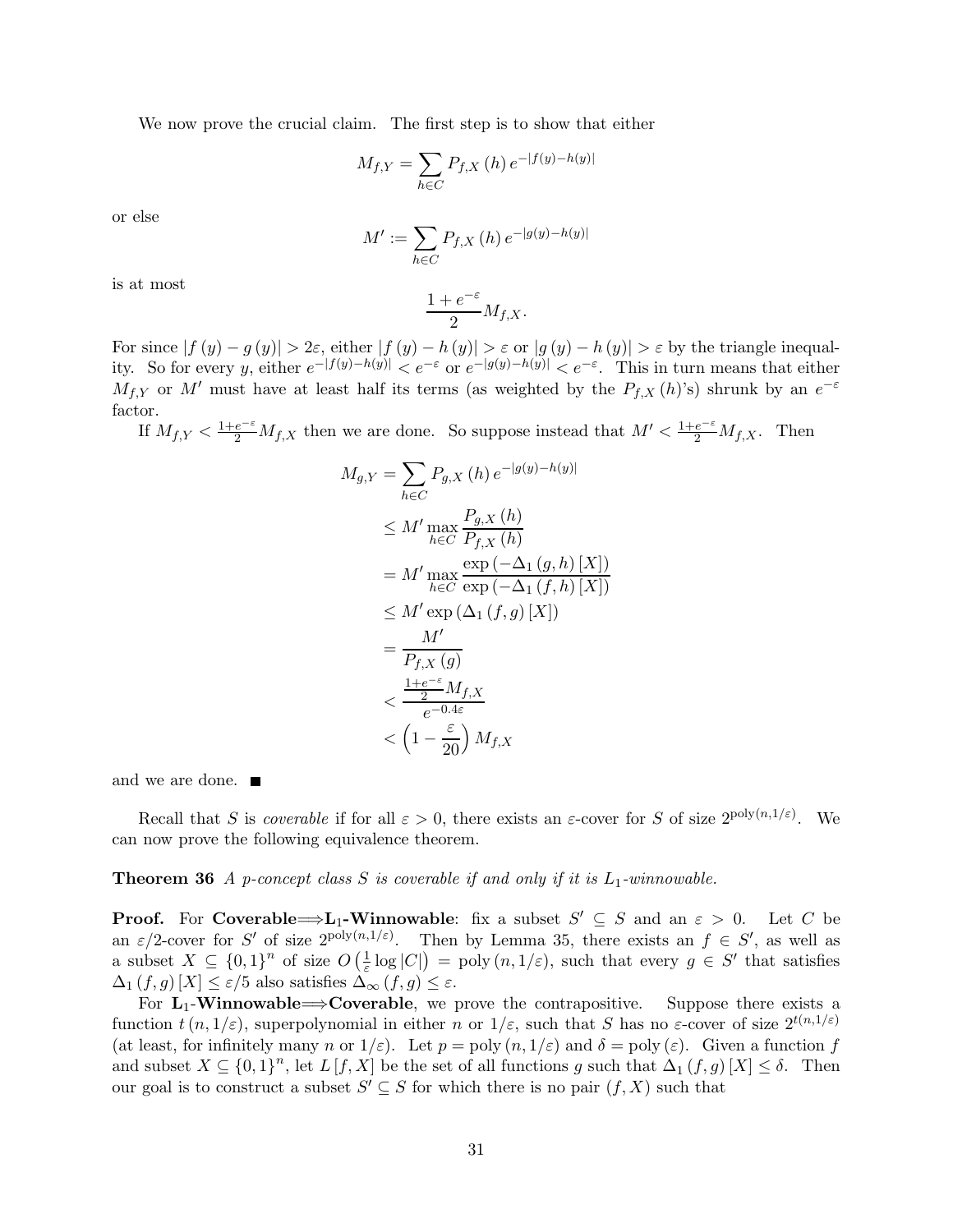- $\bullet$   $f \in S',$
- $X \subseteq \{0,1\}^n$  is a set of inputs with  $|X| = p$ , and
- $g \in S' \cap L[f, X]$  implies  $\Delta_{\infty}(f, g) \leq \varepsilon$ .

Let  $W := [2p/\delta]$ . Also, call a set B of functions  $f : \{0,1\}^n \to [0,1]$  a sliver if there exists a set  $X \subseteq \{0,1\}^n$  with  $|X| = p$ , as well a function  $a: X \to [W]$ , such that

$$
f \in B \Longleftrightarrow f(x) \in \left[\frac{a(x) - 1}{W}, \frac{a(x)}{W}\right] \forall x \in X.
$$

Then define a subset  $S' \subseteq S$  by the following iterative procedure. Initially  $S' = S$ . Then so long as there exists a sliver B such that  $S' \cap B$  is nonempty, together with a function  $f_B \in S$  such that

$$
g \in S' \cap B \Longrightarrow \Delta_{\infty} (f_B, g) \le \varepsilon,
$$

remove B from S' (that is, set  $S' := S' \setminus B$ ). Halt only when no more such slivers B can be found.

As a first observation, the total number of slivers is at most  $(2^nW)^p = 2^{\text{poly}(n,1/\varepsilon)}$ . Thus, the above procedure must halt after at most  $2^{poly(n,1/\varepsilon)}$  iterations.

As a consequence, we claim that  $S'$  must be nonempty after the procedure has halted. For suppose not. Then the sequence of functions  $f_B$  chosen by the procedure would form an  $\varepsilon$ -cover for S of size  $2^{\text{poly}(n,1/\varepsilon)}$ —since for all  $g \in S$ , we would simply need to find a sliver B containing g that was removed by the procedure; then  $f_B$  would satisfy  $\Delta_{\infty} (f_B, g) \leq \varepsilon$ . But this contradicts the assumption that no such  $\varepsilon$ -cover exists.

Finally, we claim that once the procedure halts, there can be no  $f \in S'$  and set X of p inputs such that  $\Delta_{\infty}(f,g) \leq \varepsilon$  for all  $g \in S' \cap L[f,X]$ . For suppose to the contrary that such an  $(f,X)$ pair existed. It is not hard to see that for every  $(f, X)$ , there exists a sliver B that contains f and is contained in  $L[f, X]$ . But then  $S' \cap B$  would be nonempty, and  $(B, f)$  would satisfy the condition  $g \in S' \cap B \Longrightarrow \Delta_{\infty}(f,g) \leq \varepsilon$ . So B (or some other sliver containing f) would already have been eliminated in the process of forming  $S'$ .

A natural question is whether Lemma 35 and Theorem 36 would also hold with  $L_2$ -winnowability or  $L_{\infty}$ -winnowability in place of  $L_1$ -winnowability. The next theorem shows, somewhat surprisingly, that the use of the  $L_1$  norm is essential.

**Theorem 37** There exists a p-concept class S that is coverable, but not  $L_2$ -winnowable or  $L_{\infty}$ winnowable.

**Proof.** We prove a stronger statement: there exists a *finite* p-concept class S, of size  $|S| \le 2^{\text{poly}(n)}$ , that is not  $L_2$ -winnowable (and as a direct consequence, not  $L_\infty$ -winnowable either). To prove this, it suffices to find a set S with  $|S| \leq 2^{\text{poly}(n)}$ , as well as a constant  $\varepsilon > 0$ , for which the following holds. For all  $f \in S$ , subsets  $X \subseteq \{0,1\}^n$  of size less than  $2^n - n^2$ , and constants  $\delta$  depending on  $\varepsilon$ , there exists a  $g \in S$  such that  $\Delta_2(f,g)[X] \leq \delta$  but  $\Delta_\infty(f,g) > \varepsilon$  (at least, for all sufficiently  $large n$ ).

Let  $\varepsilon$  be any constant in  $(0, 1)$ , and let S be the class of all functions  $f: \{0, 1\}^n \to [0, 1]$  of the form

$$
f\left(x\right) = \frac{a_x}{n},
$$